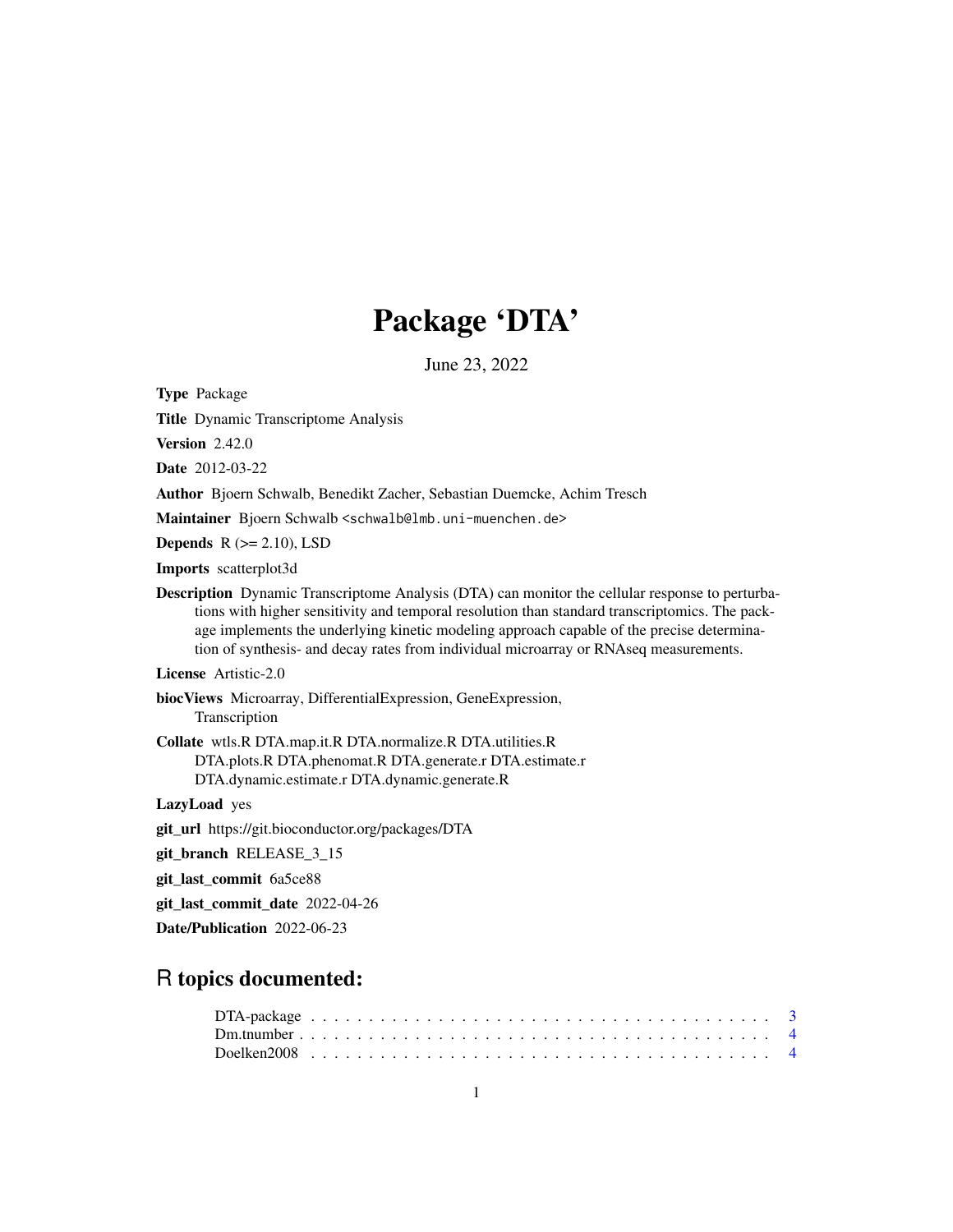|                                                                                                        | $\overline{5}$ |
|--------------------------------------------------------------------------------------------------------|----------------|
|                                                                                                        | 9              |
|                                                                                                        | 12             |
|                                                                                                        | 16             |
|                                                                                                        | 18             |
|                                                                                                        | 19             |
|                                                                                                        | 20             |
|                                                                                                        | 20             |
|                                                                                                        |                |
|                                                                                                        |                |
|                                                                                                        | 23             |
|                                                                                                        |                |
|                                                                                                        |                |
|                                                                                                        |                |
|                                                                                                        | 25             |
|                                                                                                        |                |
|                                                                                                        |                |
|                                                                                                        |                |
|                                                                                                        | 27             |
|                                                                                                        |                |
|                                                                                                        | 28             |
|                                                                                                        | 29             |
| $Sc.$ affy $2ensg \ldots \ldots \ldots \ldots \ldots \ldots \ldots \ldots \ldots \ldots \ldots \ldots$ | 30             |
|                                                                                                        |                |
|                                                                                                        | 31             |
|                                                                                                        |                |
|                                                                                                        |                |
|                                                                                                        |                |
|                                                                                                        |                |
|                                                                                                        | 33             |
|                                                                                                        | 34             |
|                                                                                                        |                |
|                                                                                                        |                |
| Sc.tf.ensg                                                                                             | 35             |
| Sc.tnumber                                                                                             | 36             |
|                                                                                                        | 36             |
|                                                                                                        | 37             |
|                                                                                                        | 37             |
|                                                                                                        | 38             |
|                                                                                                        | 39             |
|                                                                                                        |                |

# **Index**

 $41$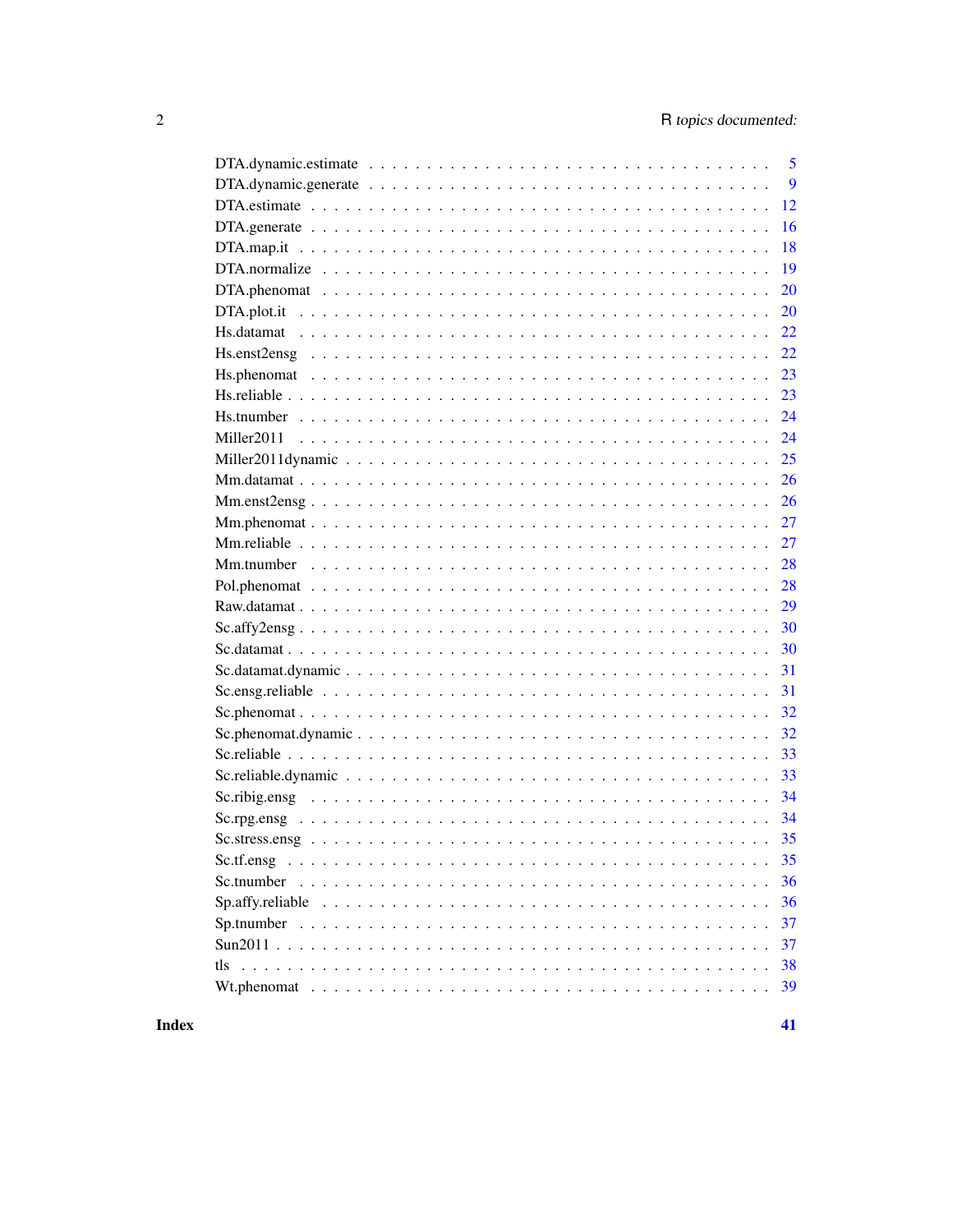<span id="page-2-0"></span>

The DTA package implements all methods of the quantitative kinetic modeling approach belonging to DTA (Dynamic Transcriptome Analysis) to estimate mRNA synthesis and decay rates from individual time point measurements.

# Details

| Package:  | <b>DTA</b>   |
|-----------|--------------|
| Type:     | Package      |
| Version:  | 2.0.1        |
| Date:     | 2012-03-22   |
| License:  | Artistic-2.0 |
| LazyLoad: | yes          |

#### Author(s)

Bjoern Schwalb <schwalb@lmb.uni-muenchen.de>

# References

C. Miller, B. Schwalb, K. Maier, D. Schulz, S. Duemcke, B. Zacher, A. Mayer, J. Sydow, L. Marcinowski, L. Doelken, D. E. Martin, A. Tresch, and P. Cramer. Dynamic transcriptome analysis measures rates of mRNA synthesis and decay in yeast. Mol Syst Biol, 7:458, 2011. M. Sun, B. Schwalb, D. Schulz, N. Pirkl, L. Lariviere, K. Maier, A. Tresch, P. Cramer. Mutual feedback between mRNA synthesis and degradation buffers transcript levels in a eukaryote. Under review. B. Schwalb, B. Zacher, S. Duemcke, D. Martin, P. Cramer, A. Tresch. Measurement of genome-wide RNA synthesis and decay rates with Dynamic Transcriptome Analysis (DTA/cDTA). Bioinformatics.

# Examples

## see vignette or supplemental material of the given references.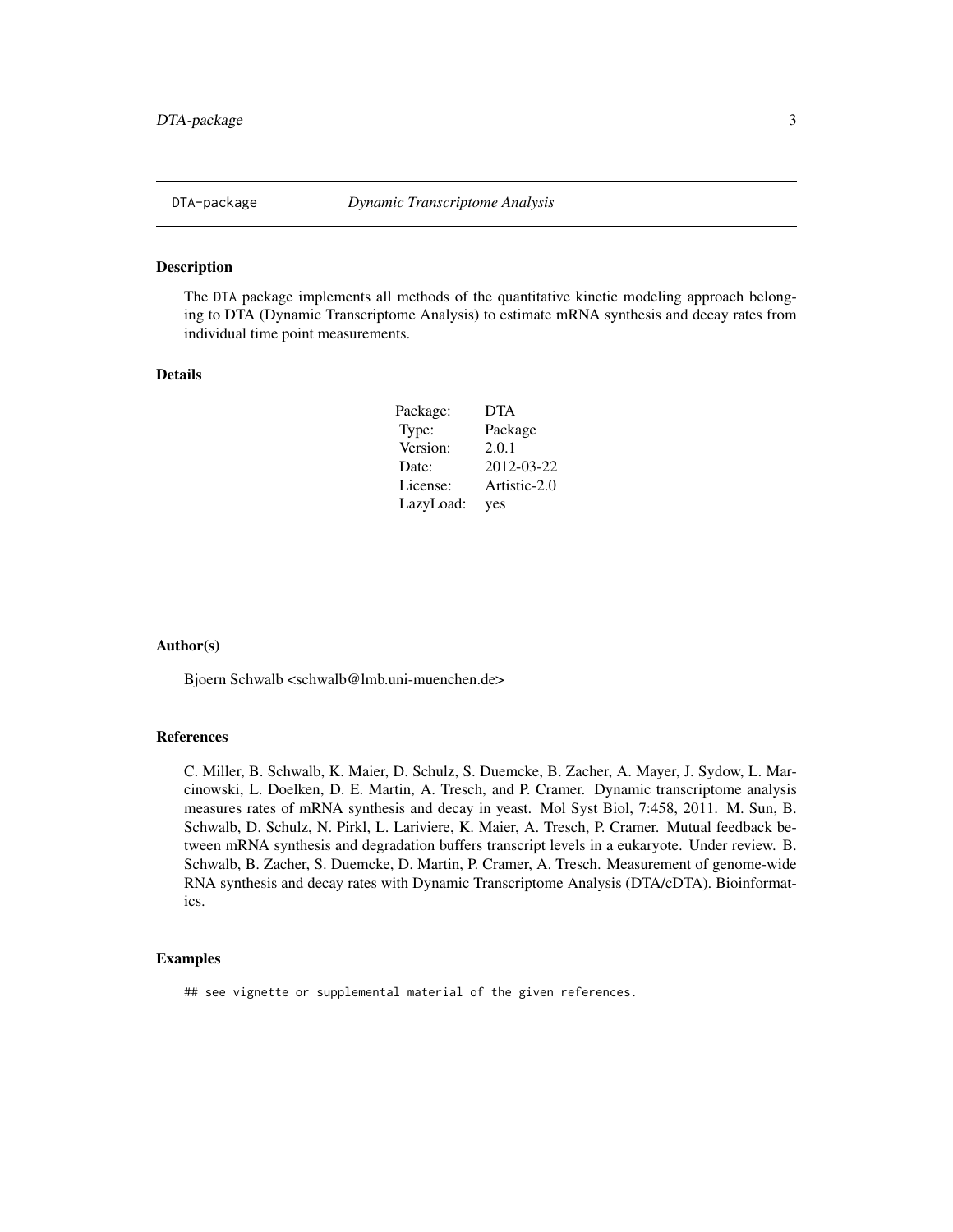<span id="page-3-0"></span>Dm.tnumber *The amount of thymines in the cDNA of each transcript of Drosophila Melanogaster.*

#### Description

The amount of thymines in the cDNA of each transcript of all Drosophila Melanogaster Ensembl transcript IDs (Flybase transcript number), to assess the uridine-dependent labeling bias and eventually correct for it.

#### Usage

Dm.tnumber

## Format

Vector gives the number of thymines in the cDNA (uridine residues in RNA) of each Ensembl transcript ID.

#### Source

E. Birney, D. Andrews, M. Caccamo, Y. Chen, L. Clarke, G. Coates, T. Cox, F. Cunningham, V. Curwen, T. Cutts, T. Down, R. Durbin, X. M. Fernandez-Suarez, P. Flicek, S. Graef, M. Hammond, J. Herrero, K. Howe, V. Iyer, K. Jekosch, A. Kaehaeri, A. Kasprzyk, D. Keefe, F. Kokocinski, E. Kulesha, D. London, I. Longden, C. Melsopp, P. Meidl, B. Overduin, A. Parker, G. Proctor, A. Prlic, M. Rae, D. Rios, S. Redmond, M. Schuster, I. Sealy, S. Searle, J. Severin, G. Slater, D. Smedley, J. Smith, A. Stabenau, J. Stalker, S. Trevanion, A. Ureta- Vidal, J. Vogel, S. White, C.Woodwark, and T. J. Hubbard. Ensembl 2006. Nucleic acids research, 34(Database issue), January 2006.

Doelken2008 *Mus Musculus and Homo Sapiens DTA experiment from Doelken et al.*

# **Description**

R object contains all relevant \*.RData files needed for the DTA.estimate function. For example, see vignette.

#### Usage

Doelken2008

#### Format

R object contains the following \*.RData files: Hs.phenomat Hs.datamat Hs.reliable Hs.enst2ensg Hs.tnumber Mm.phenomat Mm.datamat Mm.reliable Mm.enst2ensg Mm.tnumber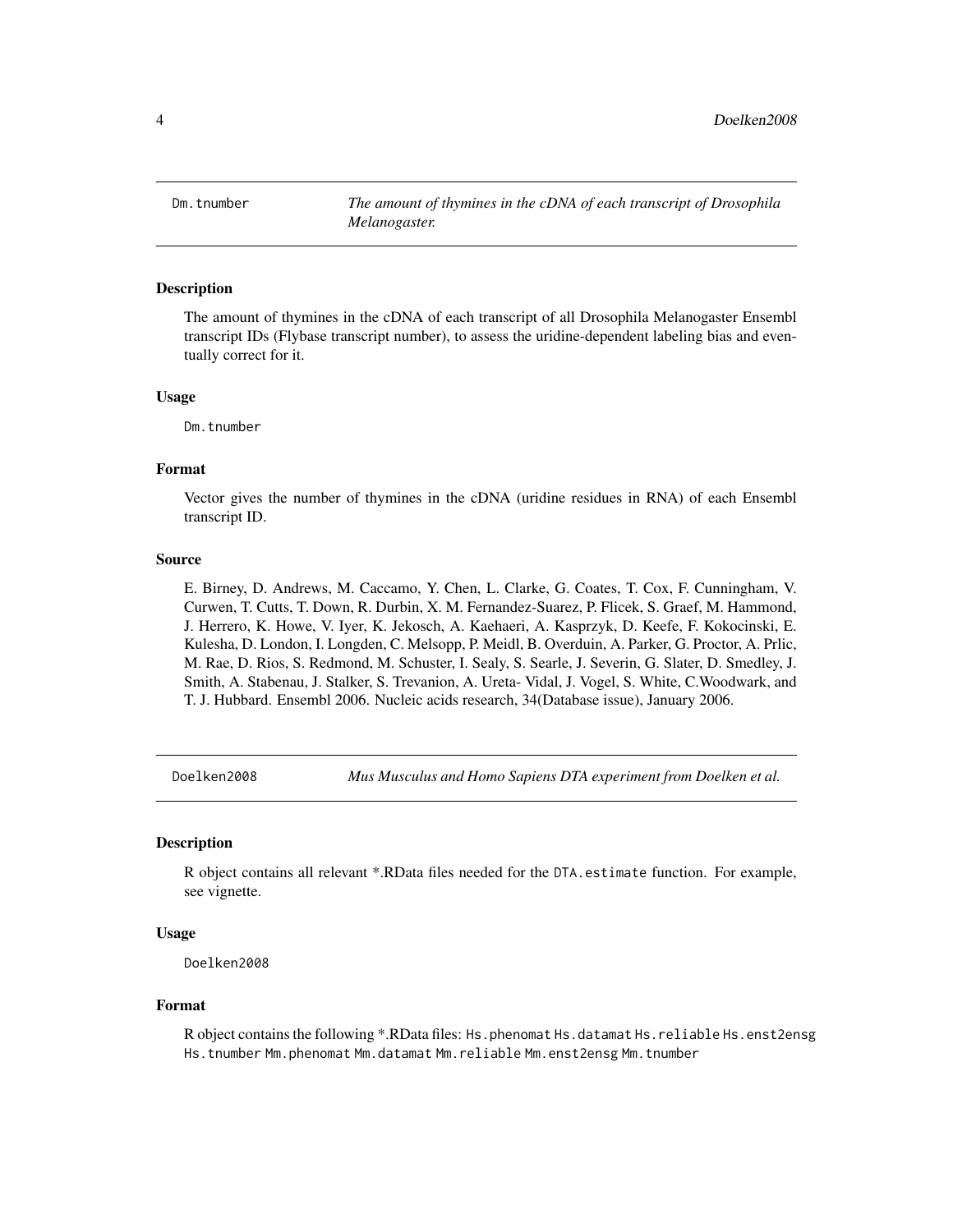#### <span id="page-4-0"></span>Source

Doelken, L., Ruzsics, Z., Raedle, B., Friedel, C. C., Zimmer, R., Mages, J., Hoffmann, R., Dickinson, P., Forster, T., Ghazal, P., & Koszinowski, U. H. (2008). High-resolution gene expression profiling for simultaneous kinetic parameter analysis of RNA synthesis and decay. RNA 14(9), 1959-1972. E. Birney, D. Andrews, M. Caccamo, Y. Chen, L. Clarke, G. Coates, T. Cox, F. Cunningham, V. Curwen, T. Cutts, T. Down, R. Durbin, X. M. Fernandez-Suarez, P. Flicek, S. Graef, M. Hammond, J. Herrero, K. Howe, V. Iyer, K. Jekosch, A. Kaehaeri, A. Kasprzyk, D. Keefe, F. Kokocinski, E. Kulesha, D. London, I. Longden, C. Melsopp, P. Meidl, B. Overduin, A. Parker, G. Proctor, A. Prlic, M. Rae, D. Rios, S. Redmond, M. Schuster, I. Sealy, S. Searle, J. Severin, G. Slater, D. Smedley, J. Smith, A. Stabenau, J. Stalker, S. Trevanion, A. Ureta- Vidal, J. Vogel, S. White, C.Woodwark, and T. J. Hubbard. Ensembl 2006. Nucleic acids research, 34(Database issue), January 2006.

DTA.dynamic.estimate *Estimation of synthesis and decay rates upon perturbation*

#### Description

DTA.dynamic.estimate uses an experiment, given by a phenotype matrix, data matrix and the number of uridines for each gene to estimate synthesis and decay rate of the genes.

# Usage

```
DTA.dynamic.estimate(phenomat = NULL,datamat = NULL,tnumber = NULL,ccl = NULL,mRNAs = NULL,reliable = N
```
#### Arguments

| phenomat     | A phenotype matrix, containing the design of the experiment as produced by<br>DTA.phenomat. Columns are name, fraction (U=unlabebeld, L=labeled, T=total),<br>time and nr (=replicate number). Rows represent individual experiments. |
|--------------|---------------------------------------------------------------------------------------------------------------------------------------------------------------------------------------------------------------------------------------|
| datamat      | A matrix, containing the measurements from U, L and T, according to the de-<br>sign given in phenomat. Matrix should only contain the rows of phenomat as<br>columns.                                                                 |
| tnumber      | Integer vector, containing the numbers of uridines. Elements should have the<br>rownames of datamat.                                                                                                                                  |
| ccl          | The cell cycle length of the cells.                                                                                                                                                                                                   |
| mRNAs        | Estimated number of mRNAs in a cell (optional).                                                                                                                                                                                       |
| reliable     | Vector of 'reliable' genes, which are used for parameter estimation.                                                                                                                                                                  |
| mediancenter | Should the quotient Labeled/Total resp. Unlabeled/Total be rescaled to a com-<br>mon median over it's replicates before building the genewise median.                                                                                 |
| usefractions | From which fractions should the decay rate be calculated: "LandT", "UandT" or<br>"both".                                                                                                                                              |
| LtoTratio    | Coefficient to rescale Labeled/Total. Is estimated from the data, if not specified.<br>See ratiomethod.                                                                                                                               |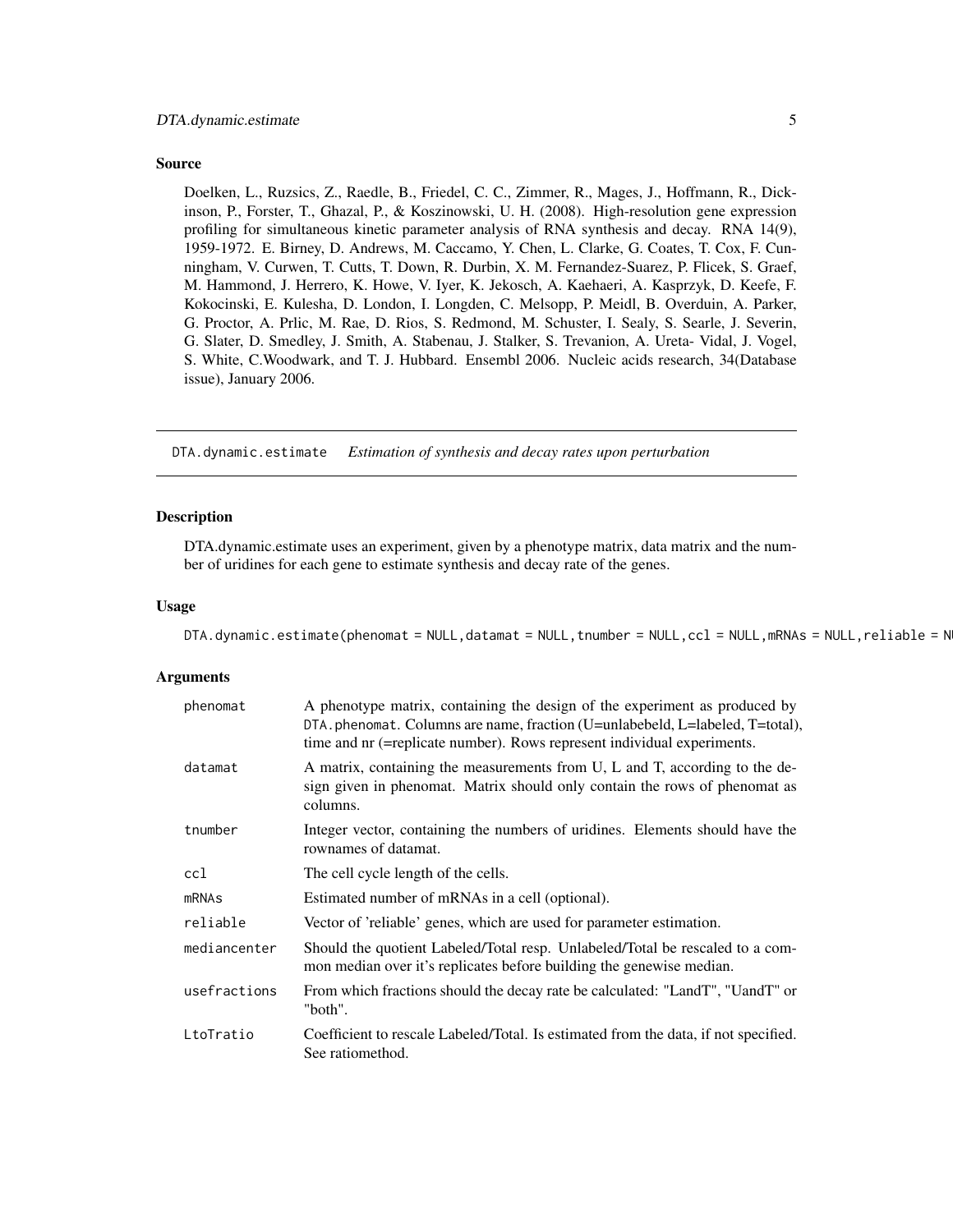| ratiomethod         | Choose the regression method to be used, possible methods are: "tls", "bias" and<br>"lm". For details, see supplemental material of Sun et al. (see references).                    |
|---------------------|-------------------------------------------------------------------------------------------------------------------------------------------------------------------------------------|
| largest             | Percentage of largest residues from the first regression not to be used in the<br>second regression step. For details, see supplemental material of Sun et al. (see<br>references). |
| weighted            | Should the regression be weighted with $1/(\text{Total}^2 + \text{median}(\text{Total}))$ ?                                                                                         |
| relevant            | Choose the arrays to be used for halflives calculation, vector due to nr (=replicate<br>number) in phenomat.                                                                        |
| check               | If check = TRUE, control messages and plots will be generated.                                                                                                                      |
| error               | If TRUE, the measurement error is assessed by means of an error model and<br>resampling to gain confidence regions.                                                                 |
| samplesize          | Error model samplesize for resampling.                                                                                                                                              |
| confidence.range    |                                                                                                                                                                                     |
|                     | Confidence region for error model as quantiles. Interval should be between 0<br>and $1$ .                                                                                           |
| bicor               | Should the labeling bias be corrected?                                                                                                                                              |
| condition           | String, to be added to the plotnames.                                                                                                                                               |
| upper               | Upper bound for labeling bias estimation. For details, see supplemental material<br>of Sun et al. (see references).                                                                 |
| lower               | Lower bound for labeling bias estimation. For details, see supplemental material<br>of Sun et al. (see references).                                                                 |
| save.plots          | If save.plots = TRUE, control plots will be saved.                                                                                                                                  |
| resolution          | Resolution scaling factor for plotting.                                                                                                                                             |
| folder              | Path to the folder, where to save the plots.                                                                                                                                        |
| fileformat          | Fileformat for plots to be saved. See plotit function (LSD package).                                                                                                                |
| totaloverwt         | Will be available in the very near future for comparative DTA data.                                                                                                                 |
| sr.vs.dr.folds.lims |                                                                                                                                                                                     |
|                     | Limits of the folds plot (dr vs sr).                                                                                                                                                |
| te.vs.to.folds.lims |                                                                                                                                                                                     |
|                     | Limits of the folds plot (LT vs LE).                                                                                                                                                |
| robust              | If robust $=$ TRUE, LE resp. LT is chosen instead of sr resp. dr.                                                                                                                   |
| clusters            | should the dr vs sr folds be plotted with clusters, choose 'sr', 'dr' for cluster<br>selection or 'none' to omit it                                                                 |
| ranktime            | at which time should the rankgain be calculated, default is the last column                                                                                                         |
| upperquant          | upper quantile for cluster selection                                                                                                                                                |
| lowerquant          | lower quantile for cluster selection                                                                                                                                                |
| notinR              | Should plots be not plotted in R.                                                                                                                                                   |
| RStudio             | For RStudio users. Suppresses the opening of a new device, as RStudio allows<br>only one.                                                                                           |
| simulation          | True, if data was generated by DTA.generate.                                                                                                                                        |
| sim.object          | Simulation object created by DTA.generate.                                                                                                                                          |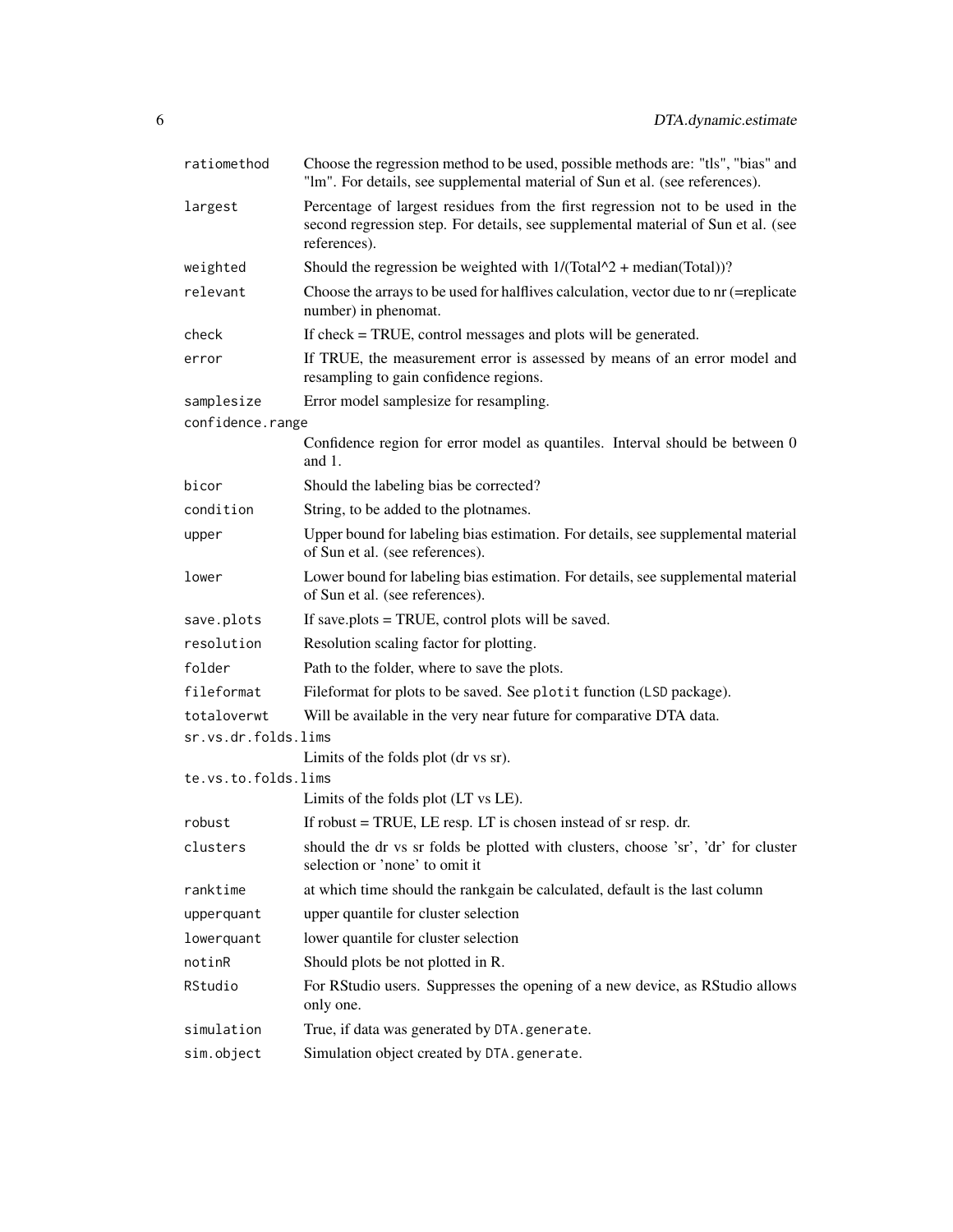# Value

DTA.dynamic.estimate returns a list, where each entry contains the estimation results for all replicates of one timecourse timepoint. Each result contains the following entries

| triples                       | Mapping of each fraction and experiment to its corresponding column in the<br>data matrix.                                                                     |
|-------------------------------|----------------------------------------------------------------------------------------------------------------------------------------------------------------|
| plabel                        | The labeling efficiency. For details, see the vignette.                                                                                                        |
| LtoTratio                     | Estimated ratio of labeled to total fraction.                                                                                                                  |
| UtoTratio                     | Estimated ratio of unlabeled to total fraction.                                                                                                                |
| LtoUratio<br>correcteddatamat | Estimated ratio of labeled to unlabeled fraction.                                                                                                              |
|                               | Labeling bias corrected data matrix.                                                                                                                           |
| drmat                         | Decay rates for each replicate. The last column gives the median decay rates.                                                                                  |
| dr                            | Median decay rates. The last column of drmat.                                                                                                                  |
| dr.confidence                 | Confidence regions of decay rates.                                                                                                                             |
| hlmat                         | Half-lives for each replicate. The last column gives the median half-lifes.                                                                                    |
| hl                            | Median half-lives. The last column of hlmat.                                                                                                                   |
| hl.confidence                 | Confidence regions of half-lives.                                                                                                                              |
| TEmat                         | Total expression for each replicate. The last column gives the median total ex-<br>pression values.                                                            |
| TE                            | Median total expression values. The last column of TEmat.                                                                                                      |
| TE.confidence                 | Confidence regions of total expression values.                                                                                                                 |
| LEmat                         | Labeled expression for each replicate. The last column gives the median labeled<br>expression values.                                                          |
| LE                            | Median labeled expression values. The last column of LEmat.                                                                                                    |
| LE.confidence                 | Confidence regions of labeled expression values.                                                                                                               |
| UEmat                         | Unlabeled expression for each replicate. The last column gives the median un-<br>labeled expression values. (Only if unlabeled values exist in the experiment) |
| UE.                           | Median unlabeled expression values. The last column of UEmat. (Only if unla-<br>beled values exist in the experiment)                                          |
| UE.confidence                 | Confidence regions of unlabeled expression values.                                                                                                             |
| srmat                         | Synthesis rates for each replicate. The last column gives the median synthesis<br>rates.                                                                       |
| sr                            | Median synthesis rates. The last column of srmat.                                                                                                              |
| sr.confidence                 | Confidence regions of synthesis rates.                                                                                                                         |
| LtoTmat                       | Labeled to total ratio for each replicate. The last column gives the median la-<br>beled to total ratios.                                                      |
| LtoT                          | Median labeled to total ratios. The last column of LtoTmat.                                                                                                    |
| LtoT.confidence               |                                                                                                                                                                |
|                               | Confidence regions of labeled to total ratios.                                                                                                                 |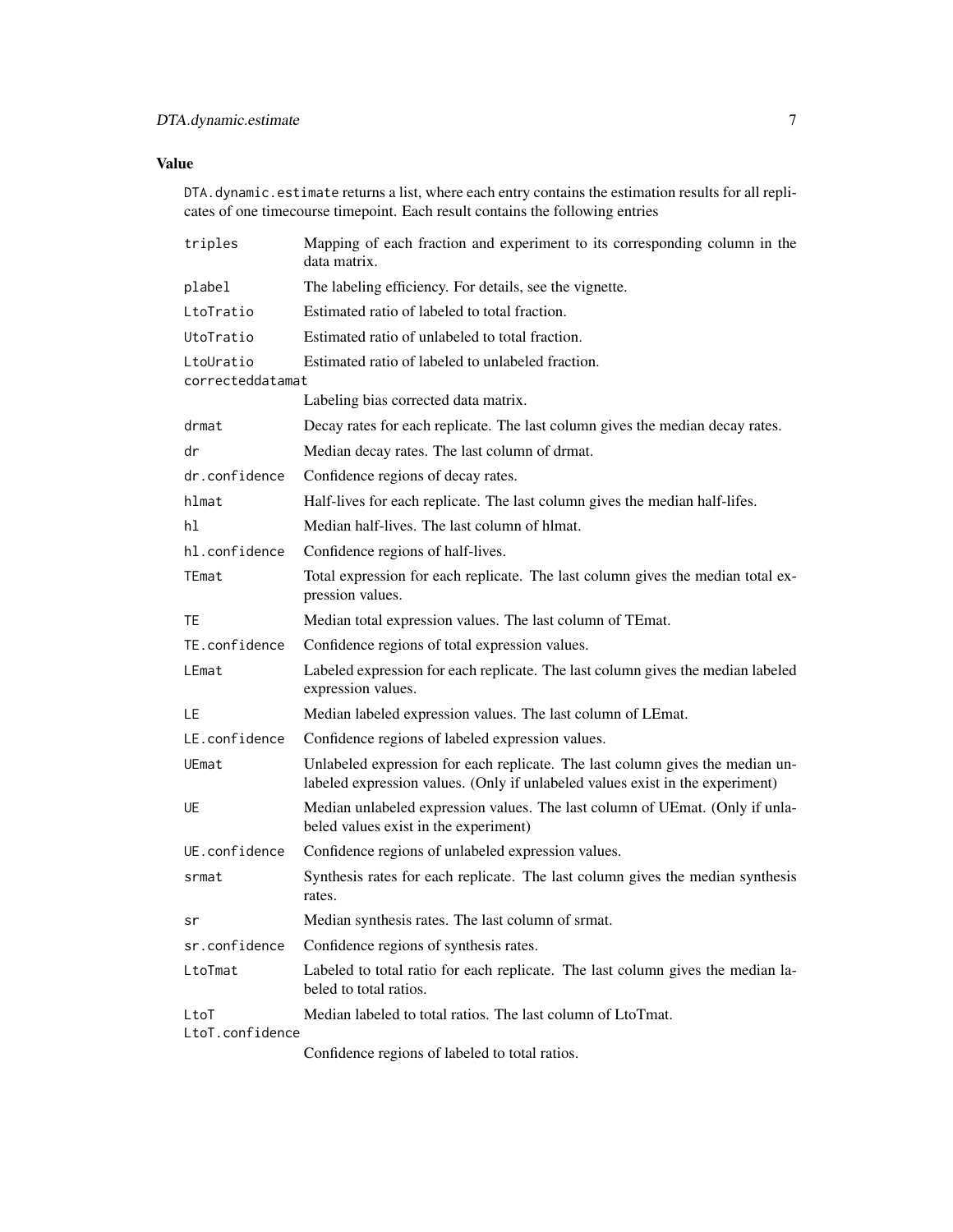<span id="page-7-0"></span>

| UtoTmat         | Unlabeled to total ratio for each replicate. The last column gives the median<br>unlabeled to total ratios.                          |  |  |  |  |  |
|-----------------|--------------------------------------------------------------------------------------------------------------------------------------|--|--|--|--|--|
| UtoT            | Median unlabeled to total ratios. The last column of UtoTmat.                                                                        |  |  |  |  |  |
| UtoT.confidence |                                                                                                                                      |  |  |  |  |  |
|                 | Confidence regions of unlabeled to total ratios.                                                                                     |  |  |  |  |  |
| Rsrmat          | Rescaled synthesis rates for each replicate, if parameter mRNAs is specified. The<br>last column gives the median synthesis rates.   |  |  |  |  |  |
| Rsr             | Rescaled median synthesis rates. The last column of Rsrmat.                                                                          |  |  |  |  |  |
| globaldrmat     | Decay rate for each replicate. Reciprocally weighted by the total expression.<br>Last element contains (weighted) median decay rate. |  |  |  |  |  |
| globaldr        | (Weighted) median decay rate.                                                                                                        |  |  |  |  |  |

# Author(s)

Bjoern Schwalb <schwalb@lmb.uni-muenchen.de>

#### References

C. Miller, B. Schwalb, K. Maier, D. Schulz, S. Duemcke, B. Zacher, A. Mayer, J. Sydow, L. Marcinowski, L. Doelken, D. E. Martin, A. Tresch, and P. Cramer. Dynamic transcriptome analysis measures rates of mRNA synthesis and decay in yeast. Mol Syst Biol, 7:458, 2011. M. Sun, B. Schwalb, D. Schulz, N. Pirkl, L. Lariviere, K. Maier, A. Tresch, P. Cramer. Mutual feedback between mRNA synthesis and degradation buffers transcript levels in a eukaryote. Under review. B. Schwalb, B. Zacher, S. Duemcke, D. Martin, P. Cramer, A. Tresch. Measurement of genome-wide RNA synthesis and decay rates with Dynamic Transcriptome Analysis (DTA/cDTA). Bioinformatics.

#### See Also

[heatscatter](#page-0-0), [plotit](#page-0-0), [tls](#page-37-1)

#### Examples

```
dataPath = system.file("data", package="DTA")
load(file.path(dataPath, "Miller2011dynamic.RData"))
### for control plots set 'check = TRUE' ###
res = DTA.dynamic.estimate(Sc.phenomat.dynamic,Sc.datamat.dynamic,Sc.tnumber,ccl = 150,mRNAs = 60000,reliable = S
```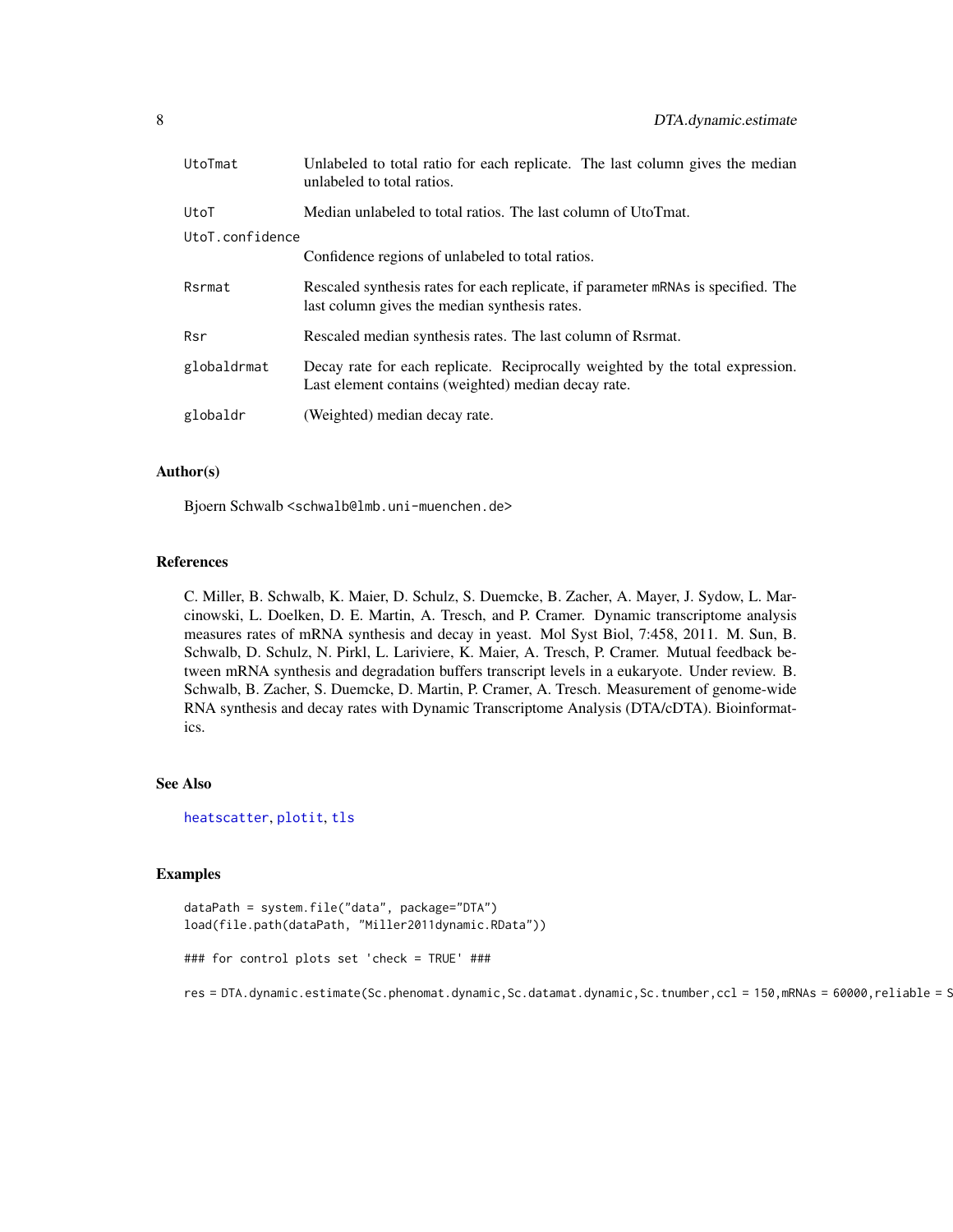<span id="page-8-0"></span>DTA.dynamic.generate *Simulation of DTA experiments upon perturbation*

# Description

DTA.dynamic.generate produces the phenotype matrix and the matrix containing the simulated data according to the given parameters.

# Usage

DTA.dynamic.generate(duration = 60, lab.duration = 6, tnumber = NULL, plabel = NULL, nrgenes = 5000, median

# Arguments

| duration                  | duration of the whole time course (min)                                                                                                                 |
|---------------------------|---------------------------------------------------------------------------------------------------------------------------------------------------------|
| lab.duration              | labeling duration for single experiments (min)                                                                                                          |
| tnumber                   | Integer vector containing the number of uridine residues for each gene. If<br>NULL, tnumber is sampled from an F-distribution within the function.      |
| plabel                    | The labeling efficiency. If NULL, plabel is set to 0.005 within the function. For<br>details, see supplemental material of Sun et al. (see references). |
| nrgenes                   | The number of genes the simulated experiment will have (will be cropped if it<br>exceeds the length of tnumber).                                        |
| mediantime.halflives      |                                                                                                                                                         |
|                           | the median of the half life distribution                                                                                                                |
| mediantime.synthesisrates |                                                                                                                                                         |
|                           | the median of the synthesis rates distribution (counts/cell/cellcycle)                                                                                  |
| n                         | the number of cells $N(0)$                                                                                                                              |
| cc1                       | The cell cycle length (in minutes).                                                                                                                     |
| check                     | if check=TRUE, control messages will be generated                                                                                                       |
| plots                     | if plots = TRUE, control plots will be plotted                                                                                                          |
| save.plots                | if save.plots = TRUE, control plots will be saved                                                                                                       |
| folder                    | folder, where to save the plots                                                                                                                         |
| condition                 | to be added to the plotnames                                                                                                                            |
| addformat                 | additional fileformat for plots to be saved                                                                                                             |
| sdnoise                   | The amount of measurement noise (proportional to expression strength).                                                                                  |
| nobias                    | Should a labeling bias be added?                                                                                                                        |
| unspecific.LtoU           |                                                                                                                                                         |
|                           | Proportion of labeled RNAs that unspecifically end up in the unlabeled fraction.                                                                        |
| unspec.LtoU.weighted      |                                                                                                                                                         |
|                           | Should unspecific proportion of labeled to unlabeled depend linearly on the<br>length of the RNA?                                                       |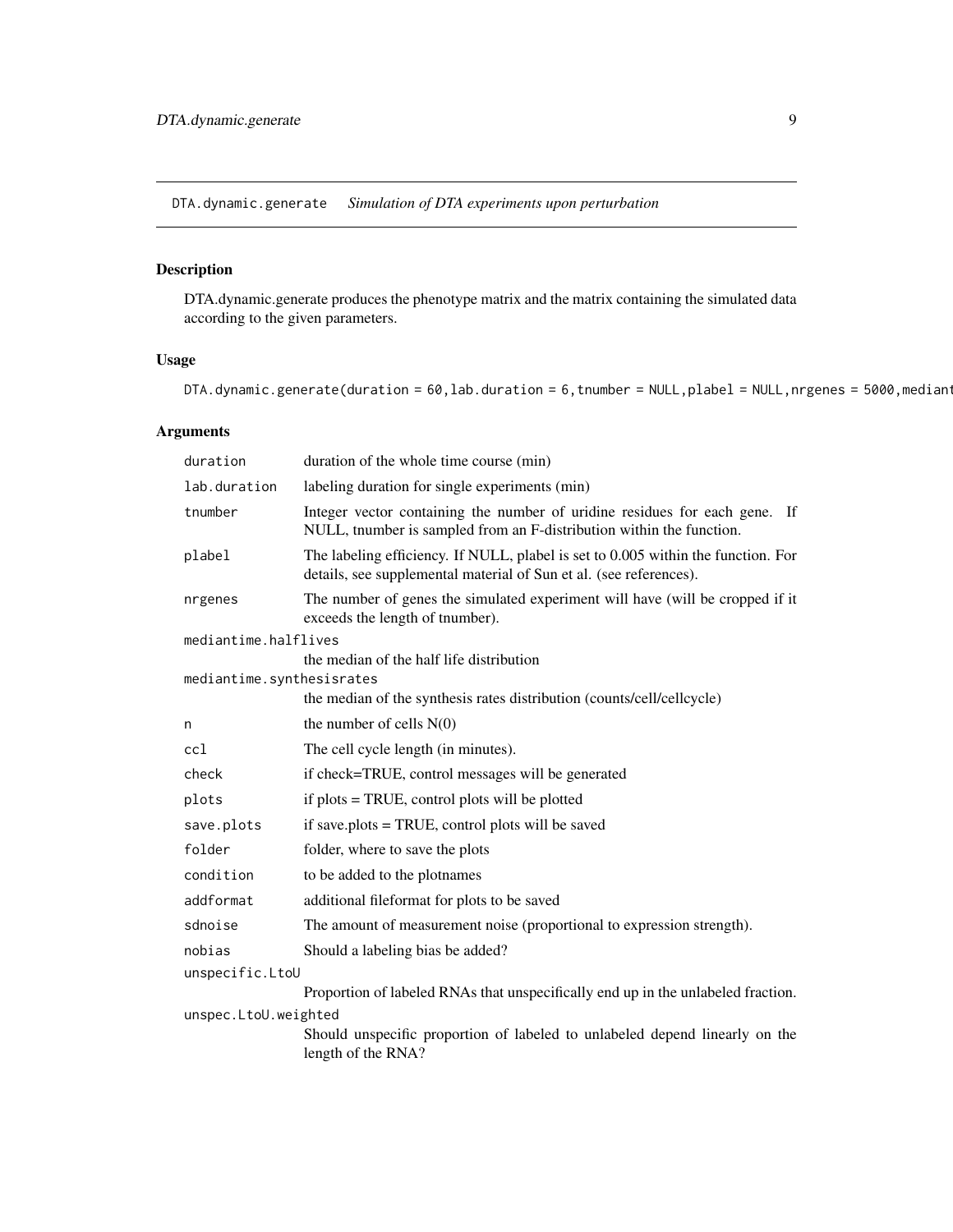| unspecific.UtoL      |                                                                                                                                                                                            |  |  |  |  |  |
|----------------------|--------------------------------------------------------------------------------------------------------------------------------------------------------------------------------------------|--|--|--|--|--|
|                      | Proportion of unlabeled RNAs that unspecifically end up in the labeled fraction.                                                                                                           |  |  |  |  |  |
| unspec.UtoL.weighted |                                                                                                                                                                                            |  |  |  |  |  |
|                      | Should unspecific proportion of unlabeled to labeled depend linearly on the<br>length of the RNA?                                                                                          |  |  |  |  |  |
| mu.values.mat        | if the data should be generated using given synthesis rates, this matrix must<br>contain the respective values for each gene                                                               |  |  |  |  |  |
| mu.breaks.mat        | timepoints of synthesis rate changes, this matrix must contain the respective<br>values for each gene, only needed when mu values mat is given (one column<br>less than mu.values.mat)     |  |  |  |  |  |
| lambda.values.mat    |                                                                                                                                                                                            |  |  |  |  |  |
|                      | if the data should be generated using given decay rates, this matrix must contain<br>the respective values for each gene                                                                   |  |  |  |  |  |
| lambda.breaks.mat    |                                                                                                                                                                                            |  |  |  |  |  |
|                      | timepoints of decay rate changes, this matrix must contain the respective values<br>for each gene, only needed when lambda.values.mat is given (one column less<br>than lambda.values.mat) |  |  |  |  |  |
| truehalflives        | If the data should be generated using a given half-life distribution, this vector<br>must contain the respective values for each gene.                                                     |  |  |  |  |  |
| truesynthesisrates   |                                                                                                                                                                                            |  |  |  |  |  |
|                      | If the data should be generated using a given synthesis rates distribution, this<br>vector must contain the respective values for each gene                                                |  |  |  |  |  |
| genenames            | An optional list of gene names.                                                                                                                                                            |  |  |  |  |  |
|                      |                                                                                                                                                                                            |  |  |  |  |  |

# Value

DTA.dynamic.generate returns a list, containing the following entries

| phenomat              | A matrix, containing the design of the experiment as produced by DTA. phenomat.                                |  |  |  |  |  |
|-----------------------|----------------------------------------------------------------------------------------------------------------|--|--|--|--|--|
| datamat               | A matrix, containing the simulated measurements from U, L and T, according<br>to the design given in phenomat. |  |  |  |  |  |
| tnumber               | Integer vector containing the number of uridine residues for each gene.                                        |  |  |  |  |  |
| ccl                   | The cell cycle length (in minutes).                                                                            |  |  |  |  |  |
| truemus               | A vector, containing the true synthesis rates.                                                                 |  |  |  |  |  |
| truemusaveraged       |                                                                                                                |  |  |  |  |  |
|                       | A vector, containing the true synthesis rates, averaged over the labeling period.                              |  |  |  |  |  |
| truelambdas           | A vector, containing the true decay rates.                                                                     |  |  |  |  |  |
| truelambdasaveraged   |                                                                                                                |  |  |  |  |  |
|                       | A vector, containing the true decay rates, averaged over the labeling period.                                  |  |  |  |  |  |
| truehalflives         | A vector, containing the true half-lives.                                                                      |  |  |  |  |  |
| truehalflivesaveraged |                                                                                                                |  |  |  |  |  |
|                       | A vector, containing the true half-lives, averaged over the labeling period.                                   |  |  |  |  |  |
| trueplabel            | The true labeling efficiency. For details, see supplemental material of Sun et al.<br>(see references).        |  |  |  |  |  |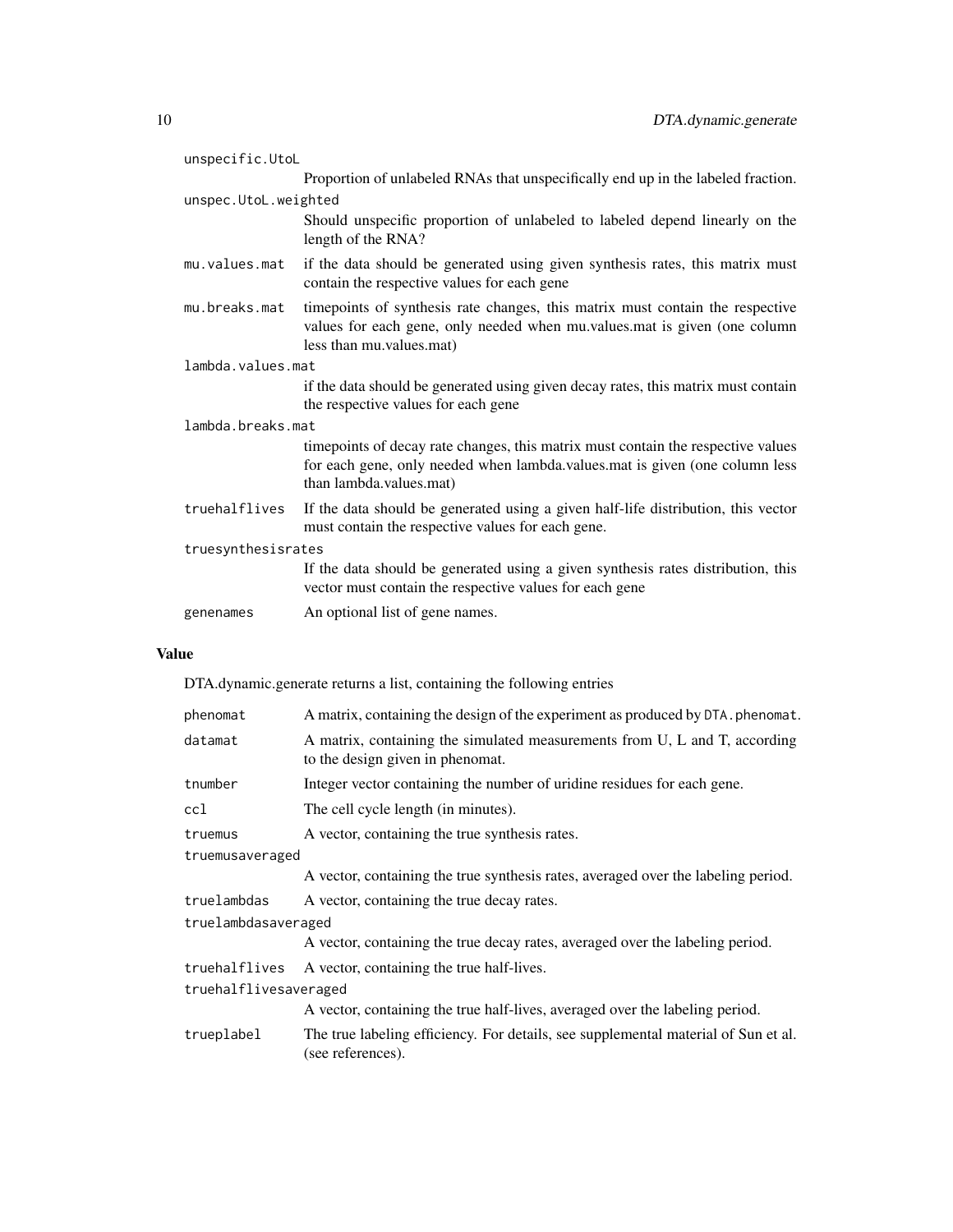| truecomplete  | A vector, containing the true amount of total RNA.                                                                                          |
|---------------|---------------------------------------------------------------------------------------------------------------------------------------------|
| truelambdas   | A vector, containing the true decay rates.                                                                                                  |
| truemus       | A vector, containing the true synthesis rates.                                                                                              |
| truehalflives | A vector, containing the true half-lives.                                                                                                   |
| trueplabel    | The true labeling efficiency. For details, see supplemental material of Miller et<br>al. (see references).                                  |
| truear        | The true parameter ar. For details, see supplemental material of Miller et al. (see<br>references).                                         |
| truebr        | The true parameter br. For details, see supplemental material of Miller et al. (see<br>references).                                         |
| truecr        | The true parameter cr. For details, see supplemental material of Miller et al. (see<br>references).                                         |
| truecrbyar    | The true parameter cr/ar. For details, see supplemental material of Miller et al.<br>(see references).                                      |
| truecrbybr    | The true parameter cr/br. For details, see supplemental material of Miller et al.<br>(see references).                                      |
| truebrbyar    | The true parameter br/ar. For details, see supplemental material of Miller et al.<br>(see references).                                      |
|               | trueLasymptote The true parameter asymptote (labeled bias). For details, see supplemental ma-<br>terial of Miller et al. (see references).  |
|               | true Uasymptote The true parameter asymptote (unlabeled bias). For details, see supplemental<br>material of Miller et al. (see references). |

#### Author(s)

Bjoern Schwalb <schwalb@lmb.uni-muenchen.de>

# References

C. Miller, B. Schwalb, K. Maier, D. Schulz, S. Duemcke, B. Zacher, A. Mayer, J. Sydow, L. Marcinowski, L. Dolken, D. E. Martin, A. Tresch, and P. Cramer. Dynamic transcriptome analysis measures rates of mRNA synthesis and decay in yeast. Mol Syst Biol, 7:458, 2011. M. Sun, B. Schwalb, D. Schulz, N. Pirkl, L. Lariviere, K. Maier, A. Tresch, P. Cramer. Mutual feedback between mRNA synthesis and degradation buffers transcript levels in a eukaryote. Under review. B. Schwalb, B. Zacher, S. Duemcke, D. Martin, P. Cramer, A. Tresch. Measurement of genome-wide RNA synthesis and decay rates with Dynamic Transcriptome Analysis (DTA/cDTA). Bioinformatics.

#### Examples

```
nrgenes = <math>5000</math>truesynthesisrates = rf(nrgenes, 5, 5)*18steady = rep(1,nrgenes)shock = 1/pmax(rnorm(nrgenes,mean = 8, sd = 4), 1)induction = pmax(rnorm(nrgenes,mean = 8, sd = 4), 1)changes.mat = child(test) shock, shock*induction)
```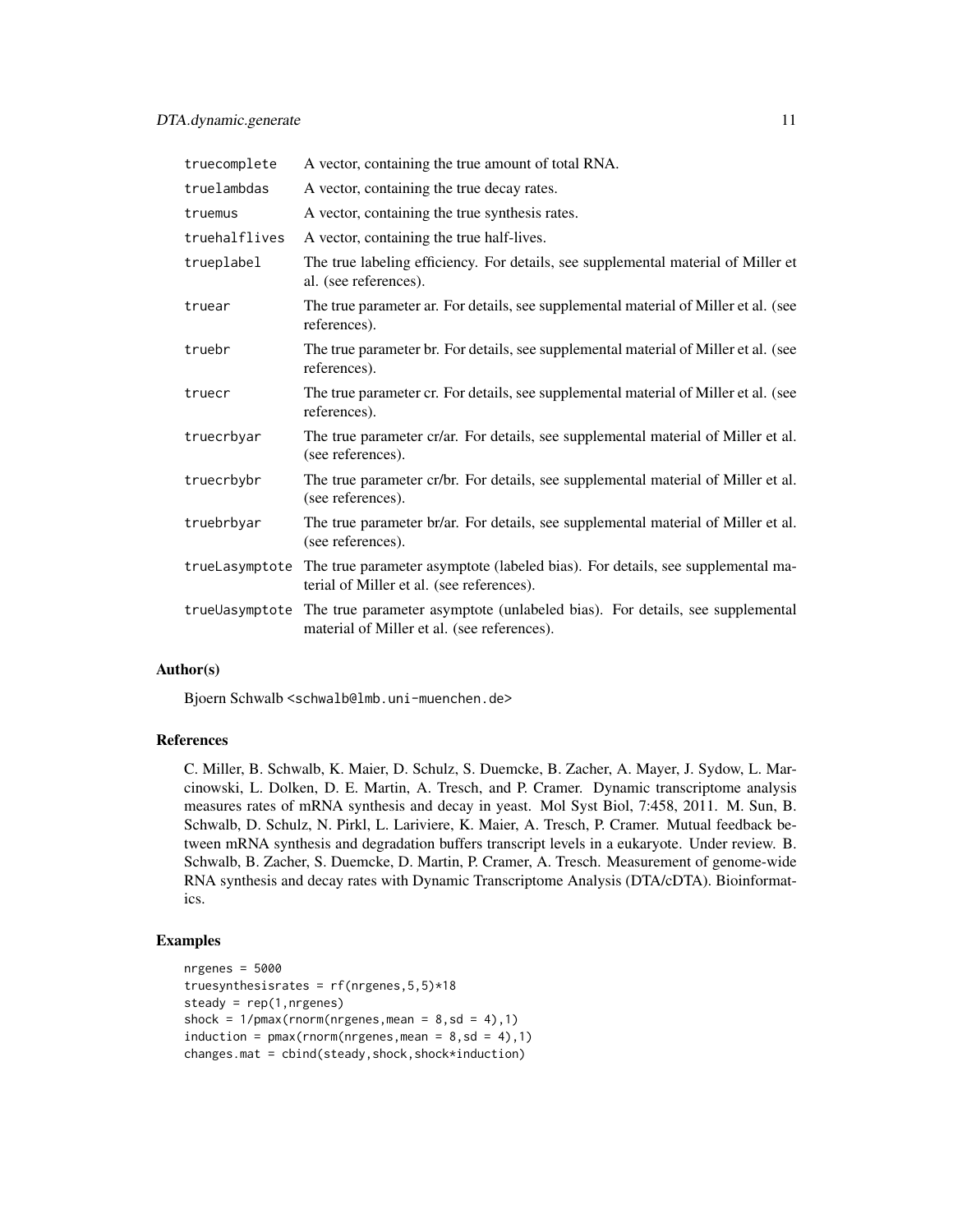```
mu.values.mat = changes.mat*truesynthesisrates
mu.breaks.mat = cbind(rep(12,nrgenes),rep(18,nrgenes))
truehalflives = rf(nrgenes,15,15)*12
truelambdas = log(2)/truehalflives
changes.mat = cbind(steady,shock,shock*induction,steady)
lambda.values.mat = changes.mat*truelambdas
lambda.breaks.mat = cbind(rep(12,nrgenes),rep(18,nrgenes),rep(27,nrgenes))
### it takes several min to build sim.object (depends on the number of genes 'nrgenes') ###
sim.object = DTA.dynamic.generate(duration = 36,lab.duration = 6,nrgenes = nrgenes,mu.values.mat = mu.values.mat,r
### for control plots set 'check = TRUE' ###
res = DTA.dynamic.estimate(simulation = TRUE,sim.object = sim.object,check = FALSE)
```
DTA.estimate *Estimation of synthesis and decay rates*

#### Description

DTA.estimate uses an experiment, given by a phenotype matrix, data matrix and the number of uridines for each gene to estimate synthesis and decay rate of the genes.

# Usage

DTA.estimate(phenomat = NULL,datamat = NULL,tnumber = NULL,reliable = NULL,ccl = NULL,mRNAs = NULL,medi

#### Arguments

| phenomat     | A phenotype matrix, containing the design of the experiment as produced by<br>DTA.phenomat. Columns are name, fraction (U=unlabebeld, L=labeled, T=total),<br>time and nr (=replicate number). Rows represent individual experiments. |
|--------------|---------------------------------------------------------------------------------------------------------------------------------------------------------------------------------------------------------------------------------------|
| datamat      | A matrix, containing the measurements from U, L and T, according to the de-<br>sign given in phenomat. Matrix should only contain the rows of phenomat as<br>columns.                                                                 |
| tnumber      | Integer vector, containing the numbers of uridine residues for each transcript.<br>Elements should have the rownames of datamat.                                                                                                      |
| ccl          | The cell cycle length of the cells (optional). Is not modeled, if not set.                                                                                                                                                            |
| mRNAs        | Estimated number of mRNAs in a cell (optional).                                                                                                                                                                                       |
| reliable     | Vector of 'reliable' genes, which are used for parameter estimation.                                                                                                                                                                  |
| mediancenter | Should the quotient Labeled/Total resp. Unlabeled/Total be rescaled to a com-<br>mon median over it's replicates before building the genewise median.                                                                                 |
| usefractions | From which fractions should the decay rate be calculated: "LandT", "UandT" or<br>"both".                                                                                                                                              |

<span id="page-11-0"></span>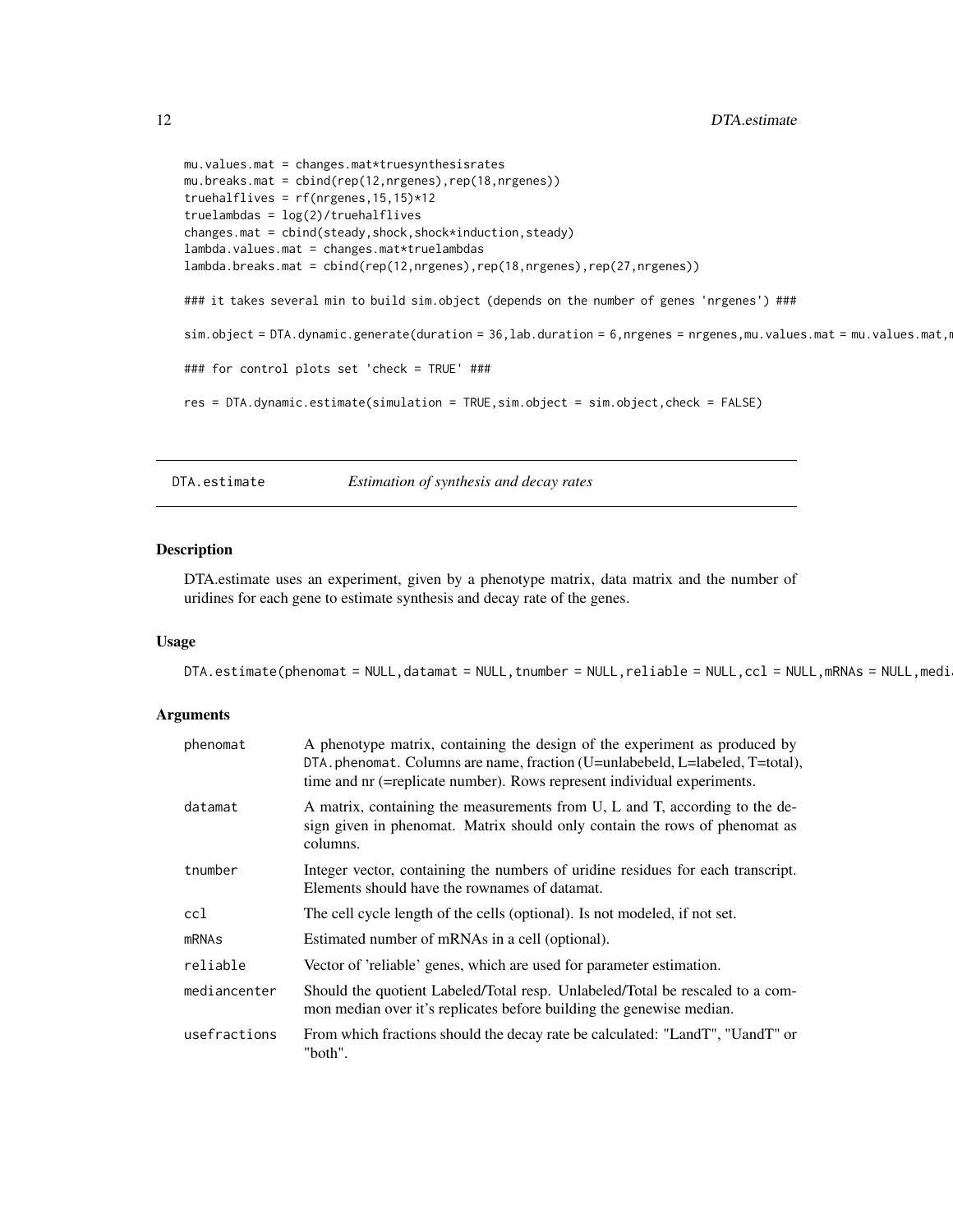| LtoTratio                                            | Coefficient to rescale Labeled/Total. Is estimated from the data, if not specified.<br>See ratiomethod. Altering this parameter leads to a altered median half-life. For<br>details, see supplemental material of Sun et al. (see references).                          |  |  |  |  |  |
|------------------------------------------------------|-------------------------------------------------------------------------------------------------------------------------------------------------------------------------------------------------------------------------------------------------------------------------|--|--|--|--|--|
| ratiomethod                                          | Choose the regression method to be used, possible methods are: "tls", "bias"<br>and "lm". For details, see supplemental material of Sun et al. (see references).<br>Method to estimate the parameter LtoTratio, which determines the median<br>half-life of the sample. |  |  |  |  |  |
| largest                                              | Percentage of largest residues from the first regression not to be used in the<br>second regression step. For details, see supplemental material of Sun et al. (see<br>references).                                                                                     |  |  |  |  |  |
| weighted                                             | Should the regression be weighted with $1/(\text{Total}^2 + \text{median}(\text{Total}))$ ?                                                                                                                                                                             |  |  |  |  |  |
| relevant                                             | Choose the arrays to be used for halflives calculation, vector due to nr (=replicate<br>number) in phenomat. If not set, all arrays are used.                                                                                                                           |  |  |  |  |  |
| check                                                | If check = TRUE, control messages and plots will be generated.                                                                                                                                                                                                          |  |  |  |  |  |
| error                                                | If TRUE, the measurement error is assessed by means of an error model and<br>resampling to gain confidence regions.                                                                                                                                                     |  |  |  |  |  |
| samplesize<br>Error model samplesize for resampling. |                                                                                                                                                                                                                                                                         |  |  |  |  |  |
| confidence.range                                     |                                                                                                                                                                                                                                                                         |  |  |  |  |  |
|                                                      | Confidence region for error model as quantiles. Interval should be between 0<br>and $1$ .                                                                                                                                                                               |  |  |  |  |  |
| bicor                                                | Should the labeling bias be corrected?                                                                                                                                                                                                                                  |  |  |  |  |  |
| condition                                            | String, to be added to the plotnames if saved.                                                                                                                                                                                                                          |  |  |  |  |  |
| upper                                                | Upper bound for labeling bias estimation. For details, see supplemental material<br>of Sun et al. (see references).                                                                                                                                                     |  |  |  |  |  |
| lower                                                | Lower bound for labeling bias estimation. For details, see supplemental material<br>of Sun et al. (see references).                                                                                                                                                     |  |  |  |  |  |
| save.plots                                           | If save.plots = TRUE, control plots will be saved. Please check folder writability.                                                                                                                                                                                     |  |  |  |  |  |
| resolution                                           | Resolution scaling factor for plotting. (Scaled with 72dpi.)                                                                                                                                                                                                            |  |  |  |  |  |
| notinR                                               | If TRUE, plots are not plotted in R.                                                                                                                                                                                                                                    |  |  |  |  |  |
| RStudio                                              | For RStudio users. Suppresses the opening of a new device, as RStudio allows<br>only one.                                                                                                                                                                               |  |  |  |  |  |
| folder                                               | Path to the folder, where to save the plots. Needs to be writable.                                                                                                                                                                                                      |  |  |  |  |  |
| fileformat                                           | Fileformat for plots to be saved. See plotit function (LSD package). Save the<br>plot as "jpeg", "png", "bmp", "tiff", "ps" or "pdf".                                                                                                                                   |  |  |  |  |  |
| totaloverwt                                          | Only needed when mRNAs is set. Should give the factor by which the total mRNA<br>of the condition outreaches that of the reference (comparative DTA data).                                                                                                              |  |  |  |  |  |
| simulation                                           | True, if data was generated by DTA. generate.                                                                                                                                                                                                                           |  |  |  |  |  |
| sim.object                                           | Simulation object created by DTA.generate.                                                                                                                                                                                                                              |  |  |  |  |  |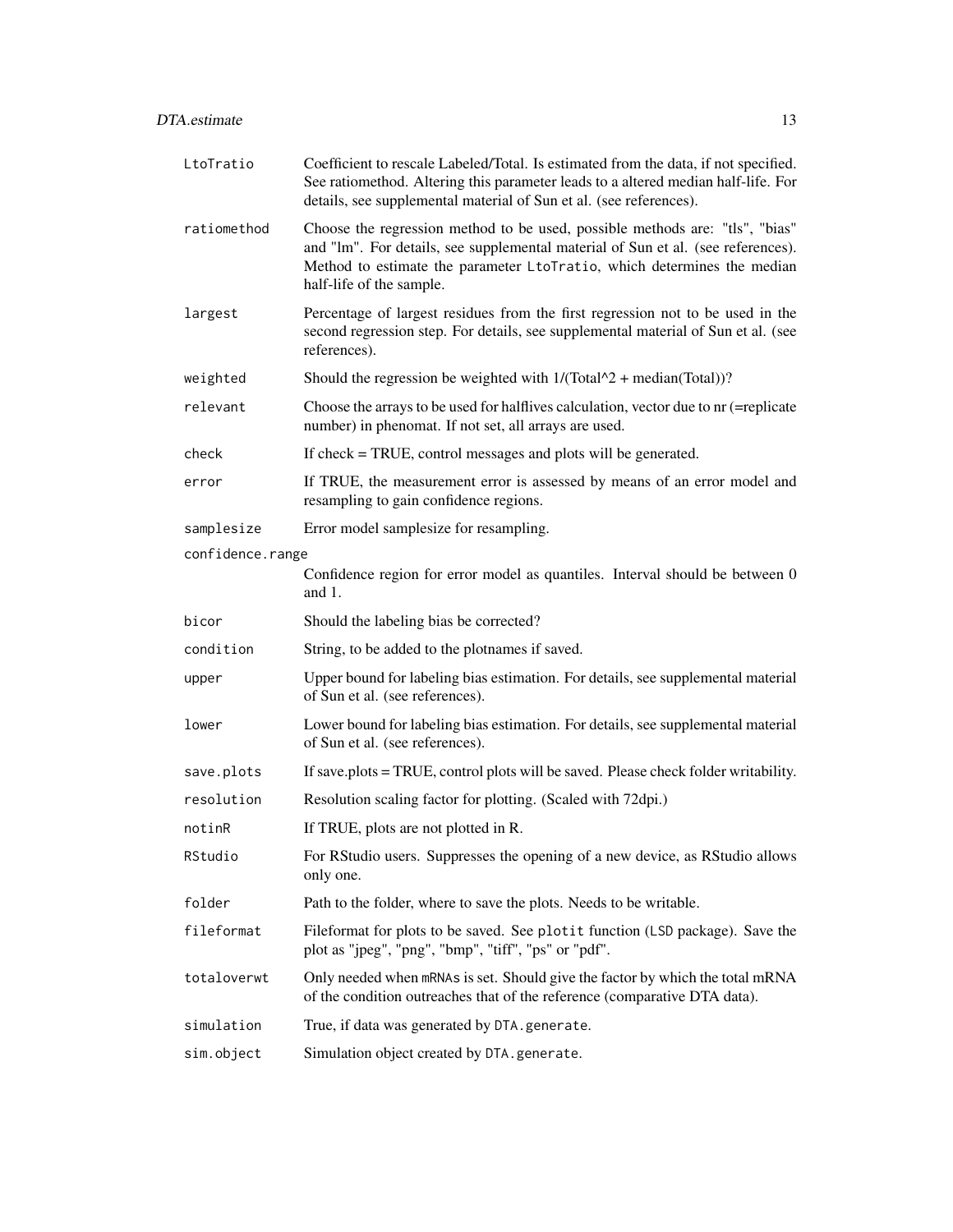# Value

DTA.estimate returns a list, where each entry contains the estimation results for all replicates of one labeling time. Each result contains the following entries

| triples                       | Mapping of each fraction and experiment to its corresponding column in the<br>data matrix.                                                                     |  |  |  |  |  |  |
|-------------------------------|----------------------------------------------------------------------------------------------------------------------------------------------------------------|--|--|--|--|--|--|
| plabel                        | The labeling efficiency. For details, see supplemental material of Sun et al. (see<br>references).                                                             |  |  |  |  |  |  |
| LtoTratio                     | Estimated ratio of labeled to total fraction.                                                                                                                  |  |  |  |  |  |  |
| UtoTratio                     | Estimated ratio of unlabeled to total fraction.                                                                                                                |  |  |  |  |  |  |
| LtoUratio<br>correcteddatamat | Estimated ratio of labeled to unlabeled fraction.                                                                                                              |  |  |  |  |  |  |
|                               | Labeling bias corrected data matrix.                                                                                                                           |  |  |  |  |  |  |
| drmat                         | Decay rates for each replicate. The last column gives the median decay rates.                                                                                  |  |  |  |  |  |  |
| dr                            | Median decay rates. The last column of drmat.                                                                                                                  |  |  |  |  |  |  |
| dr.confidence                 | Confidence regions of decay rates.                                                                                                                             |  |  |  |  |  |  |
| hlmat                         | Half-lives for each replicate. The last column gives the median half-lifes.                                                                                    |  |  |  |  |  |  |
| hl                            | Median half-lives. The last column of hlmat.                                                                                                                   |  |  |  |  |  |  |
| hl.confidence                 | Confidence regions of half-lives.                                                                                                                              |  |  |  |  |  |  |
| TEmat                         | Total expression for each replicate. The last column gives the median total ex-<br>pression values.                                                            |  |  |  |  |  |  |
| TE                            | Median total expression values. The last column of TEmat.                                                                                                      |  |  |  |  |  |  |
| TE.confidence                 | Confidence regions of total expression values.                                                                                                                 |  |  |  |  |  |  |
| LEmat                         | Labeled expression for each replicate. The last column gives the median labeled<br>expression values.                                                          |  |  |  |  |  |  |
| LE                            | Median labeled expression values. The last column of LEmat.                                                                                                    |  |  |  |  |  |  |
| LE.confidence                 | Confidence regions of labeled expression values.                                                                                                               |  |  |  |  |  |  |
| UEmat                         | Unlabeled expression for each replicate. The last column gives the median un-<br>labeled expression values. (Only if unlabeled values exist in the experiment) |  |  |  |  |  |  |
| UE                            | Median unlabeled expression values. The last column of UEmat. (Only if unla-<br>beled values exist in the experiment)                                          |  |  |  |  |  |  |
| UE.confidence                 | Confidence regions of unlabeled expression values.                                                                                                             |  |  |  |  |  |  |
| srmat                         | Synthesis rates for each replicate. The last column gives the median synthesis<br>rates.                                                                       |  |  |  |  |  |  |
| sr                            | Median synthesis rates. The last column of srmat.                                                                                                              |  |  |  |  |  |  |
| sr.confidence                 | Confidence regions of synthesis rates.                                                                                                                         |  |  |  |  |  |  |
| LtoTmat                       | Labeled to total ratio for each replicate. The last column gives the median la-<br>beled to total ratios.                                                      |  |  |  |  |  |  |
| LtoT<br>LtoT.confidence       | Median labeled to total ratios. The last column of LtoTmat.                                                                                                    |  |  |  |  |  |  |
|                               | Confidence regions of labeled to total ratios.                                                                                                                 |  |  |  |  |  |  |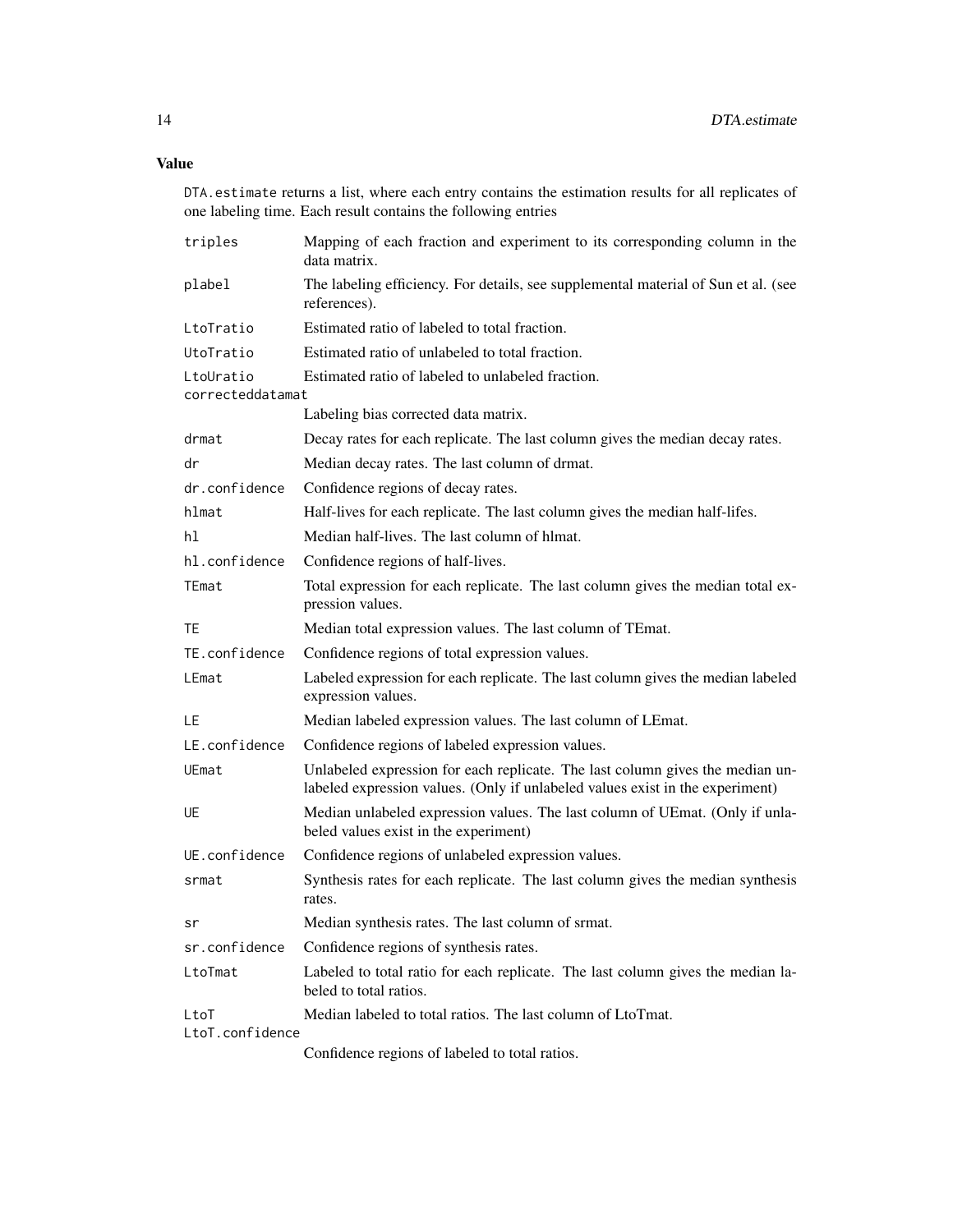# <span id="page-14-0"></span>DTA.estimate 15

| UtoTmat         | Unlabeled to total ratio for each replicate. The last column gives the median<br>unlabeled to total ratios.                          |  |  |  |  |  |  |
|-----------------|--------------------------------------------------------------------------------------------------------------------------------------|--|--|--|--|--|--|
| UtoT            | Median unlabeled to total ratios. The last column of UtoTmat.                                                                        |  |  |  |  |  |  |
| UtoT.confidence |                                                                                                                                      |  |  |  |  |  |  |
|                 | Confidence regions of unlabeled to total ratios.                                                                                     |  |  |  |  |  |  |
| Rsrmat          | Rescaled synthesis rates for each replicate, if parameter mRNAs is specified. The<br>last column gives the median synthesis rates.   |  |  |  |  |  |  |
| Rsr             | Rescaled median synthesis rates. The last column of Rsrmat.                                                                          |  |  |  |  |  |  |
| globaldrmat     | Decay rate for each replicate. Reciprocally weighted by the total expression.<br>Last element contains (weighted) median decay rate. |  |  |  |  |  |  |
| globaldr        | (Weighted) median decay rate.                                                                                                        |  |  |  |  |  |  |

# Author(s)

Bjoern Schwalb <schwalb@lmb.uni-muenchen.de>

#### References

C. Miller, B. Schwalb, K. Maier, D. Schulz, S. Duemcke, B. Zacher, A. Mayer, J. Sydow, L. Marcinowski, L. Doelken, D. E. Martin, A. Tresch, and P. Cramer. Dynamic transcriptome analysis measures rates of mRNA synthesis and decay in yeast. Mol Syst Biol, 7:458, 2011. M. Sun, B. Schwalb, D. Schulz, N. Pirkl, L. Lariviere, K. Maier, A. Tresch, P. Cramer. Mutual feedback between mRNA synthesis and degradation buffers transcript levels in a eukaryote. Under review. B. Schwalb, B. Zacher, S. Duemcke, D. Martin, P. Cramer, A. Tresch. Measurement of genome-wide RNA synthesis and decay rates with Dynamic Transcriptome Analysis (DTA/cDTA). Bioinformatics.

#### See Also

[heatscatter](#page-0-0), [plotit](#page-0-0), [tls](#page-37-1)

#### Examples

```
dataPath = system.file("data", package="DTA")
load(file.path(dataPath, "Miller2011.RData"))
```

```
### for control plots set 'check = TRUE' ###
```

```
res = DTA.estimate(Sc.phenomat,Sc.datamat,Sc.tnumber,ccl = 150,mRNAs = 60000,reliable = Sc.reliable,check = FALSE)
```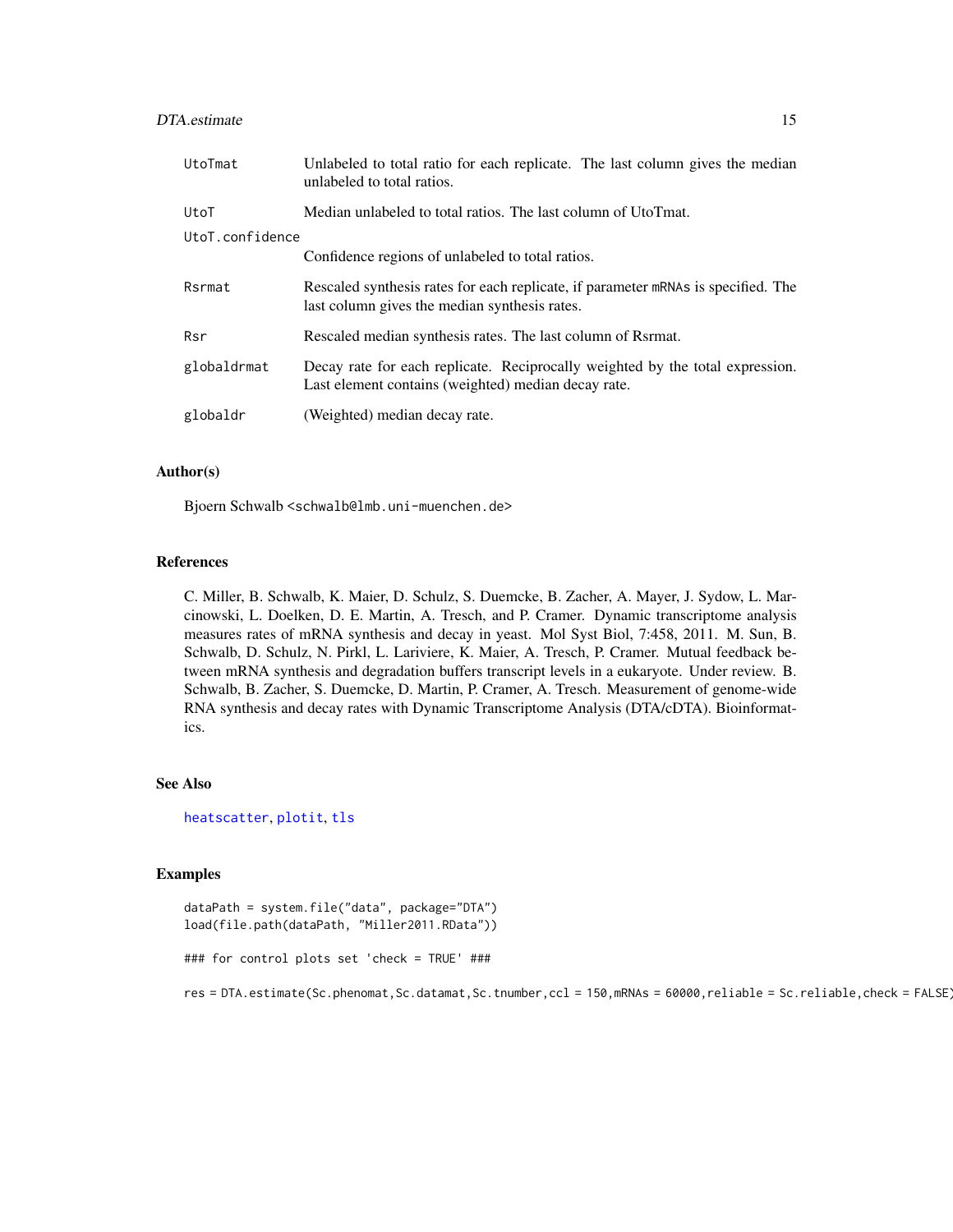<span id="page-15-0"></span>

DTA.generate produces the phenotype matrix and the matrix containing the simulated data according to the given parameters.

# Usage

```
DTA.generate(timepoints, tnumber = NULL, plabel = NULL, nrgenes = 5000, mediantime = 12, ccl = 150, delay
```
# Arguments

| timepoints                                 | Integer vector containing the labeling times for which the samples should be<br>generated.                                                              |  |  |  |  |  |
|--------------------------------------------|---------------------------------------------------------------------------------------------------------------------------------------------------------|--|--|--|--|--|
| tnumber                                    | Integer vector containing the number of uridine residues for each gene. If<br>NULL, tnumber is sampled from an F-distribution within the function.      |  |  |  |  |  |
| plabel                                     | The labeling efficiency. If NULL, plabel is set to 0.005 within the function. For<br>details, see supplemental material of Sun et al. (see references). |  |  |  |  |  |
| nrgenes                                    | The number of genes the simulated experiment will have (will be cropped if it<br>exceeds the length of tnumber).                                        |  |  |  |  |  |
| mediantime                                 | The median of the randomly drawn half-life distribution.                                                                                                |  |  |  |  |  |
| cc1                                        | The cell cycle length (in minutes).                                                                                                                     |  |  |  |  |  |
| delaytime                                  | Estimates the delay between the moment of 4sU/4tU labeling and actual incor-<br>poration of it into mRNA.                                               |  |  |  |  |  |
| sdnoise                                    | The amount of measurement noise (proportional to expression strength).                                                                                  |  |  |  |  |  |
| nobias<br>Should a labeling bias be added? |                                                                                                                                                         |  |  |  |  |  |
| unspecific.LtoU                            |                                                                                                                                                         |  |  |  |  |  |
|                                            | Proportion of labeled RNAs that unspecifically end up in the unlabeled fraction.                                                                        |  |  |  |  |  |
| unspec.LtoU.weighted                       |                                                                                                                                                         |  |  |  |  |  |
|                                            | Should unspecific proportion of labeled to unlabeled depend linearly on the<br>length of the RNA?                                                       |  |  |  |  |  |
| unspecific.UtoL                            |                                                                                                                                                         |  |  |  |  |  |
|                                            | Proportion of unlabeled RNAs that unspecifically end up in the labeled fraction.                                                                        |  |  |  |  |  |
| unspec.UtoL.weighted                       |                                                                                                                                                         |  |  |  |  |  |
|                                            | Should unspecific proportion of unlabeled to labeled depend linearly on the<br>length of the RNA?                                                       |  |  |  |  |  |
| truehalflives                              | If the data should be generated using a given half-life distribution, this vector<br>must contain the respective values for each gene.                  |  |  |  |  |  |
| truecomplete                               | If the data should be generated using a given expression distribution, this vector<br>must contain the respective values for each gene.                 |  |  |  |  |  |
| genenames                                  | An optional list of gene names.                                                                                                                         |  |  |  |  |  |
| <b>CDTA</b>                                | $cCTA = FALSE$ does not rescale L and U.                                                                                                                |  |  |  |  |  |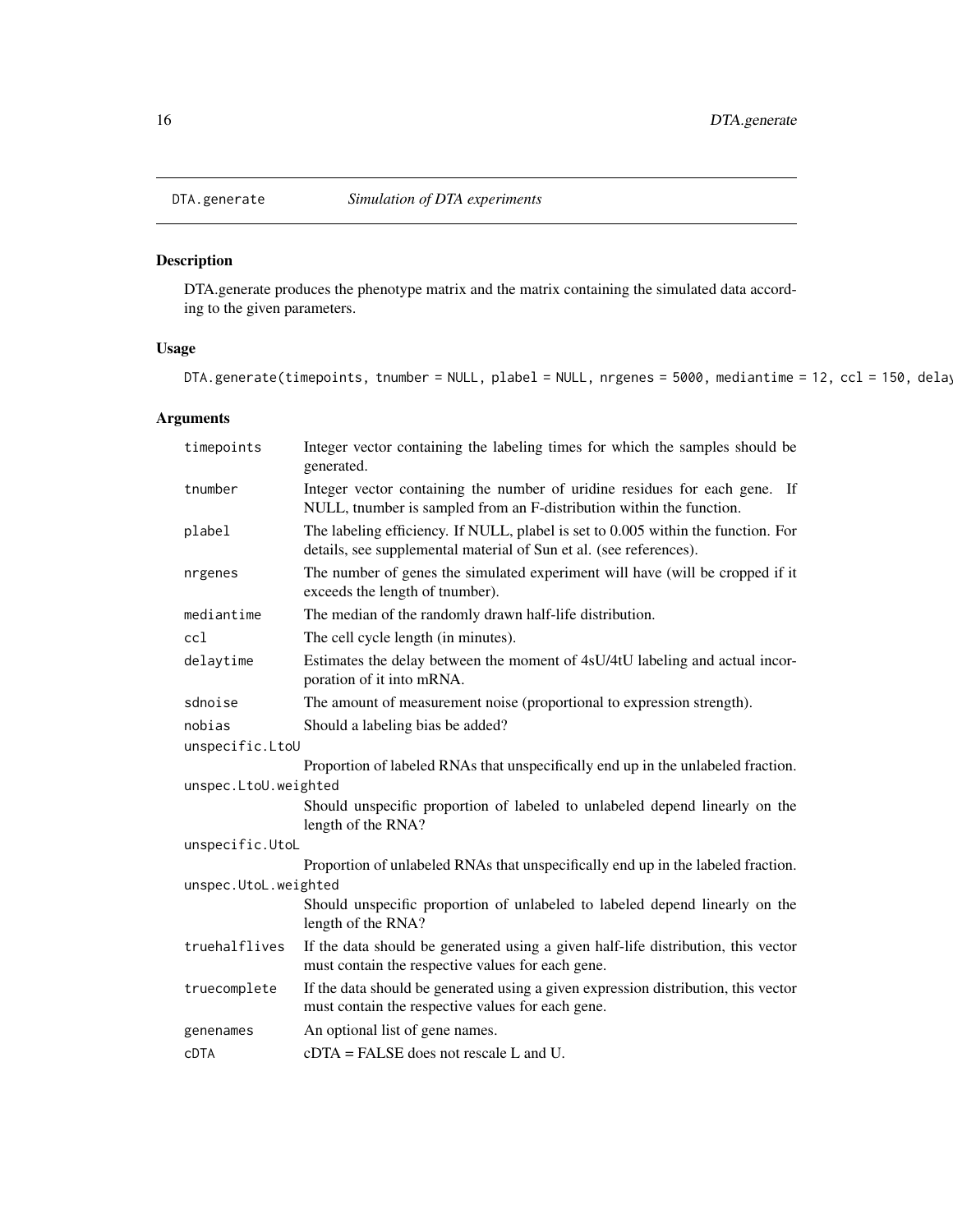# DTA.generate 17

# Value

DTA.generate returns a list, containing the following entries

| phenomat       | A matrix, containing the design of the experiment as produced by DTA. phenomat.                                             |  |  |  |  |  |
|----------------|-----------------------------------------------------------------------------------------------------------------------------|--|--|--|--|--|
| datamat        | A matrix, containing the simulated measurements from U, L and T, according<br>to the design given in phenomat.              |  |  |  |  |  |
| tnumber        | Integer vector containing the number of uridine residues for each gene.                                                     |  |  |  |  |  |
| cc1            | The cell cycle length (in minutes).                                                                                         |  |  |  |  |  |
| truecomplete   | A vector, containing the true amount of total RNA.                                                                          |  |  |  |  |  |
| truelambdas    | A vector, containing the true decay rates.                                                                                  |  |  |  |  |  |
| truemus        | A vector, containing the true synthesis rates.                                                                              |  |  |  |  |  |
| truehalflives  | A vector, containing the true half-lives.                                                                                   |  |  |  |  |  |
| trueplabel     | The true labeling efficiency. For details, see supplemental material of Miller et<br>al. (see references).                  |  |  |  |  |  |
| truear         | The true parameter ar. For details, see supplemental material of Miller et al. (see<br>references).                         |  |  |  |  |  |
| truebr         | The true parameter br. For details, see supplemental material of Miller et al. (see<br>references).                         |  |  |  |  |  |
| truecr         | The true parameter cr. For details, see supplemental material of Miller et al. (see<br>references).                         |  |  |  |  |  |
| truecrbyar     | The true parameter cr/ar. For details, see supplemental material of Miller et al.<br>(see references).                      |  |  |  |  |  |
| truecrbybr     | The true parameter cr/br. For details, see supplemental material of Miller et al.<br>(see references).                      |  |  |  |  |  |
| truebrbyar     | The true parameter br/ar. For details, see supplemental material of Miller et al.<br>(see references).                      |  |  |  |  |  |
| trueLasymptote | The true parameter asymptote (labeled bias). For details, see supplemental ma-<br>terial of Miller et al. (see references). |  |  |  |  |  |
| trueUasymptote | The true parameter asymptote (unlabeled bias). For details, see supplemental<br>material of Miller et al. (see references). |  |  |  |  |  |

#### Author(s)

Bjoern Schwalb <schwalb@lmb.uni-muenchen.de>

#### References

C. Miller, B. Schwalb, K. Maier, D. Schulz, S. Duemcke, B. Zacher, A. Mayer, J. Sydow, L. Marcinowski, L. Doelken, D. E. Martin, A. Tresch, and P. Cramer. Dynamic transcriptome analysis measures rates of mRNA synthesis and decay in yeast. Mol Syst Biol, 7:458, 2011. M. Sun, B. Schwalb, D. Schulz, N. Pirkl, L. Lariviere, K. Maier, A. Tresch, P. Cramer. Mutual feedback between mRNA synthesis and degradation buffers transcript levels in a eukaryote. Under review. B. Schwalb, B. Zacher, S. Duemcke, D. Martin, P. Cramer, A. Tresch. Measurement of genome-wide RNA synthesis and decay rates with Dynamic Transcriptome Analysis (DTA/cDTA). Bioinformatics.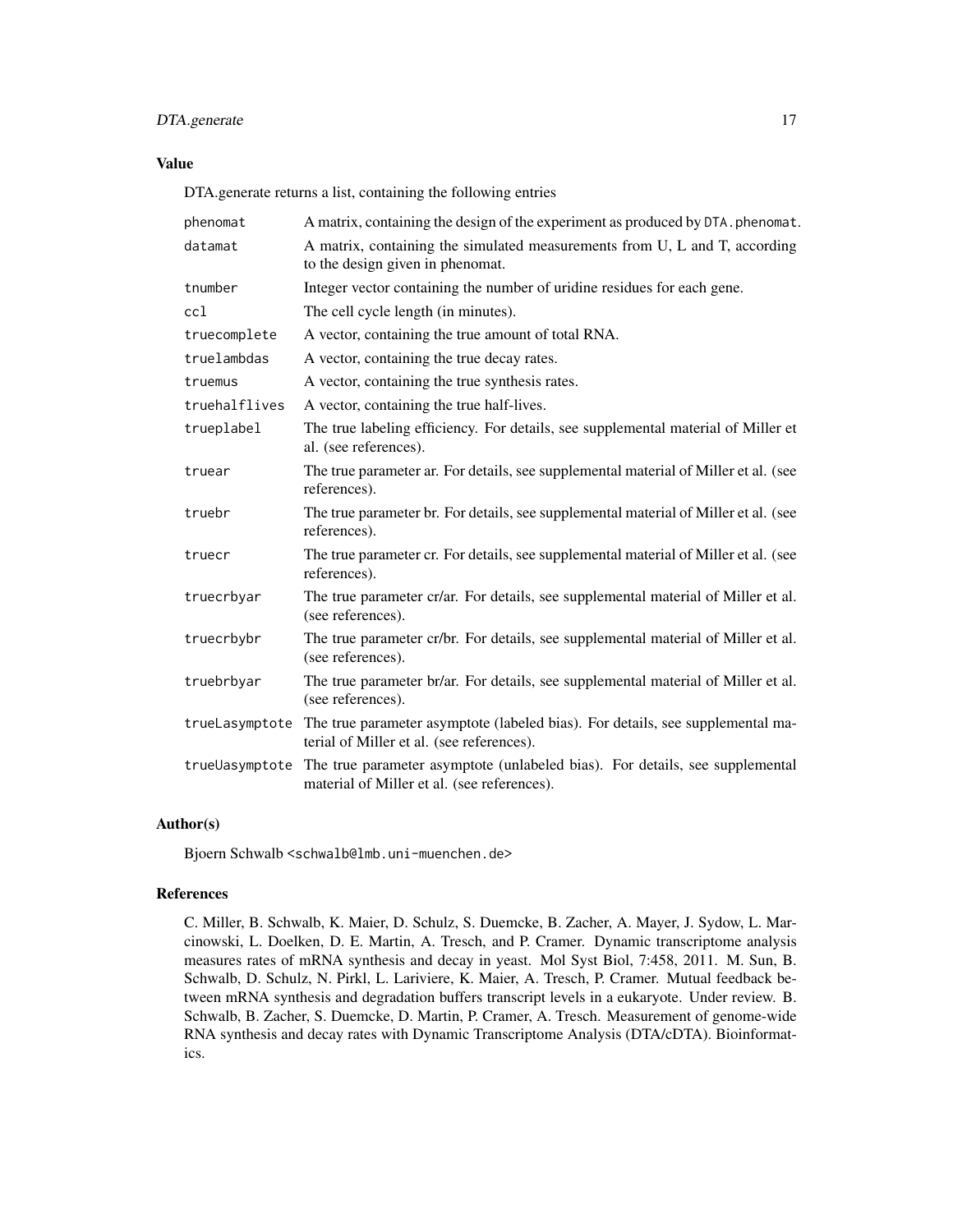#### Examples

```
sim.object = DTA.generate(timepoints=rep(c(6,12),2))
### for control plots set 'check = TRUE' ###
res.sim = DTA.estimate(ratiomethod = "bias",simulation = TRUE,sim.object = sim.object,check = FALSE)
```
DTA.map.it *Mapping function to switch between different identifiers.*

# Description

DTA.map.it can map different kinds of identifiers in a matrix or a vector given by mapping vector.

# Usage

DTA.map.it(mat,map = NULL,check = TRUE)

#### Arguments

| mat   | Matrix or vector with numerical entries.                           |
|-------|--------------------------------------------------------------------|
| map   | Vector of identifiers to map to, named by identifiers to map from. |
| check | Should check protocol be printed.                                  |

# Author(s)

Bjoern Schwalb <schwalb@lmb.uni-muenchen.de>

# References

M. Sun, B. Schwalb, D. Schulz, N. Pirkl, L. Lariviere, K. Maier, A. Tresch, P. Cramer. Mutual feedback between mRNA synthesis and degradation buffers transcript levels in a eukaryote. Under review. B. Schwalb, B. Zacher, S. Duemcke, D. Martin, P. Cramer, A. Tresch. Measurement of genome-wide RNA synthesis and decay rates with Dynamic Transcriptome Analysis (DTA/cDTA). Bioinformatics.

# Examples

```
### see vignette examples or reference:
### B. Schwalb, B. Zacher, S. Duemcke, D. Martin, P. Cramer, A. Tresch.
### Measurement of genome-wide RNA synthesis and decay rates with Dynamic Transcriptome Analysis (DTA/cDTA). Bioinf
```
<span id="page-17-0"></span>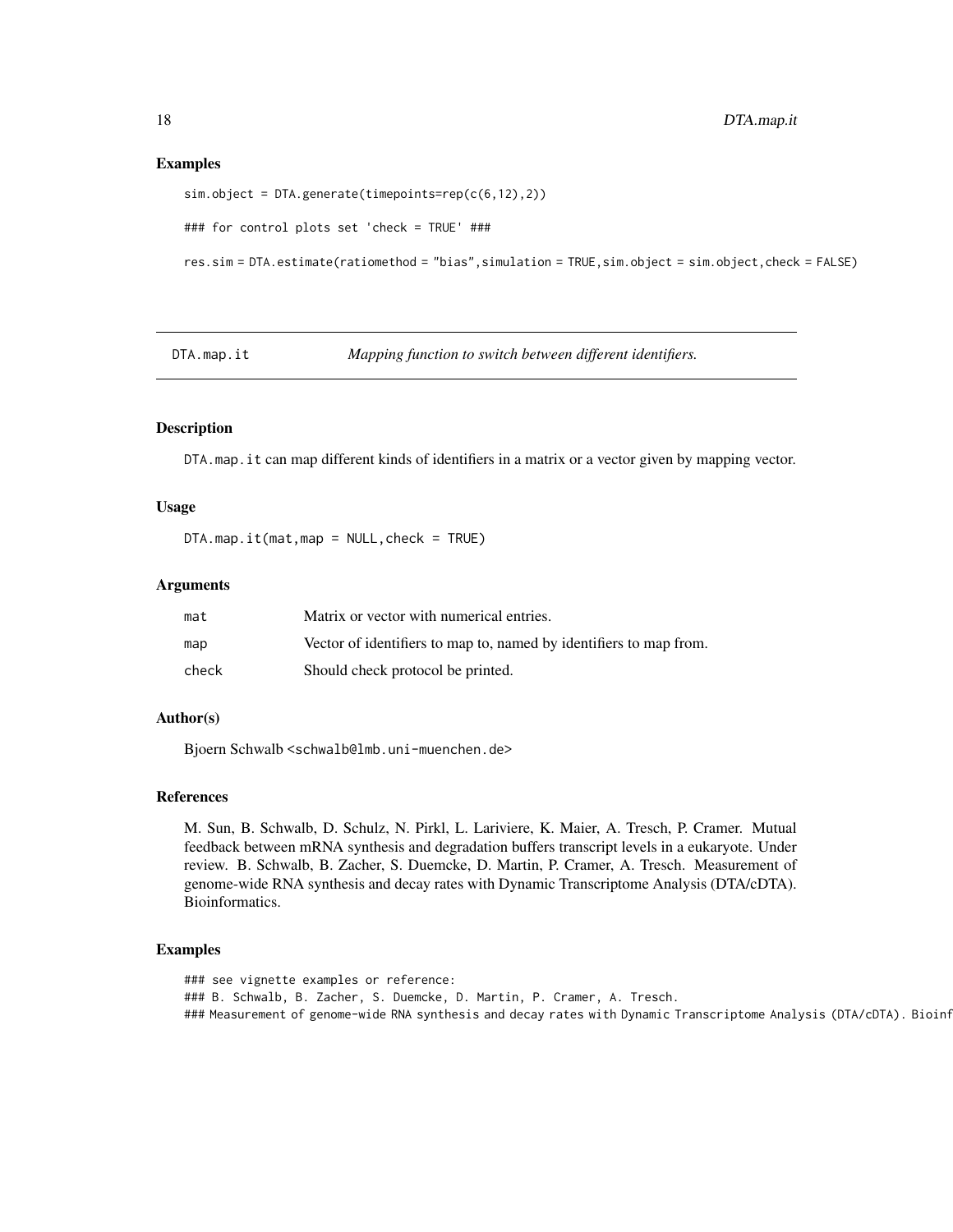<span id="page-18-0"></span>DTA.normalize *cDTA normalization procedure.*

# Description

DTA.normalize can normalize expression values from a certain species to the median of values from a reference species.

#### Usage

```
DTA.normalize(mat,reliable = NULL,logscale = FALSE,protocol = FALSE,center = FALSE)
```
#### Arguments

| mat      | Expression matrix.                                                                                           |  |  |  |  |  |  |
|----------|--------------------------------------------------------------------------------------------------------------|--|--|--|--|--|--|
| reliable | The rows to be used, i.e. identifiers of the reference species to normalize on.                              |  |  |  |  |  |  |
| logscale | Is the matrix in log-scale?                                                                                  |  |  |  |  |  |  |
| protocol | Should a protocol be printed?                                                                                |  |  |  |  |  |  |
| center   | Should the center be $0$ (log-scale) or 1 (absolute scale). Otherwise the median<br>of the medians is taken. |  |  |  |  |  |  |

# Author(s)

Bjoern Schwalb <schwalb@lmb.uni-muenchen.de>

# References

M. Sun, B. Schwalb, D. Schulz, N. Pirkl, L. Lariviere, K. Maier, A. Tresch, P. Cramer. Mutual feedback between mRNA synthesis and degradation buffers transcript levels in a eukaryote. Under review. B. Schwalb, B. Zacher, S. Duemcke, D. Martin, P. Cramer, A. Tresch. Measurement of genome-wide RNA synthesis and decay rates with Dynamic Transcriptome Analysis (DTA/cDTA). Bioinformatics.

#### Examples

### see vignette examples or reference: ### B. Schwalb, B. Zacher, S. Duemcke, D. Martin, P. Cramer, A. Tresch. ### Measurement of genome-wide RNA synthesis and decay rates with Dynamic Transcriptome Analysis (DTA/cDTA). Bioinf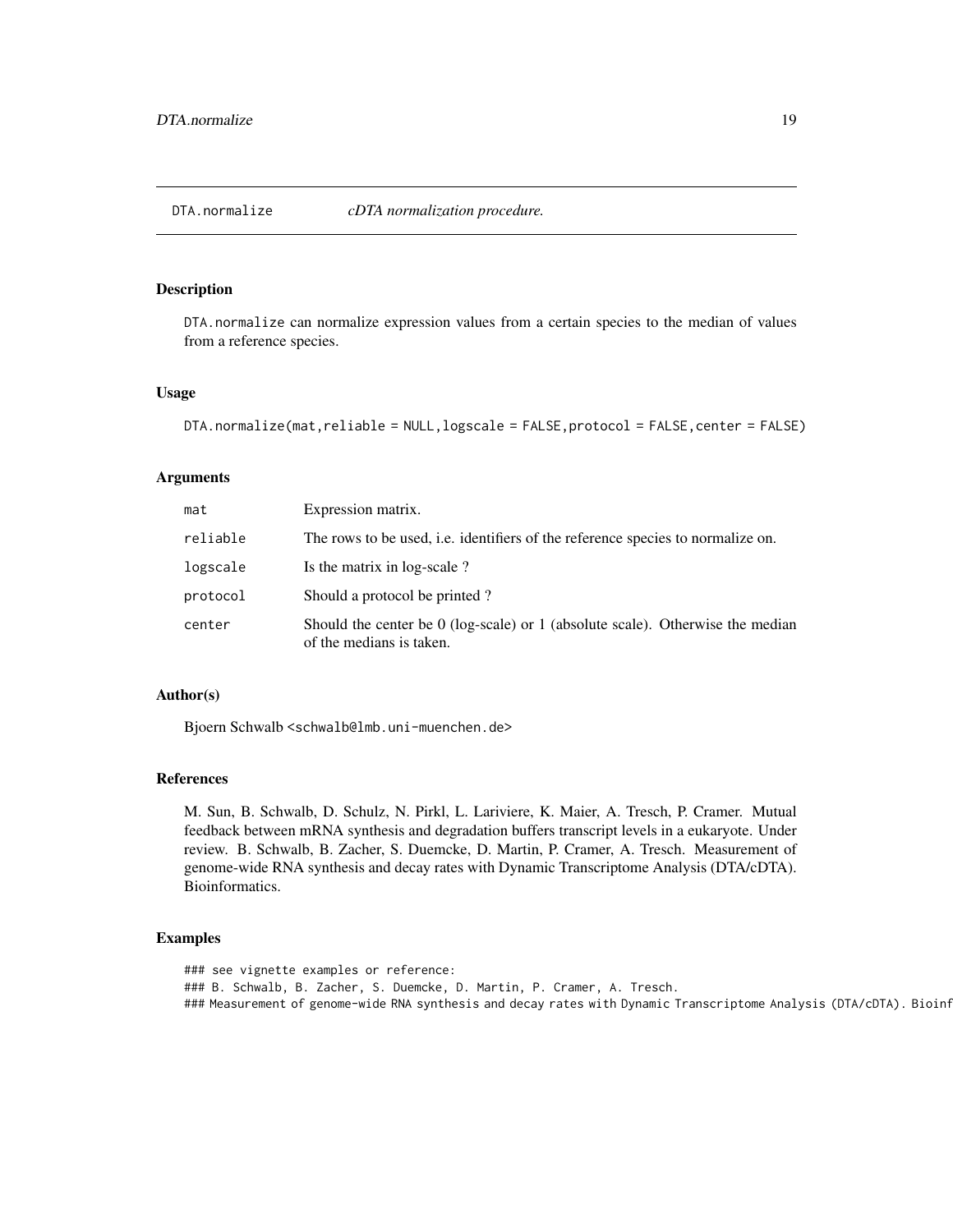<span id="page-19-0"></span>

DTA. phenomat creates a phenomat for a given experimental design, i.e. used labeling times.

# Usage

```
DTA.phenomat(timepoints, timecourse = NULL)
```
#### Arguments

| timepoints | The respective labeling times of the measured samples. |
|------------|--------------------------------------------------------|
| timecourse | Vector giving the order for timecourse DTA data.       |

# Value

A matrix, containing the design of the experiment. Columns are name, fraction (U=unlabebeld, L=labeled, T=total), time and nr (=replicate number). Rows represent individual experiments. For timecourse data, an additional column of the order of the underlying timecourse data can be added via timecourse.

#### Author(s)

Bjoern Schwalb <schwalb@lmb.uni-muenchen.de>

# Examples

```
### phenomat for 2 replicates of 6 and 12 min labeling duration resp.
DTA.phenomat(c(6,12))
```
### phenomat for three adjacent timepoints measured in 2 replicates  $DTA.phenomat(rep(6,6),timecourse = 1:3)$ 

DTA.plot.it *Plots in any format and any quality*

## **Description**

DTA.plot.it can save plots in any format and any quality in addition to show them in R devices

#### Usage

```
DTA.plot.it(filename, sw = 1, sh = 1, sres = 1, plotsfkt, ww = 7, wh = 7, pointsize = 12, dev.pointsize = 8, pape
```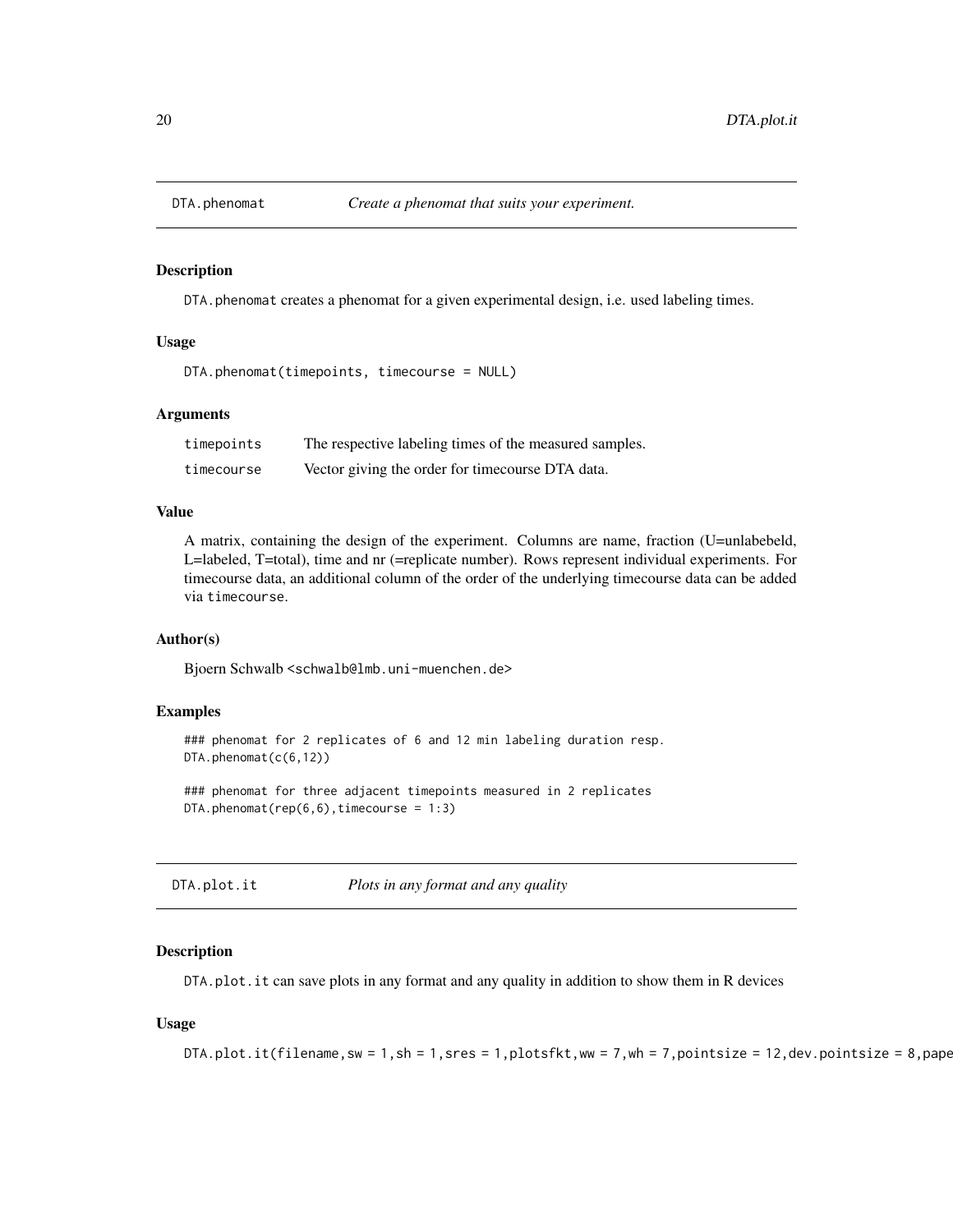# DTA.plot.it 21

# Arguments

| filename      | Name of the plot to be saved without the format type suffix.                                           |
|---------------|--------------------------------------------------------------------------------------------------------|
| SW            | Scaling factor of width. Scaled with 480px.                                                            |
| sh            | Scaling factor of height. Scaled with 480px.                                                           |
| sres          | Scaling factor of the resolution. Scaled with 72dpi.                                                   |
| plotsfkt      | Function of plots to be plotted.                                                                       |
| <b>WW</b>     | Width of window. Needed only for plotting in R or if filformat $=$ "pdf" or "ps".<br>See pdf or ps.    |
| wh            | Height of window. Needed only for plotting in R or if filformat $=$ "pdf" or "ps".<br>See pdf or ps.   |
| pointsize     | The default pointsize of plotted text, interpreted as big points (1/72 inch) for<br>plots to be saved. |
| dev.pointsize | Pointsize of plotted text, interpreted as big points (1/72 inch) for display in R.                     |
| paper         | Needed only if filformat $=$ "pdf" or "ps". See pdf or ps.                                             |
| quality       | Needed only if filformat = "jpeg". See jpeg.                                                           |
| units         | Needed only if filformat = "jpeg", "png", "bmp" or "tiff". See corresponding<br>function.              |
| bg            | Backgroundcolor.                                                                                       |
| fileformat    | Save the plot as "jpeg", "png", "bmp", "tiff", "ps" or "pdf".                                          |
| saveit        | Should plot be saved.                                                                                  |
| notinR        | Should plot be not plotted in R.                                                                       |
| RStudio       | For RStudio users. Suppresses the opening of a new device, as RStudio allows<br>only one.              |
| addformat     | Should plot be saved additionally in another format, "jpeg", "png", "bmp", "tiff",<br>"ps" or "pdf".   |

# Author(s)

Bjoern Schwalb <schwalb@lmb.uni-muenchen.de>

# Examples

```
plotsfkt = function(){
par(mfrow = c(1,2))plot(1:10)
plot(10:1)
}
DTA.plot.it(filename = "test",plotsfkt = plotsfkt,saveit = TRUE)
dev.off()
```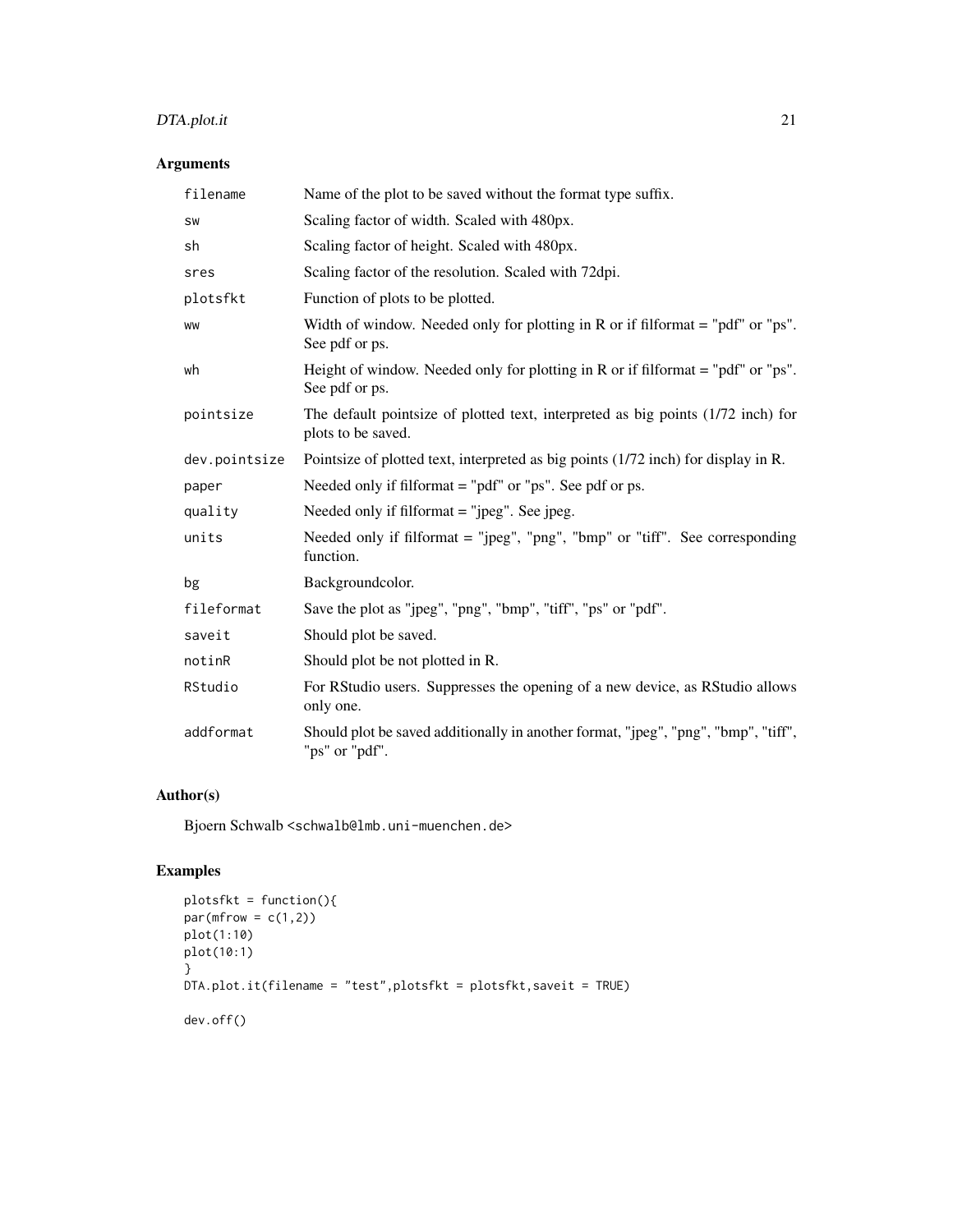<span id="page-21-0"></span>

This matrix contains the RNA intensity values for each gene across each RNA fraction and their replicate measurements of the Homo Sapiens DTA experiment from Doelken et al.

# Usage

Hs.datamat

# Format

The column names of the matrix give the cel-file name and the row names the Ensembl gene IDs.

# Source

Doelken, L., Ruzsics, Z., Raedle, B., Friedel, C. C., Zimmer, R., Mages, J., Hoffmann, R., Dickinson, P., Forster, T., Ghazal, P., & Koszinowski, U. H. (2008). High-resolution gene expression profiling for simultaneous kinetic parameter analysis of RNA synthesis and decay. RNA 14(9), 1959-1972.

Hs.enst2ensg *Mapping of Homo Sapiens gene and transcript identifiers.*

#### **Description**

Mapping from Ensembl transcript IDs to Ensembl gene IDs of Homo Sapiens.

# Usage

Hs.enst2ensg

# Format

Vector gives the Ensembl gene IDs, names the Ensembl transcript IDs.

# Source

E. Birney, D. Andrews, M. Caccamo, Y. Chen, L. Clarke, G. Coates, T. Cox, F. Cunningham, V. Curwen, T. Cutts, T. Down, R. Durbin, X. M. Fernandez-Suarez, P. Flicek, S. Graef, M. Hammond, J. Herrero, K. Howe, V. Iyer, K. Jekosch, A. Kaehaeri, A. Kasprzyk, D. Keefe, F. Kokocinski, E. Kulesha, D. London, I. Longden, C. Melsopp, P. Meidl, B. Overduin, A. Parker, G. Proctor, A. Prlic, M. Rae, D. Rios, S. Redmond, M. Schuster, I. Sealy, S. Searle, J. Severin, G. Slater, D. Smedley, J. Smith, A. Stabenau, J. Stalker, S. Trevanion, A. Ureta- Vidal, J. Vogel, S. White, C.Woodwark, and T. J. Hubbard. Ensembl 2006. Nucleic acids research, 34(Database issue), January 2006.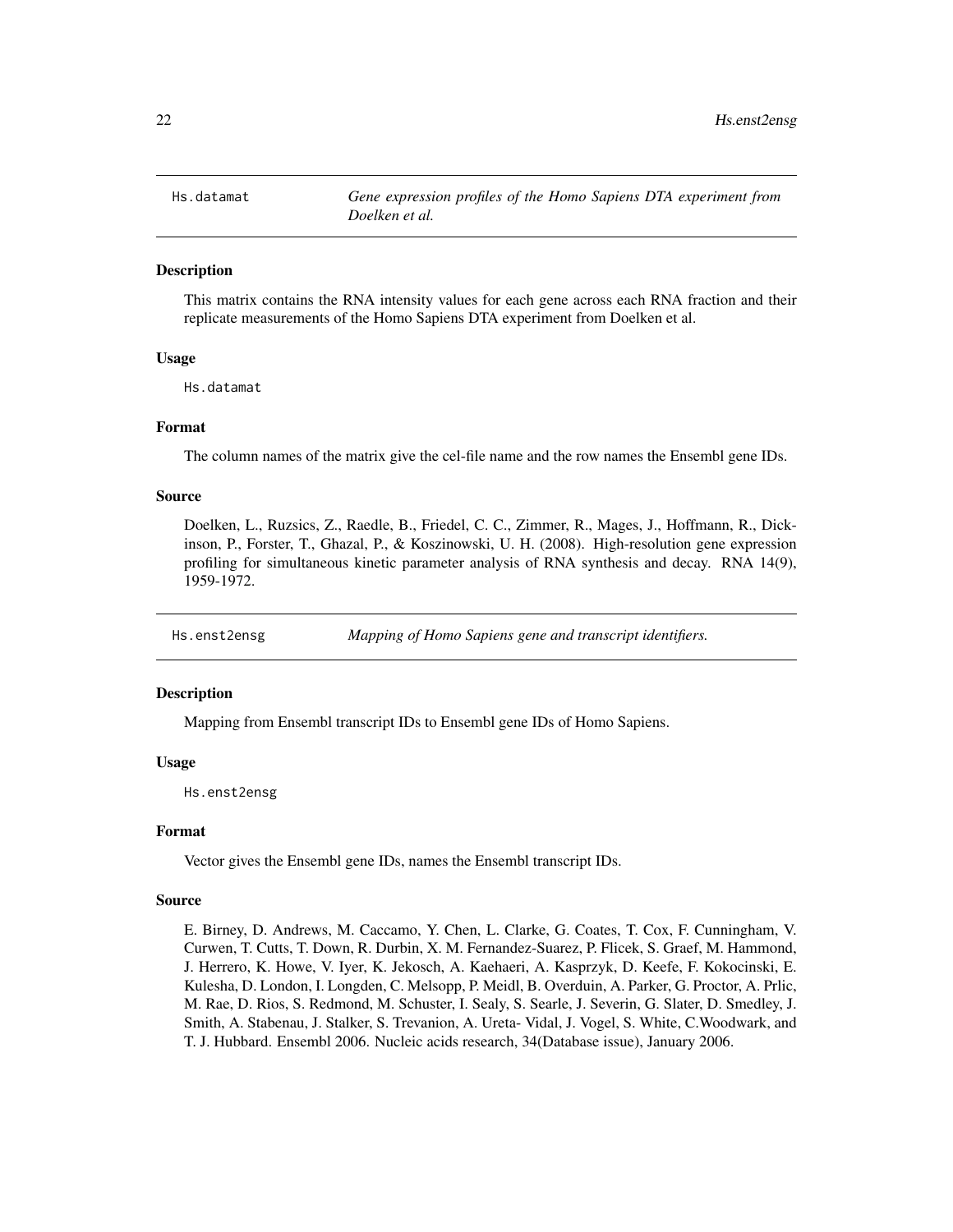<span id="page-22-0"></span>

The phenotype matrix Hs.phenomat contains information about the experimental design. It is comprised of the filename, the type of RNA fraction measured (T, U or L), the labeling time and the replicate number.

#### Usage

Hs.phenomat

# Format

The phenomat is a matrix comprised of the file name, the type of RNA fraction mesasured (T, U or L, fraction column), the labeling time (time,timeframe column) and the replicate number (nr column). Rows in this matrix represent the individual experiments.

#### Source

Doelken, L., Ruzsics, Z., Raedle, B., Friedel, C. C., Zimmer, R., Mages, J., Hoffmann, R., Dickinson, P., Forster, T., Ghazal, P., & Koszinowski, U. H. (2008). High-resolution gene expression profiling for simultaneous kinetic parameter analysis of RNA synthesis and decay. RNA 14(9), 1959-1972.

Hs.reliable *Gene identifiers valid for parameter estimation from the Homo Sapiens Doelken et al. DTA experiment.*

#### Description

Ensembl gene IDs, that passed certain criteria among the Homo Sapiens Doelken et al. DTA experiment to be considered valid for parameter estimation. For details, see vignette.

#### Usage

```
Hs.reliable
```
# Format

Vector of Ensembl gene IDs that can be passed to DTA.estimate for parameter estimation.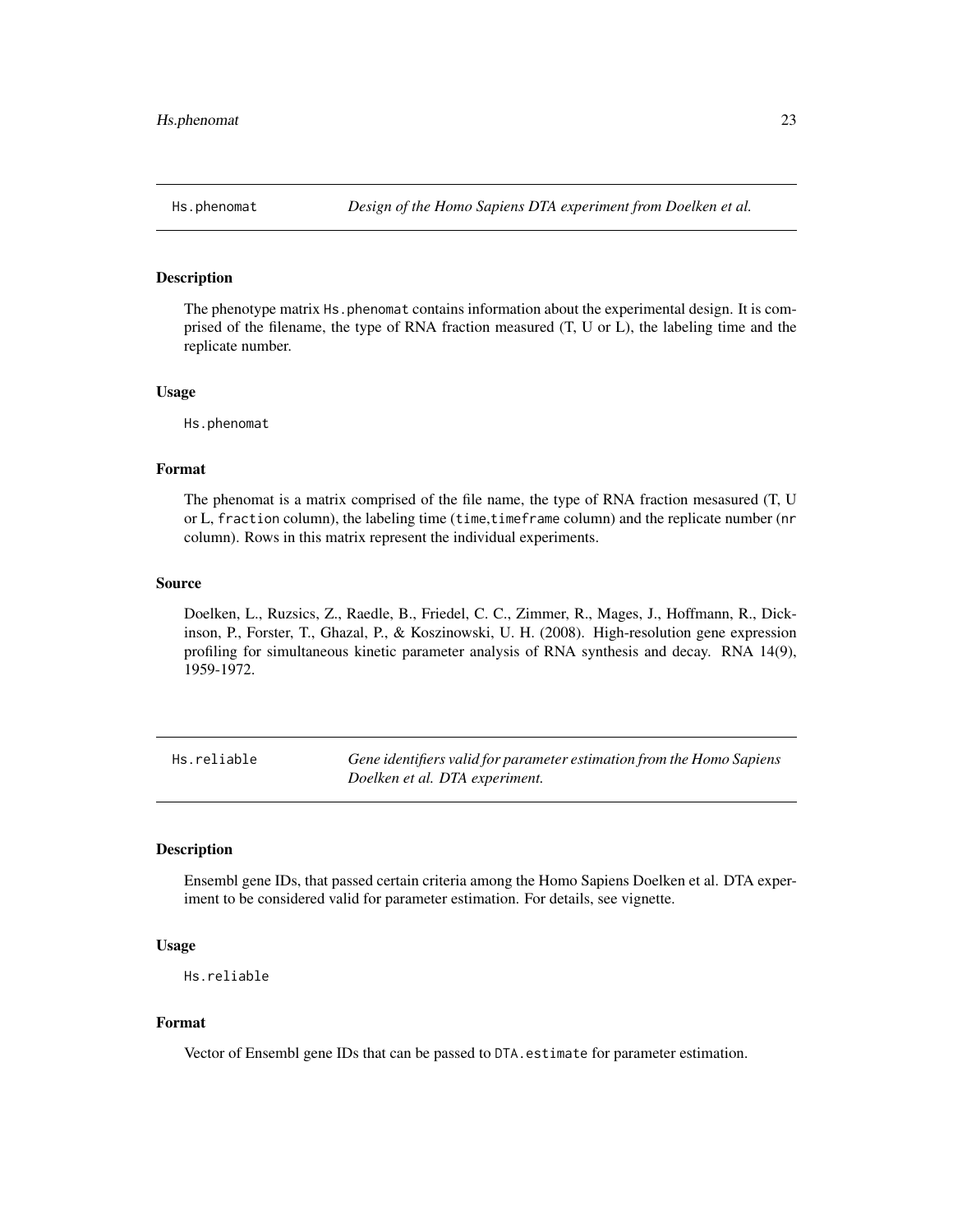## <span id="page-23-0"></span>Source

Doelken, L., Ruzsics, Z., Raedle, B., Friedel, C. C., Zimmer, R., Mages, J., Hoffmann, R., Dickinson, P., Forster, T., Ghazal, P., & Koszinowski, U. H. (2008). High-resolution gene expression profiling for simultaneous kinetic parameter analysis of RNA synthesis and decay. RNA 14(9), 1959-1972.

Hs.tnumber *The amount of thymines in the cDNA of each transcript of Homo Sapiens.*

#### Description

The amount of thymines in the cDNA of each transcript of all Homo Sapiens Ensembl transcript IDs, to assess the uridine-dependent labeling bias and eventually correct for it.

#### Usage

Hs.tnumber

# Format

Vector gives the number of thymines in the cDNA (uridine residues in RNA) of each Ensembl transcript ID.

#### Source

E. Birney, D. Andrews, M. Caccamo, Y. Chen, L. Clarke, G. Coates, T. Cox, F. Cunningham, V. Curwen, T. Cutts, T. Down, R. Durbin, X. M. Fernandez-Suarez, P. Flicek, S. Graef, M. Hammond, J. Herrero, K. Howe, V. Iyer, K. Jekosch, A. Kaehaeri, A. Kasprzyk, D. Keefe, F. Kokocinski, E. Kulesha, D. London, I. Longden, C. Melsopp, P. Meidl, B. Overduin, A. Parker, G. Proctor, A. Prlic, M. Rae, D. Rios, S. Redmond, M. Schuster, I. Sealy, S. Searle, J. Severin, G. Slater, D. Smedley, J. Smith, A. Stabenau, J. Stalker, S. Trevanion, A. Ureta- Vidal, J. Vogel, S. White, C.Woodwark, and T. J. Hubbard. Ensembl 2006. Nucleic acids research, 34(Database issue), January 2006.

Miller2011 *Saccharomyces Cerevisiae wild-type DTA experiment from Miller et al.*

# **Description**

R object contains all relevant \*.RData files needed for the DTA.estimate function. For example, see vignette.

#### Usage

Miller2011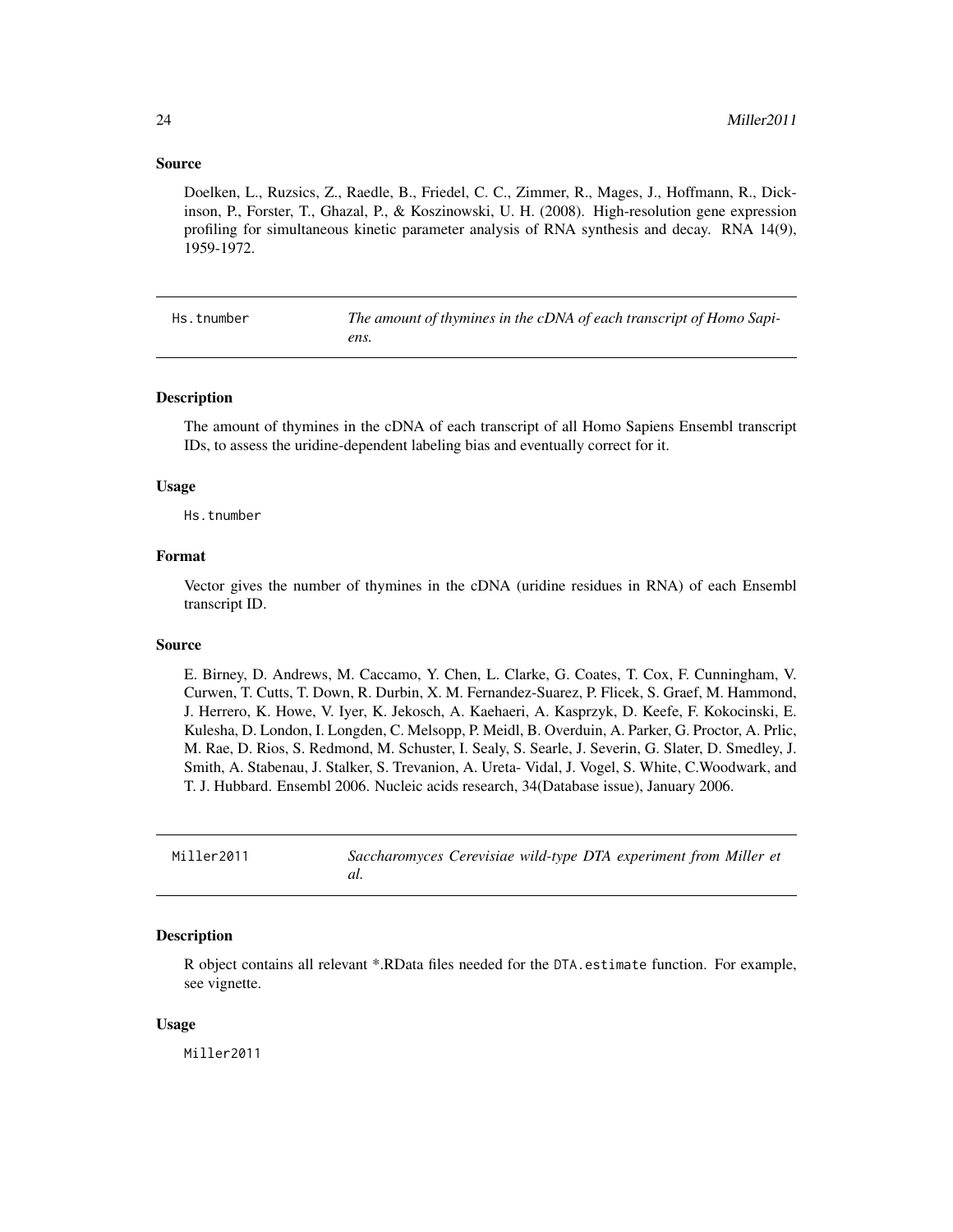#### <span id="page-24-0"></span>Format

R object contains the following \*.RData files: Sc.phenomat Sc.datamat Sc.reliable Sc.tnumber

#### Source

C. Miller, B. Schwalb, K. Maier, D. Schulz, S. Duemcke, B. Zacher, A. Mayer, J. Sydow, L. Marcinowski, L. Doelken, D. E. Martin, A. Tresch, and P. Cramer. Dynamic transcriptome analysis measures rates of mRNA synthesis and decay in yeast. Mol Syst Biol, 7:458, 2011. E. Birney, D. Andrews, M. Caccamo, Y. Chen, L. Clarke, G. Coates, T. Cox, F. Cunningham, V. Curwen, T. Cutts, T. Down, R. Durbin, X. M. Fernandez-Suarez, P. Flicek, S. Graef, M. Hammond, J. Herrero, K. Howe, V. Iyer, K. Jekosch, A. Kaehaeri, A. Kasprzyk, D. Keefe, F. Kokocinski, E. Kulesha, D. London, I. Longden, C. Melsopp, P. Meidl, B. Overduin, A. Parker, G. Proctor, A. Prlic, M. Rae, D. Rios, S. Redmond, M. Schuster, I. Sealy, S. Searle, J. Severin, G. Slater, D. Smedley, J. Smith, A. Stabenau, J. Stalker, S. Trevanion, A. Ureta- Vidal, J. Vogel, S. White, C.Woodwark, and T. J. Hubbard. Ensembl 2006. Nucleic acids research, 34(Database issue), January 2006.

Miller2011dynamic *Saccharomyces Cerevisiae salt stress DTA experiment from Miller et al.*

#### Description

R object contains all relevant \*.RData files needed for the DTA.estimate function. For example, see vignette.

#### Usage

Miller2011dynamic

#### Format

R object contains the following \*.RData files: Sc.phenomat.dynamic Sc.datamat.dynamic Sc.reliable.dynamic Sc.tnumber

#### Source

C. Miller, B. Schwalb, K. Maier, D. Schulz, S. Duemcke, B. Zacher, A. Mayer, J. Sydow, L. Marcinowski, L. Doelken, D. E. Martin, A. Tresch, and P. Cramer. Dynamic transcriptome analysis measures rates of mRNA synthesis and decay in yeast. Mol Syst Biol, 7:458, 2011. E. Birney, D. Andrews, M. Caccamo, Y. Chen, L. Clarke, G. Coates, T. Cox, F. Cunningham, V. Curwen, T. Cutts, T. Down, R. Durbin, X. M. Fernandez-Suarez, P. Flicek, S. Graef, M. Hammond, J. Herrero, K. Howe, V. Iyer, K. Jekosch, A. Kaehaeri, A. Kasprzyk, D. Keefe, F. Kokocinski, E. Kulesha, D. London, I. Longden, C. Melsopp, P. Meidl, B. Overduin, A. Parker, G. Proctor, A. Prlic, M. Rae, D. Rios, S. Redmond, M. Schuster, I. Sealy, S. Searle, J. Severin, G. Slater, D. Smedley, J. Smith, A. Stabenau, J. Stalker, S. Trevanion, A. Ureta- Vidal, J. Vogel, S. White, C.Woodwark, and T. J. Hubbard. Ensembl 2006. Nucleic acids research, 34(Database issue), January 2006.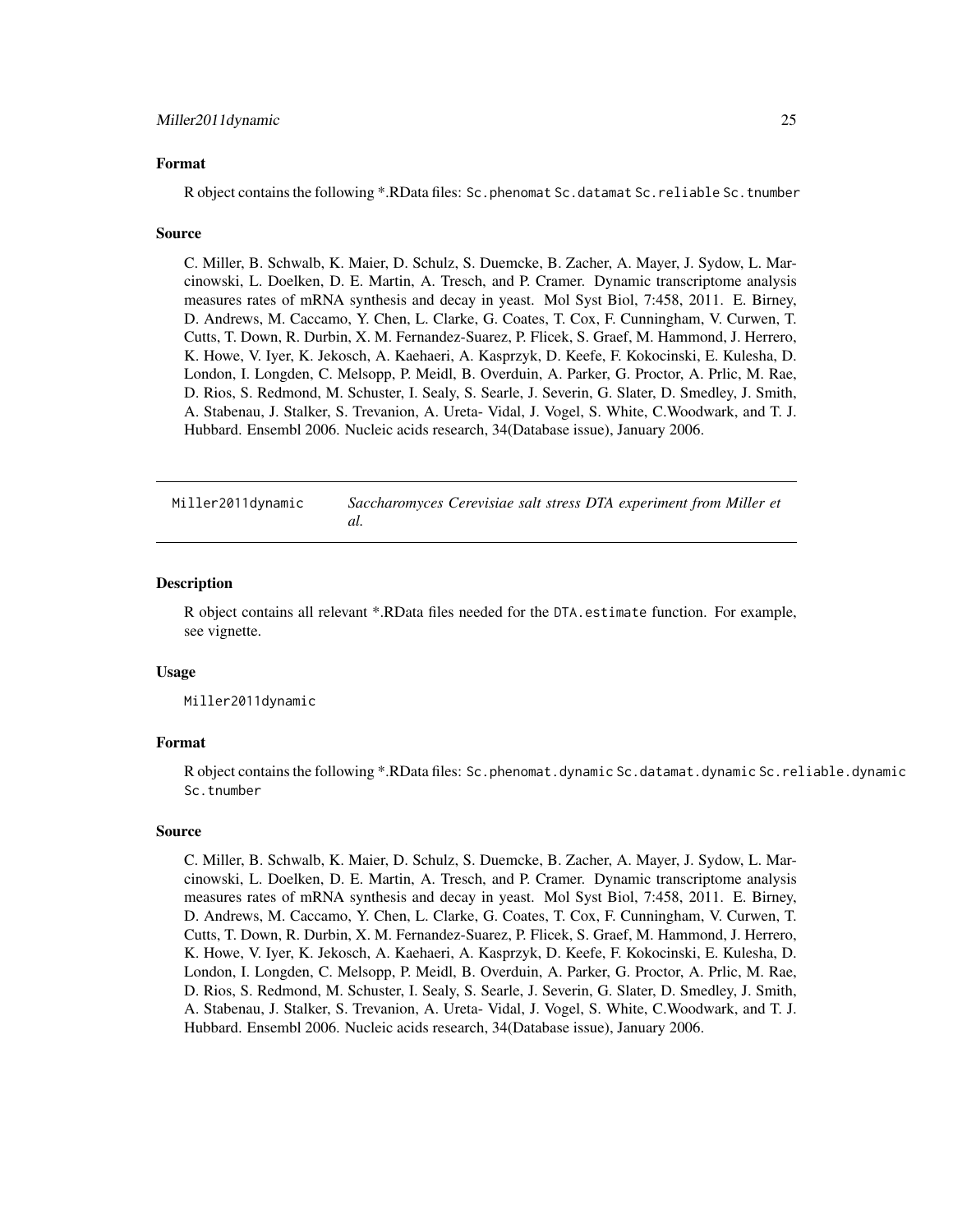<span id="page-25-0"></span>

This matrix contains the RNA intensity values for each gene across each RNA fraction and their replicate measurements of the Mus Musculus DTA experiment from Doelken et al.

# Usage

Mm.datamat

# Format

The column names of the matrix give the cel-file name and the row names the Ensembl gene IDs.

# Source

Doelken, L., Ruzsics, Z., Raedle, B., Friedel, C. C., Zimmer, R., Mages, J., Hoffmann, R., Dickinson, P., Forster, T., Ghazal, P., & Koszinowski, U. H. (2008). High-resolution gene expression profiling for simultaneous kinetic parameter analysis of RNA synthesis and decay. RNA 14(9), 1959-1972.

Mm.enst2ensg *Mapping of Mus Musculus gene and transcript identifiers.*

# **Description**

Mapping from Ensembl transcript IDs to Ensembl gene IDs of Mus Musculus.

#### Usage

Mm.enst2ensg

# Format

Vector gives the Ensembl gene IDs, names the Ensembl transcript IDs.

#### Source

E. Birney, D. Andrews, M. Caccamo, Y. Chen, L. Clarke, G. Coates, T. Cox, F. Cunningham, V. Curwen, T. Cutts, T. Down, R. Durbin, X. M. Fernandez-Suarez, P. Flicek, S. Graef, M. Hammond, J. Herrero, K. Howe, V. Iyer, K. Jekosch, A. Kaehaeri, A. Kasprzyk, D. Keefe, F. Kokocinski, E. Kulesha, D. London, I. Longden, C. Melsopp, P. Meidl, B. Overduin, A. Parker, G. Proctor, A. Prlic, M. Rae, D. Rios, S. Redmond, M. Schuster, I. Sealy, S. Searle, J. Severin, G. Slater, D. Smedley, J. Smith, A. Stabenau, J. Stalker, S. Trevanion, A. Ureta- Vidal, J. Vogel, S. White, C.Woodwark, and T. J. Hubbard. Ensembl 2006. Nucleic acids research, 34(Database issue), January 2006.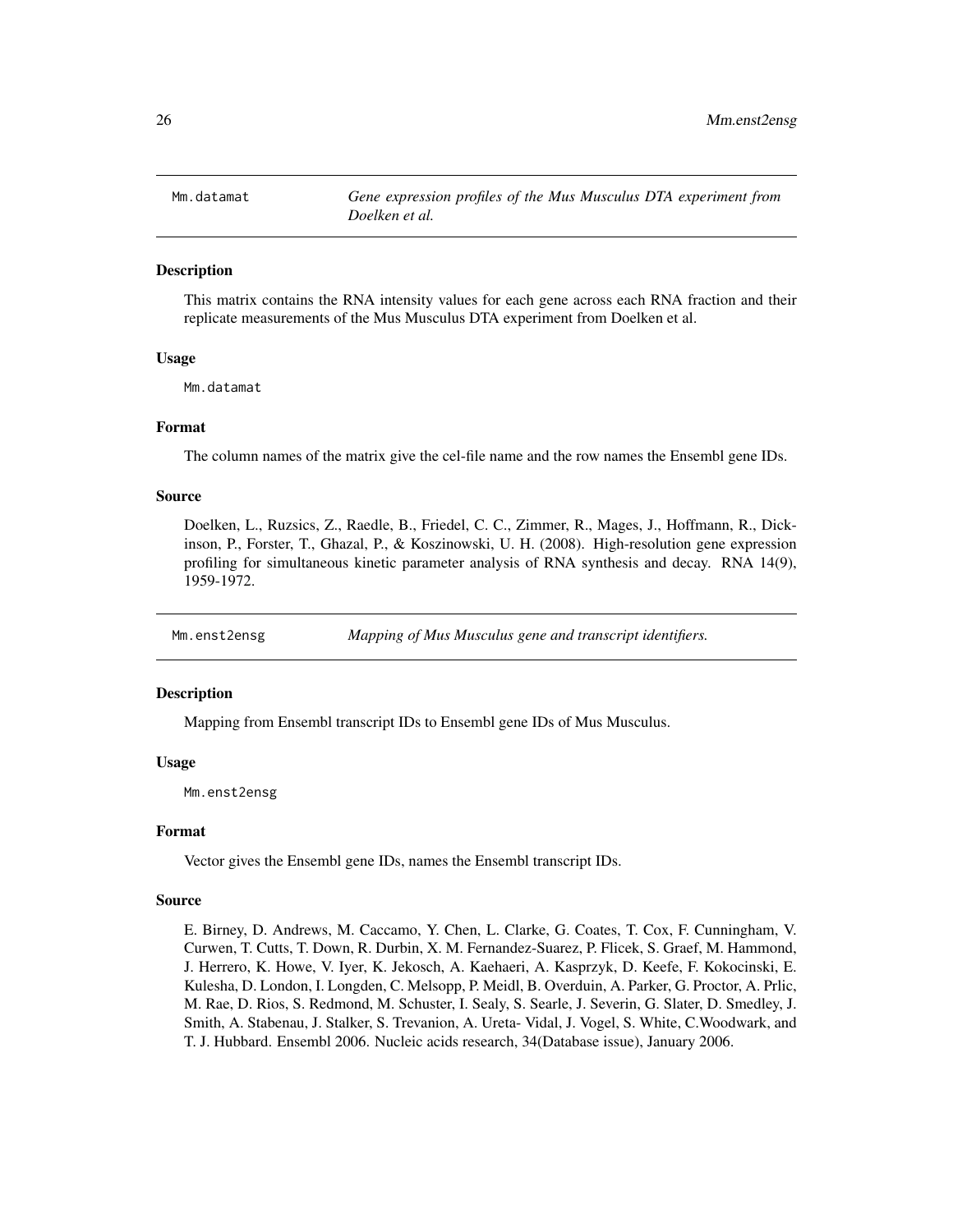<span id="page-26-0"></span>The phenotype matrix Mm.phenomat contains information about the experimental design. It is comprised of the filename, the type of RNA fraction measured (T, U or L), the labeling time and the replicate number.

#### Usage

Mm.phenomat

# Format

The phenomat is a matrix comprised of the file name, the type of RNA fraction mesasured (T, U or L, fraction column), the labeling time (time,timeframe column) and the replicate number (nr column). Rows in this matrix represent the individual experiments.

#### Source

Doelken, L., Ruzsics, Z., Raedle, B., Friedel, C. C., Zimmer, R., Mages, J., Hoffmann, R., Dickinson, P., Forster, T., Ghazal, P., & Koszinowski, U. H. (2008). High-resolution gene expression profiling for simultaneous kinetic parameter analysis of RNA synthesis and decay. RNA 14(9), 1959-1972.

Mm.reliable *Gene identifiers valid for parameter estimation from the Mus Musculus Doelken et al. DTA experiment.*

#### Description

Ensembl gene IDs, that passed certain criteria among the Mus Musculus Doelken et al. DTA experiment to be considered valid for parameter estimation. For details, see vignette.

# Usage

```
Mm.reliable
```
#### Format

Vector of Ensembl gene IDs that can be passed to DTA.estimate for parameter estimation.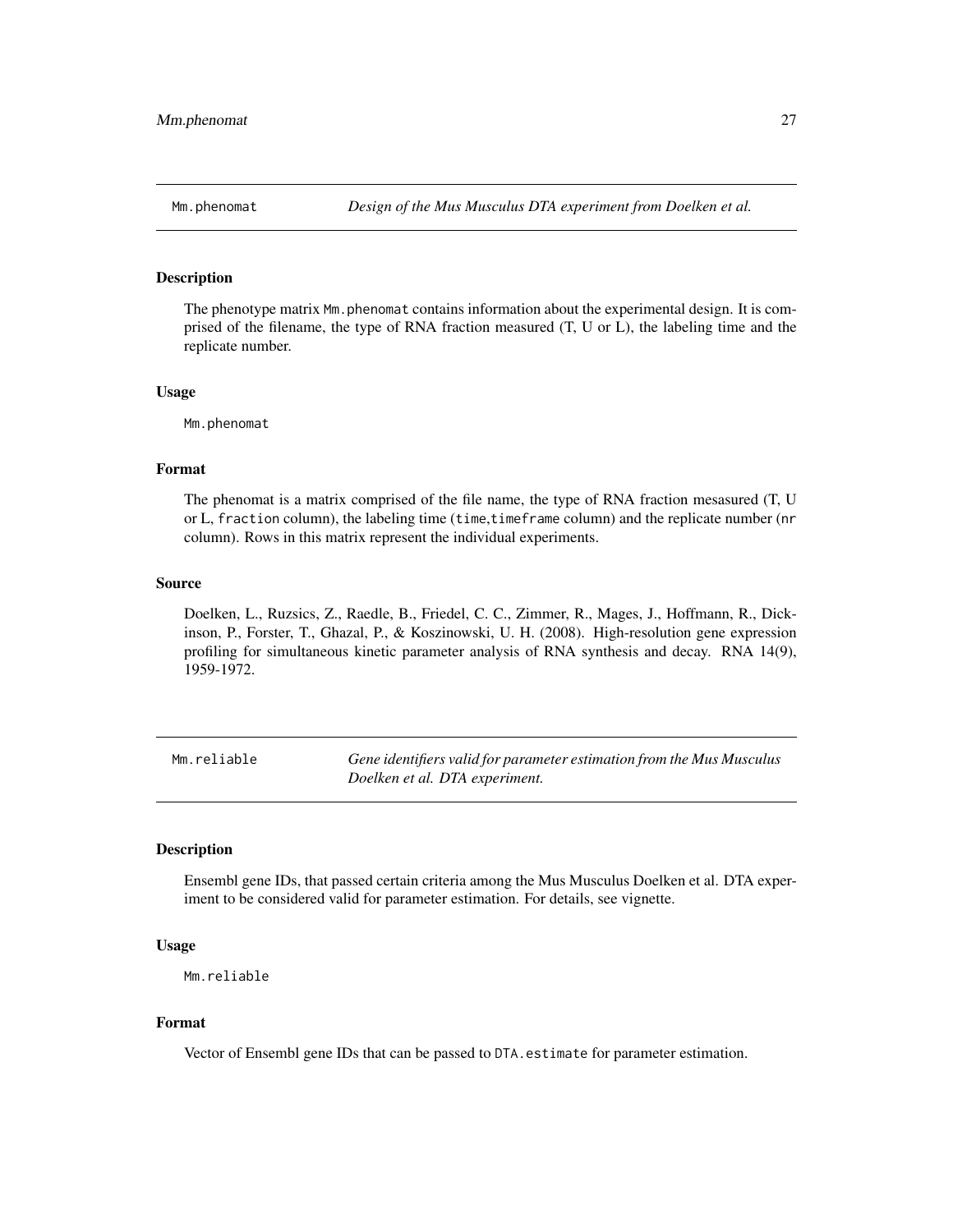#### <span id="page-27-0"></span>Source

Doelken, L., Ruzsics, Z., Raedle, B., Friedel, C. C., Zimmer, R., Mages, J., Hoffmann, R., Dickinson, P., Forster, T., Ghazal, P., & Koszinowski, U. H. (2008). High-resolution gene expression profiling for simultaneous kinetic parameter analysis of RNA synthesis and decay. RNA 14(9), 1959-1972.

| Mm.tnumber | The amount of thymines in the cDNA of each transcript of Mus Mus- |
|------------|-------------------------------------------------------------------|
|            | culus.                                                            |

#### Description

The amount of thymines in the cDNA of each transcript of all Mus Musculus Ensembl transcript IDs, to assess the uridine-dependent labeling bias and eventually correct for it.

#### Usage

Mm.tnumber

#### Format

Vector gives the number of thymines in the cDNA (uridine residues in RNA) of each Ensembl transcript ID.

# Source

E. Birney, D. Andrews, M. Caccamo, Y. Chen, L. Clarke, G. Coates, T. Cox, F. Cunningham, V. Curwen, T. Cutts, T. Down, R. Durbin, X. M. Fernandez-Suarez, P. Flicek, S. Graef, M. Hammond, J. Herrero, K. Howe, V. Iyer, K. Jekosch, A. Kaehaeri, A. Kasprzyk, D. Keefe, F. Kokocinski, E. Kulesha, D. London, I. Longden, C. Melsopp, P. Meidl, B. Overduin, A. Parker, G. Proctor, A. Prlic, M. Rae, D. Rios, S. Redmond, M. Schuster, I. Sealy, S. Searle, J. Severin, G. Slater, D. Smedley, J. Smith, A. Stabenau, J. Stalker, S. Trevanion, A. Ureta- Vidal, J. Vogel, S. White, C.Woodwark, and T. J. Hubbard. Ensembl 2006. Nucleic acids research, 34(Database issue), January 2006.

Pol.phenomat *Design of the Saccharomyces Cerevisiae rpb1-N488D (Slow Polymerase) cDTA experiment from Sun et al.*

#### **Description**

The phenotype matrix Pol.phenomat contains information about the experimental design. It is comprised of the filename, the type of RNA fraction measured (T, U or L), the labeling time and the replicate number.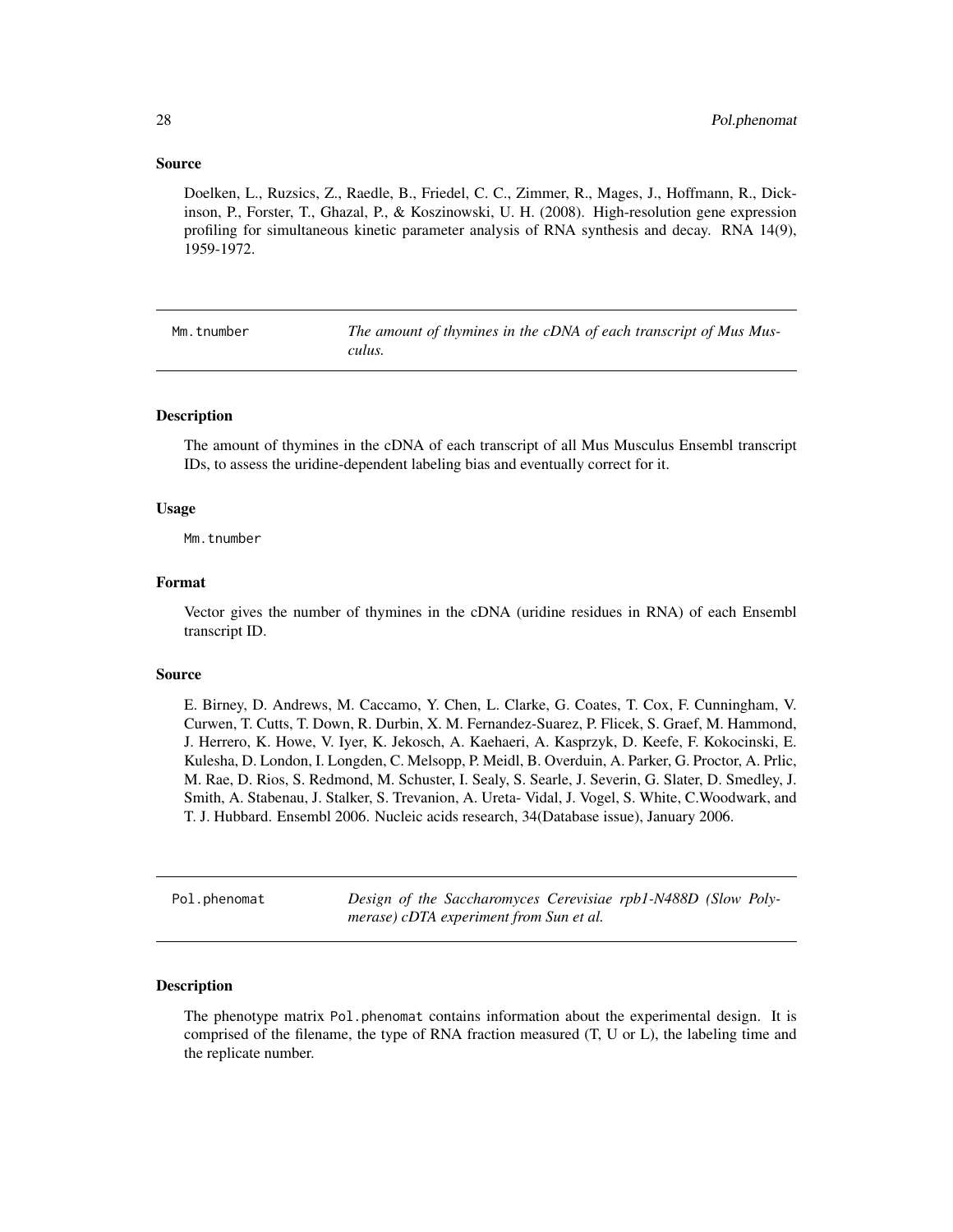#### <span id="page-28-0"></span>Raw.datamat 29

#### Usage

Pol.phenomat

# Format

The phenomat is a matrix comprised of the file name, the type of RNA fraction mesasured (T, U or L, fraction column), the labeling time (time,timeframe column) and the replicate number (nr column). Rows in this matrix represent the individual experiments.

# Source

M. Sun, B. Schwalb, D. Schulz, N. Pirkl, L. Lariviere, K. Maier, A. Tresch, P. Cramer. Mutual feedback between mRNA synthesis and degradation buffers transcript levels in a eukaryote. Under review.

| Raw.datamat | Gene expression profiles of the Saccharomyces Cerevisiae rpb1- |
|-------------|----------------------------------------------------------------|
|             | N488D (Slow Polymerase) and wild-type cDTA experiment from Sun |
|             | et al.                                                         |

#### Description

This matrix contains the RNA intensity values for each gene across each RNA fraction and their replicate measurements of the Saccharomyces Cerevisiae rpb1-N488D (Slow Polymerase) and wildtype cDTA experiment from Sun et al.

#### Usage

Raw.datamat

# Format

The column names of the matrix give the cel-file name and the row names the affymetrix IDs.

#### Source

M. Sun, B. Schwalb, D. Schulz, N. Pirkl, L. Lariviere, K. Maier, A. Tresch, P. Cramer. Mutual feedback between mRNA synthesis and degradation buffers transcript levels in a eukaryote. Under review.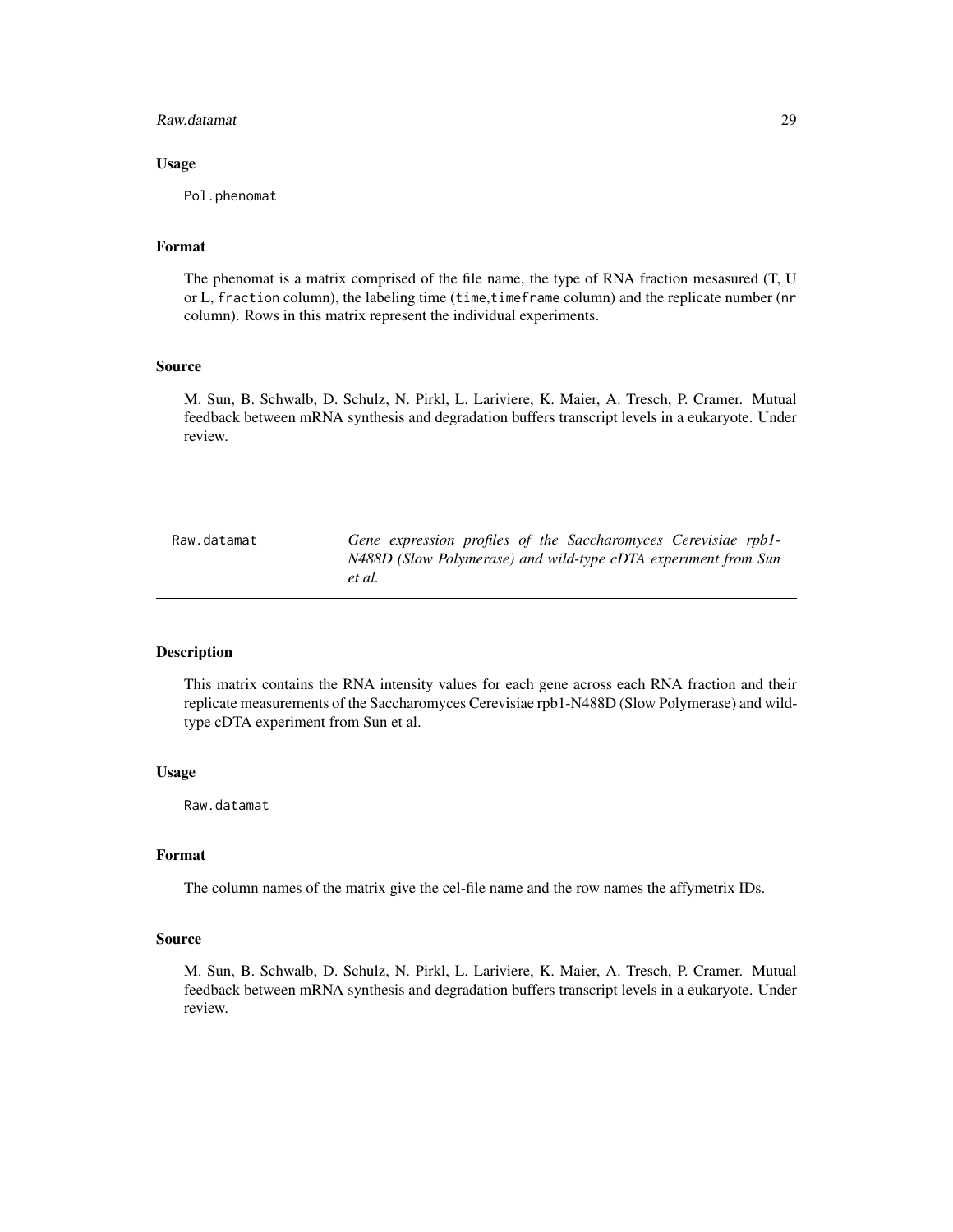<span id="page-29-0"></span>

Mapping from Affymetrix Yeast 2.0 IDs to Ensembl gene IDs of SaccharomycesCerevisiae.

#### Usage

Sc.affy2ensg

# Format

Vector gives the Ensembl gene IDs, names the Affymetrix Yeast 2.0 IDs.

# Source

M. Sun, B. Schwalb, D. Schulz, N. Pirkl, L. Lariviere, K. Maier, A. Tresch, P. Cramer. Mutual feedback between mRNA synthesis and degradation buffers transcript levels in a eukaryote. Under review.

Sc.datamat *Gene expression profiles of the Saccharomyces Cerevisiae wild-type DTA experiment from Miller et al.*

#### Description

This matrix contains the RNA intensity values for each gene across each RNA fraction and their replicate measurements of the Saccharomyces Cerevisiae wild-type DTA experiment from Miller et al.

#### Usage

Sc.datamat

## Format

The column names of the matrix give the cel-file name and the row names the Ensembl gene IDs.

#### Source

C. Miller, B. Schwalb, K. Maier, D. Schulz, S. Duemcke, B. Zacher, A. Mayer, J. Sydow, L. Marcinowski, L. Doelken, D. E. Martin, A. Tresch, and P. Cramer. Dynamic transcriptome analysis measures rates of mRNA synthesis and decay in yeast. Mol Syst Biol, 7:458, 2011.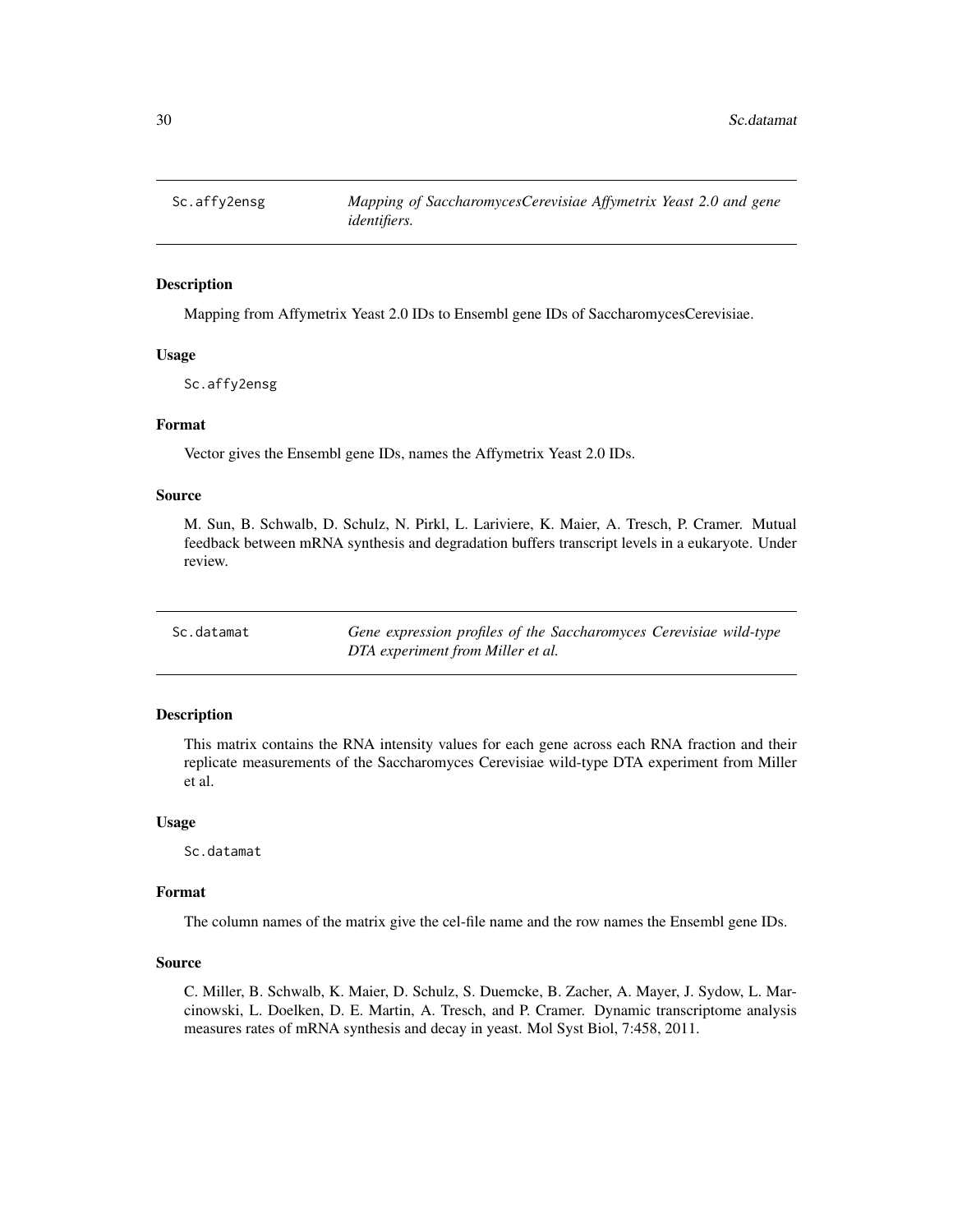<span id="page-30-0"></span>Sc.datamat.dynamic *Gene expression profiles of the Saccharomyces Cerevisiae salt stress DTA experiment from Miller et al.*

# Description

This matrix contains the RNA intensity values for each gene across each RNA fraction and their replicate measurements of the Saccharomyces Cerevisiae salt stress DTA experiment from Miller et al.

#### Usage

Sc.datamat.dynamic

# Format

The column names of the matrix give the cel-file name and the row names the Ensembl gene IDs.

# Source

C. Miller, B. Schwalb, K. Maier, D. Schulz, S. Duemcke, B. Zacher, A. Mayer, J. Sydow, L. Marcinowski, L. Doelken, D. E. Martin, A. Tresch, and P. Cramer. Dynamic transcriptome analysis measures rates of mRNA synthesis and decay in yeast. Mol Syst Biol, 7:458, 2011.

| Sc.ensg.reliable |  |  |                                                | Gene identifiers valid for parameter estimation from the Saccha- |  |  |
|------------------|--|--|------------------------------------------------|------------------------------------------------------------------|--|--|
|                  |  |  | romyces Cerevisiae Sun et al. cDTA experiment. |                                                                  |  |  |

# Description

Ensembl gene IDs, that passed certain criteria among the Saccharomyces Cerevisiae Sun et al. cDTA experiment to be considered valid for parameter estimation. For details, see Sun et al (Materials and Methods).

#### Usage

Sc.ensg.reliable

#### Format

Vector of Ensembl gene IDs that can be passed to DTA.estimate for parameter estimation.

#### Source

M. Sun, B. Schwalb, D. Schulz, N. Pirkl, L. Lariviere, K. Maier, A. Tresch, P. Cramer. Mutual feedback between mRNA synthesis and degradation buffers transcript levels in a eukaryote. Under review.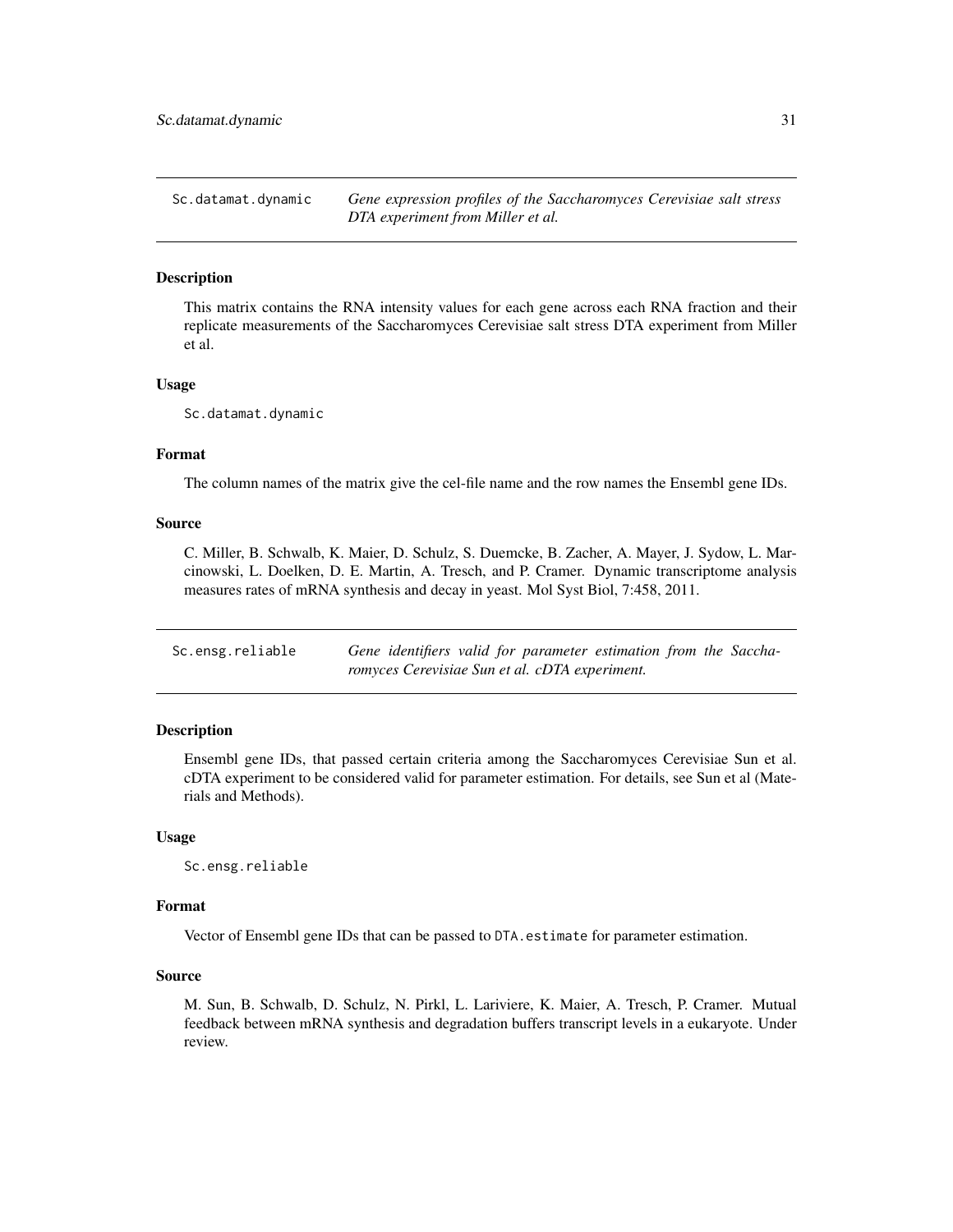<span id="page-31-0"></span>Sc.phenomat *Design of the Saccharomyces Cerevisiae wild-type DTA experiment from Miller et al.*

#### Description

The phenotype matrix Sc.phenomat contains information about the experimental design. It is comprised of the filename, the type of RNA fraction measured (T, U or L), the labeling time and the replicate number.

#### Usage

Sc.phenomat

#### Format

The phenomat is a matrix comprised of the file name, the type of RNA fraction mesasured (T, U or L, fraction column), the labeling time (time,timeframe column) and the replicate number (nr column). Rows in this matrix represent the individual experiments.

#### Source

C. Miller, B. Schwalb, K. Maier, D. Schulz, S. Duemcke, B. Zacher, A. Mayer, J. Sydow, L. Marcinowski, L. Doelken, D. E. Martin, A. Tresch, and P. Cramer. Dynamic transcriptome analysis measures rates of mRNA synthesis and decay in yeast. Mol Syst Biol, 7:458, 2011.

Sc.phenomat.dynamic *Design of the Saccharomyces Cerevisiae salt stress DTA experiment from Miller et al.*

#### Description

The phenotype matrix Sc.phenomat.dynamic contains information about the experimental design. It is comprised of the filename, the type of RNA fraction measured (T, U or L), the labeling time, the replicate number and an additional number indicating the timecourse order.

# Usage

Sc.phenomat.dynamic

#### Format

The phenomat is a matrix comprised of the file name, the type of RNA fraction mesasured (T, U or L, fraction column), the labeling time (time,timeframe column), the replicate number (nr column) and a number indicating the timecourse order (timecourse column). Rows in this matrix represent the individual experiments.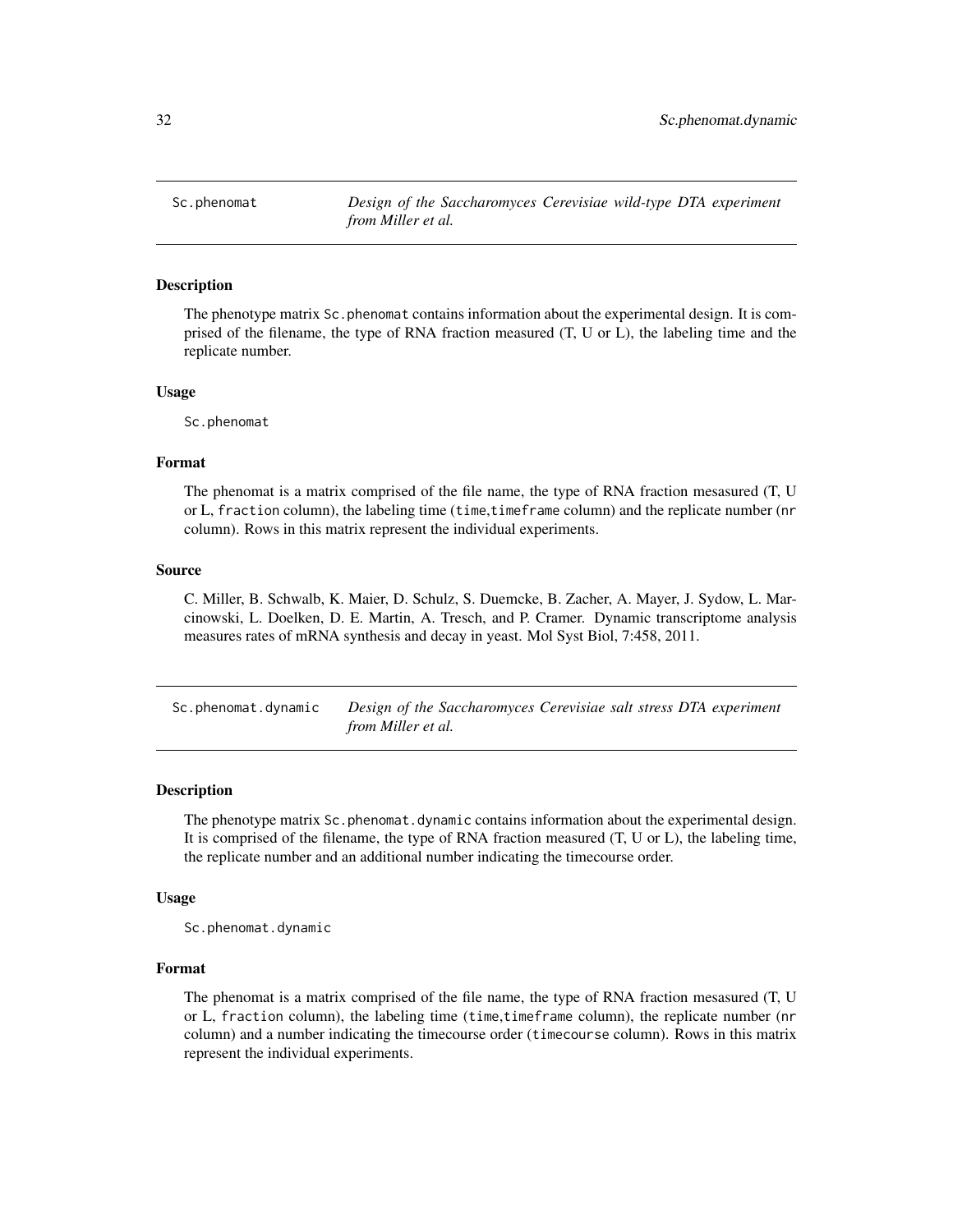#### <span id="page-32-0"></span>Sc.reliable 33

#### Source

C. Miller, B. Schwalb, K. Maier, D. Schulz, S. Duemcke, B. Zacher, A. Mayer, J. Sydow, L. Marcinowski, L. Doelken, D. E. Martin, A. Tresch, and P. Cramer. Dynamic transcriptome analysis measures rates of mRNA synthesis and decay in yeast. Mol Syst Biol, 7:458, 2011.

|  | Sc.reliable |  |  |  |  |
|--|-------------|--|--|--|--|
|  |             |  |  |  |  |

Gene identifiers valid for parameter estimation from the Saccha*romyces Cerevisiae Miller et al. wild-type DTA experiment.*

# Description

Ensembl gene IDs, that passed certain criteria among the Saccharomyces Cerevisiae Miller et al. wild-type DTA experiment to be considered valid for parameter estimation. For details, see supplemental material Miller et al.

## Usage

Sc.reliable

#### Format

Vector of Ensembl gene IDs that can be passed to DTA.estimate for parameter estimation.

#### Source

C. Miller, B. Schwalb, K. Maier, D. Schulz, S. Duemcke, B. Zacher, A. Mayer, J. Sydow, L. Marcinowski, L. Doelken, D. E. Martin, A. Tresch, and P. Cramer. Dynamic transcriptome analysis measures rates of mRNA synthesis and decay in yeast. Mol Syst Biol, 7:458, 2011.

Sc.reliable.dynamic *Gene identifiers valid for parameter estimation from the Saccharomyces Cerevisiae Miller et al. salt stress DTA experiment.*

# Description

Ensembl gene IDs, that passed certain criteria among the Saccharomyces Cerevisiae Miller et al. salt stress DTA experiment to be considered valid for parameter estimation. For details, see supplemental material Miller et al.

# Usage

```
Sc.reliable.dynamic
```
#### Format

Vector of Ensembl gene IDs that can be passed to DTA.estimate for parameter estimation.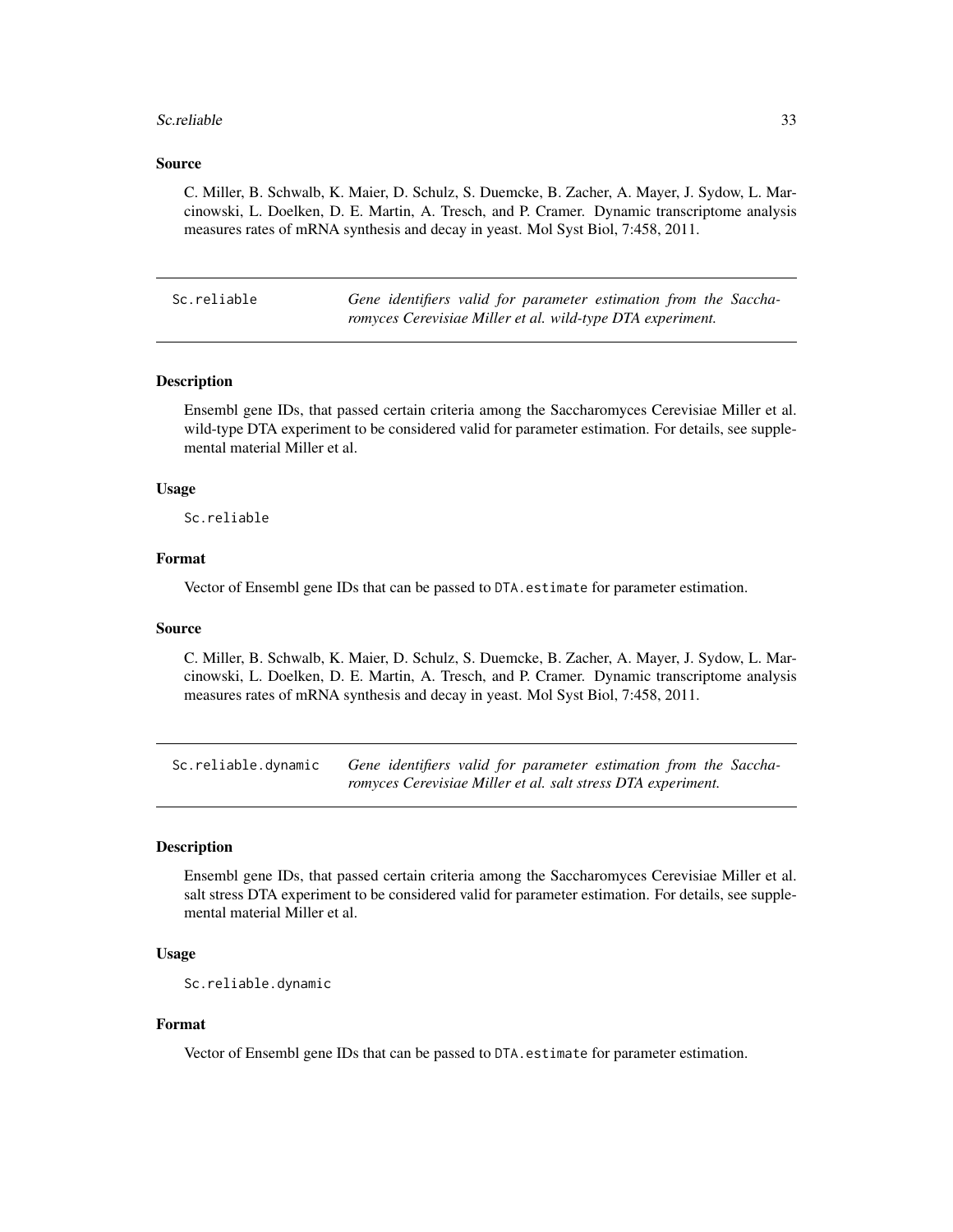## <span id="page-33-0"></span>Source

C. Miller, B. Schwalb, K. Maier, D. Schulz, S. Duemcke, B. Zacher, A. Mayer, J. Sydow, L. Marcinowski, L. Doelken, D. E. Martin, A. Tresch, and P. Cramer. Dynamic transcriptome analysis measures rates of mRNA synthesis and decay in yeast. Mol Syst Biol, 7:458, 2011.

Sc.ribig.ensg *Ribosome biogenesis genes.*

# Description

ORF identifiers (Ensembl Gene ID) found to be associated with ribosome biogenesis, rRNA processing etc.

#### Usage

Sc.ribig.ensg

#### Format

Vector of ORF identifiers (Ensembl Gene ID).

#### Source

P. Jorgensen, I. RupeAi, J. R. Sharom, L. Schneper, J. R. Broach, and M. Tyers. A dynamic transcriptional network communicates growth potential to ribosome synthesis and critical cell size. Genes & Development, 18(20):2491-2505, October 2004.

Sc.rpg.ensg *Ribosomal protein genes.*

# **Description**

ORF identifiers (Ensembl Gene ID) encoding for ribosomal protein genes.

#### Usage

Sc.rpg.ensg

# Format

Vector of ORF identifiers (Ensembl Gene ID).

#### Source

A. Nakao, M. Yoshihama, and N. Kenmochi. RPG: the Ribosomal Protein Gene database. Nucleic acids research, 32(Database issue), January 2004.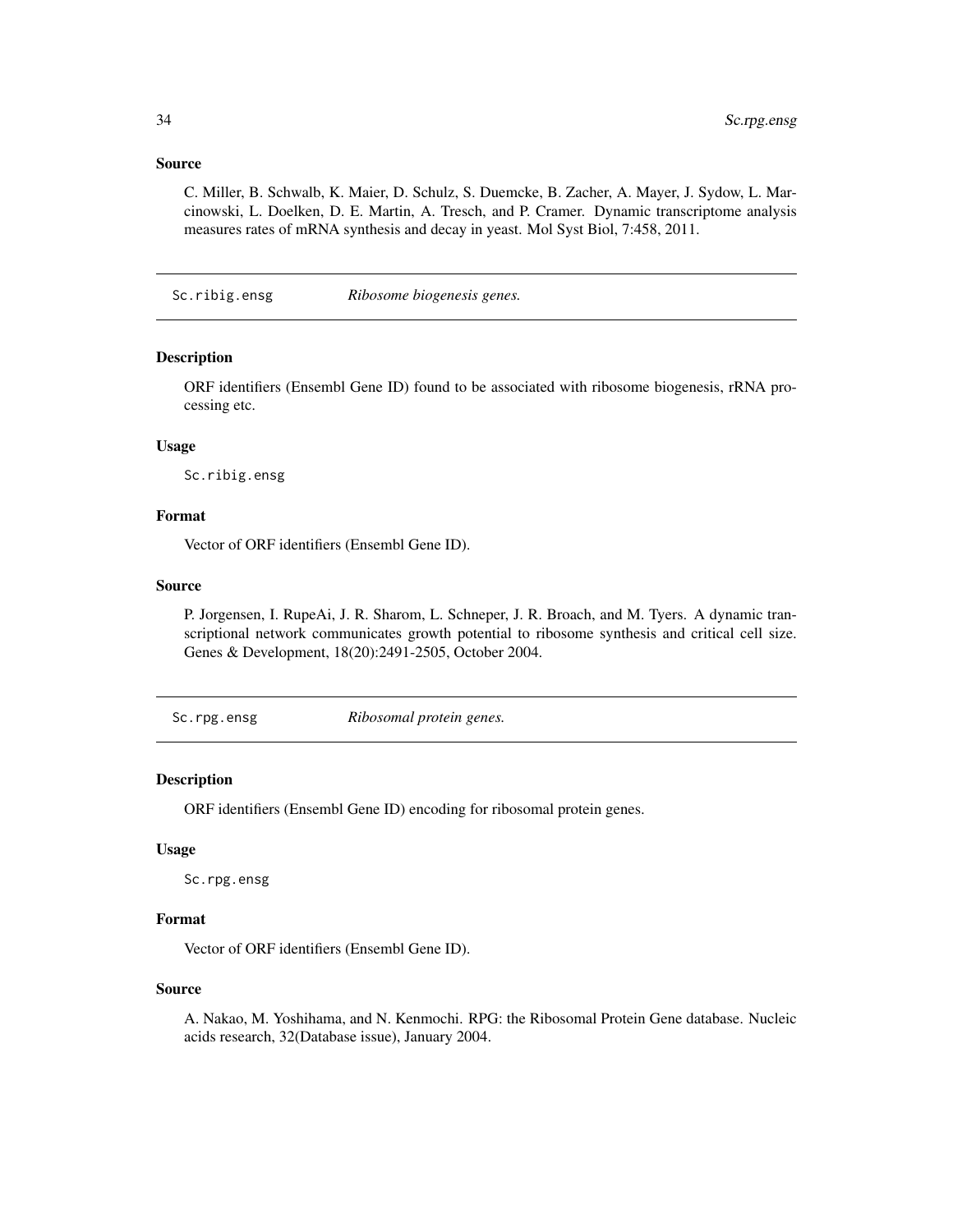<span id="page-34-0"></span>ORF identifiers (Ensembl Gene ID) found to be associated with stress response by the iterative signature algorithm.

#### Usage

```
Sc.stress.ensg
```
# Format

Vector of ORF identifiers (Ensembl Gene ID).

#### Source

J. Ihmels, G. Friedlander, S. Bergmann, O. Sarig, Y. Ziv, and N. Barkai. Revealing modular organization in the yeast transcriptional network. Nature genetics, 31(4):370-377, August 2002.

Sc.tf.ensg *Transcription factors.*

# Description

ORF identifiers (Ensembl Gene ID) encoding for transcription factors.

#### Usage

Sc.tf.ensg

# Format

Vector of ORF identifiers (Ensembl Gene ID).

# Source

K. D. MacIsaac, T. Wang, D. B. Gordon, D. K. Gifford, G. D. Stormo, and E. Fraenkel. An improved map of conserved regulatory sites for saccharomyces cerevisiae. BMC Bioinformatics, 7:113, 2006.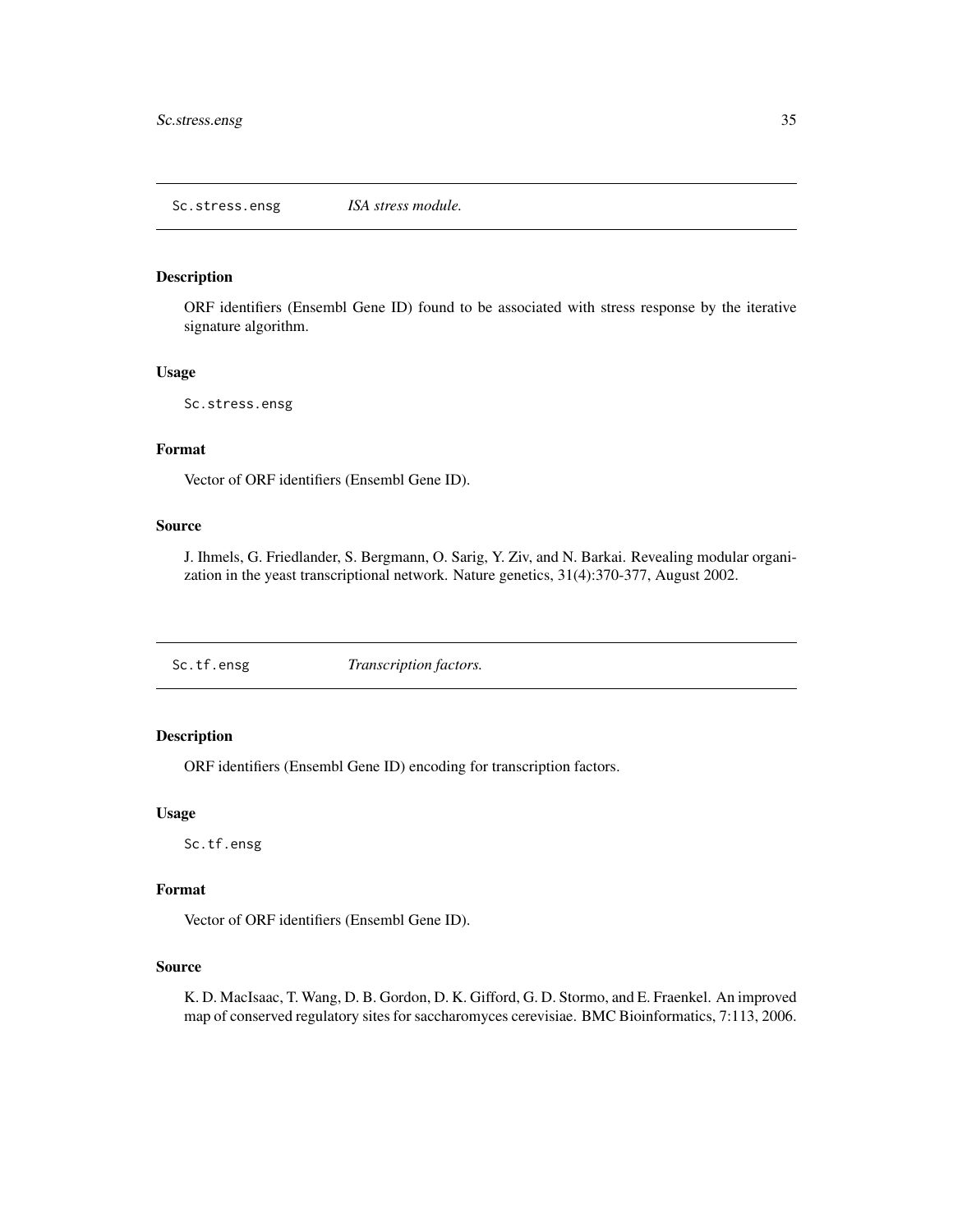<span id="page-35-0"></span>Sc.tnumber *The amount of thymines in the cDNA of each transcript of Saccharomyces Cerevisiae.*

# Description

The amount of thymines in the cDNA of each transcript of all Saccharomyces Cerevisiae Ensembl transcript IDs (ORF identifier), to assess the uridine-dependent labeling bias and eventually correct for it.

#### Usage

Sc.tnumber

#### Format

Vector gives the number of thymines in the cDNA (uridine residues in RNA) of each Ensembl transcript ID.

#### Source

E. Birney, D. Andrews, M. Caccamo, Y. Chen, L. Clarke, G. Coates, T. Cox, F. Cunningham, V. Curwen, T. Cutts, T. Down, R. Durbin, X. M. Fernandez-Suarez, P. Flicek, S. Graef, M. Hammond, J. Herrero, K. Howe, V. Iyer, K. Jekosch, A. Kaehaeri, A. Kasprzyk, D. Keefe, F. Kokocinski, E. Kulesha, D. London, I. Longden, C. Melsopp, P. Meidl, B. Overduin, A. Parker, G. Proctor, A. Prlic, M. Rae, D. Rios, S. Redmond, M. Schuster, I. Sealy, S. Searle, J. Severin, G. Slater, D. Smedley, J. Smith, A. Stabenau, J. Stalker, S. Trevanion, A. Ureta- Vidal, J. Vogel, S. White, C.Woodwark, and T. J. Hubbard. Ensembl 2006. Nucleic acids research, 34(Database issue), January 2006.

Sp.affy.reliable *Gene identifiers valid for cDTA normalization from the Saccharomyces Cerevisiae Sun et al. cDTA experiment.*

#### Description

Ensembl gene IDs, that passed certain criteria among the Saccharomyces Cerevisiae Sun et al. cDTA experiment to be considered valid for cDTA normalization. For details, see Sun et al (Materials and Methods).

# Usage

Sp.affy.reliable

#### Format

Vector of Schizosaccharomyces Pombe affymetrix IDs that can be passed to DTA.normalize for cDTA normalization of the Saccharomyces Cerevisiae identifiers.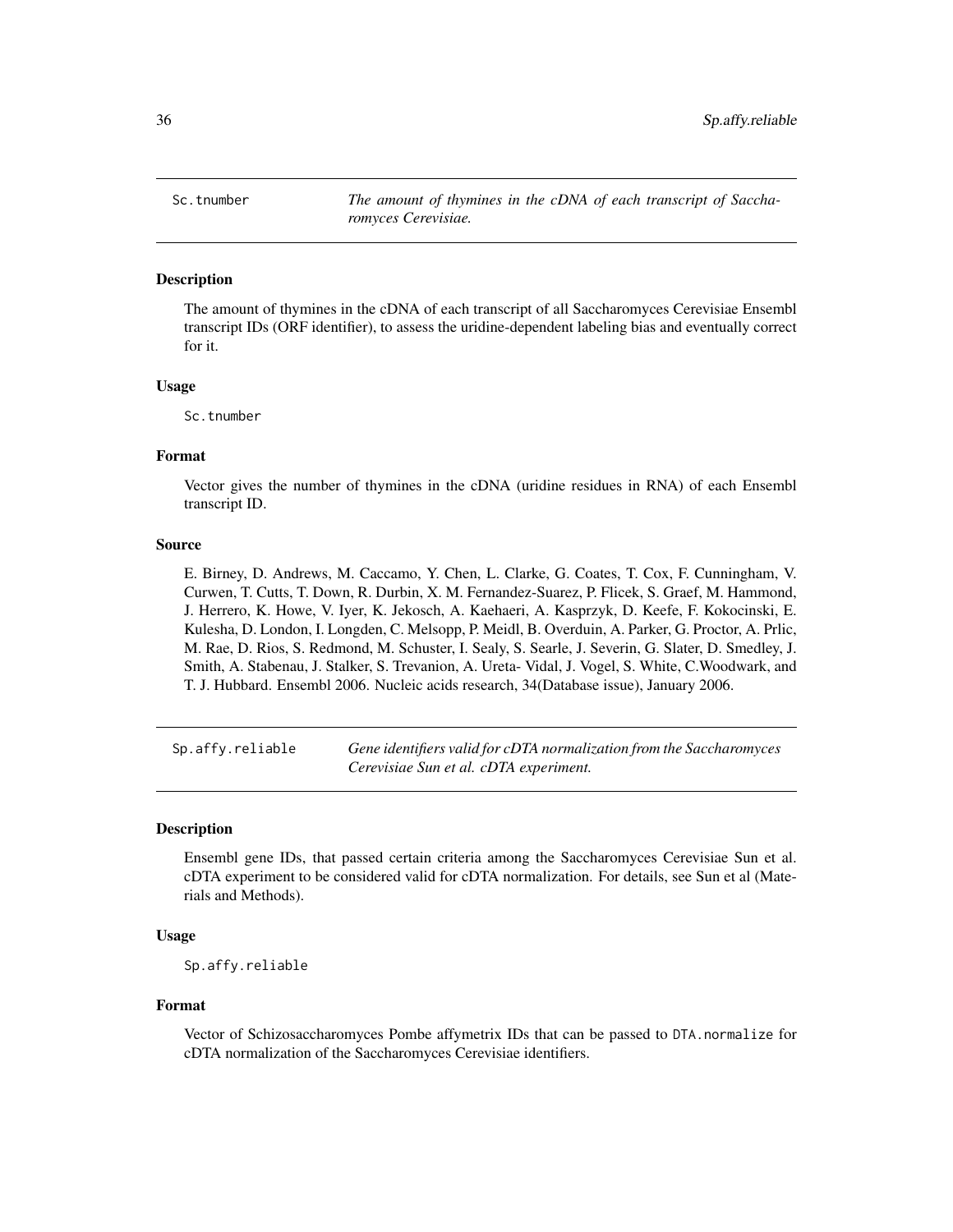#### <span id="page-36-0"></span>Sp.tnumber 37

## Source

M. Sun, B. Schwalb, D. Schulz, N. Pirkl, L. Lariviere, K. Maier, A. Tresch, P. Cramer. Mutual feedback between mRNA synthesis and degradation buffers transcript levels in a eukaryote. Under review.

Sp.tnumber *The amount of thymines in the cDNA of each transcript of Schizosaccharomyces Pombe.*

#### Description

The amount of thymines in the cDNA of each transcript of all Schizosaccharomyces Pombe Ensembl transcript IDs (ORF identifier), to assess the uridine-dependent labeling bias and eventually correct for it.

#### Usage

Sp.tnumber

# Format

Vector gives the number of thymines in the cDNA (uridine residues in RNA) of each Ensembl transcript ID.

#### Source

E. Birney, D. Andrews, M. Caccamo, Y. Chen, L. Clarke, G. Coates, T. Cox, F. Cunningham, V. Curwen, T. Cutts, T. Down, R. Durbin, X. M. Fernandez-Suarez, P. Flicek, S. Graef, M. Hammond, J. Herrero, K. Howe, V. Iyer, K. Jekosch, A. Kaehaeri, A. Kasprzyk, D. Keefe, F. Kokocinski, E. Kulesha, D. London, I. Longden, C. Melsopp, P. Meidl, B. Overduin, A. Parker, G. Proctor, A. Prlic, M. Rae, D. Rios, S. Redmond, M. Schuster, I. Sealy, S. Searle, J. Severin, G. Slater, D. Smedley, J. Smith, A. Stabenau, J. Stalker, S. Trevanion, A. Ureta- Vidal, J. Vogel, S. White, C.Woodwark, and T. J. Hubbard. Ensembl 2006. Nucleic acids research, 34(Database issue), January 2006.

Sun2011 *Saccharomyces Cerevisiae rpb1-N488D (Slow Polymerase) and wildtype cDTA experiment from Sun et al.*

#### **Description**

R object contains all relevant \*.RData files needed for the DTA.estimate function. For example, see Schwalb et al.

#### Usage

Sun2011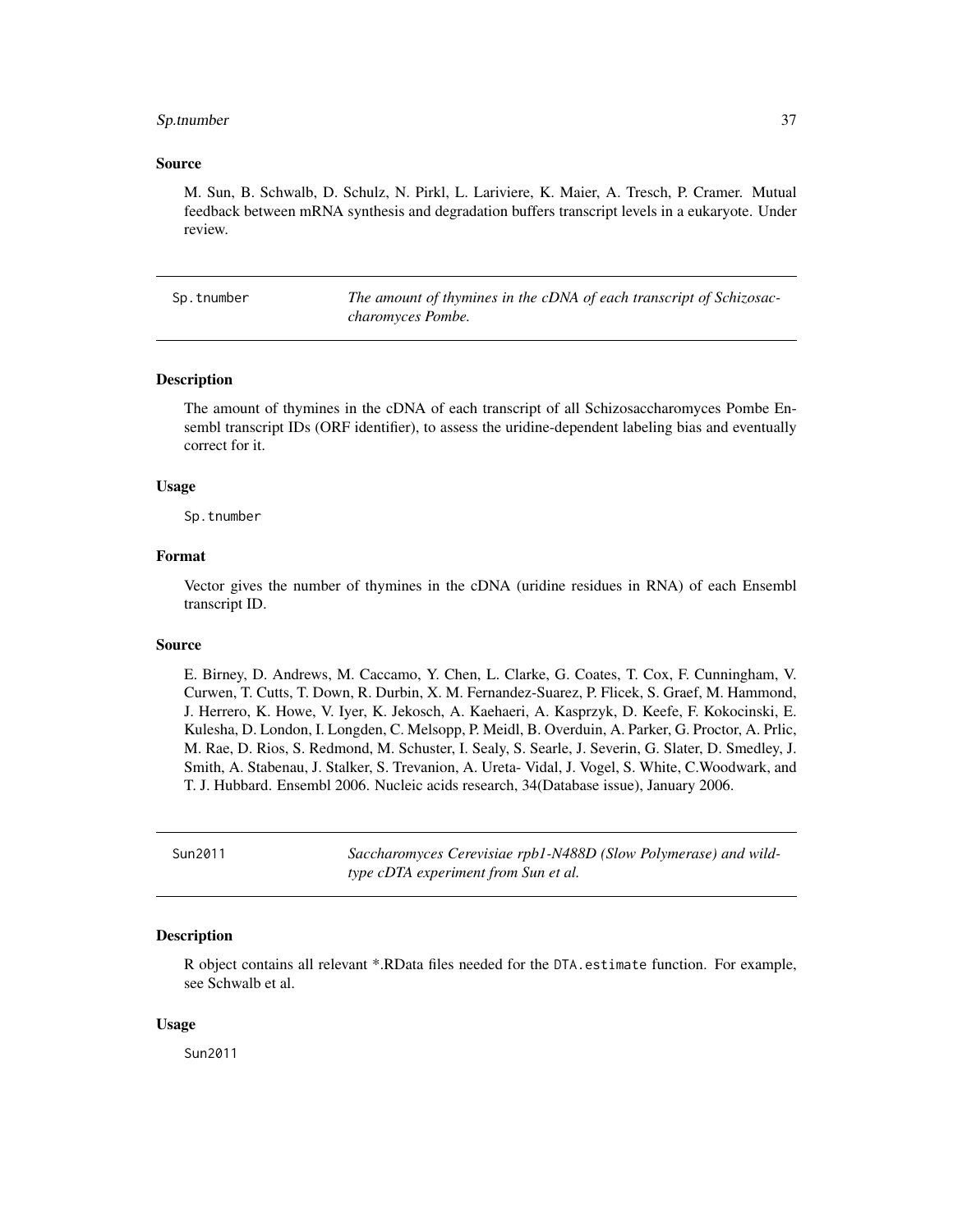# <span id="page-37-0"></span>Format

R object contains the following \*.RData files: Raw.datamat Sp.affy.reliable Sc.affy2ensg Wt.phenomat Pol.phenomat Sc.ensg.reliable Sc.tnumber

# Source

M. Sun, B. Schwalb, D. Schulz, N. Pirkl, L. Lariviere, K. Maier, A. Tresch, P. Cramer. Mutual feedback between mRNA synthesis and degradation buffers transcript levels in a eukaryote. Under review. B. Schwalb, B. Zacher, S. Duemcke, D. Martin, P. Cramer, A. Tresch. Measurement of genome-wide RNA synthesis and decay rates with Dynamic Transcriptome Analysis (DTA/cDTA). Bioinformatics. E. Birney, D. Andrews, M. Caccamo, Y. Chen, L. Clarke, G. Coates, T. Cox, F. Cunningham, V. Curwen, T. Cutts, T. Down, R. Durbin, X. M. Fernandez-Suarez, P. Flicek, S. Graef, M. Hammond, J. Herrero, K. Howe, V. Iyer, K. Jekosch, A. Kaehaeri, A. Kasprzyk, D. Keefe, F. Kokocinski, E. Kulesha, D. London, I. Longden, C. Melsopp, P. Meidl, B. Overduin, A. Parker, G. Proctor, A. Prlic, M. Rae, D. Rios, S. Redmond, M. Schuster, I. Sealy, S. Searle, J. Severin, G. Slater, D. Smedley, J. Smith, A. Stabenau, J. Stalker, S. Trevanion, A. Ureta- Vidal, J. Vogel, S. White, C.Woodwark, and T. J. Hubbard. Ensembl 2006. Nucleic acids research, 34(Database issue), January 2006.

<span id="page-37-1"></span>tls *Weighted Total Least Square Regression.*

#### **Description**

Weigthed total least square regression according to Golub and Van Loan (1980) in SIAM J.Numer.Anal Vol 17 No.6.

# Usage

 $tls(formula, D = NULL, T = NULL, precision = .Machine$double.eps)$ 

# Arguments

| formula   | An object of class formula.                                |
|-----------|------------------------------------------------------------|
| D         | Diagonal weigth matrix. Default weights are set to 1.      |
| - T       | Diagonal weigth matrix. Default weights are set to 1.      |
| precision | Smallest possible numeric value on this machine (default). |

# Value

tls returns a lm object.

#### Author(s)

Sebastian Duemcke <duemcke@lmb.uni-muenchen.de>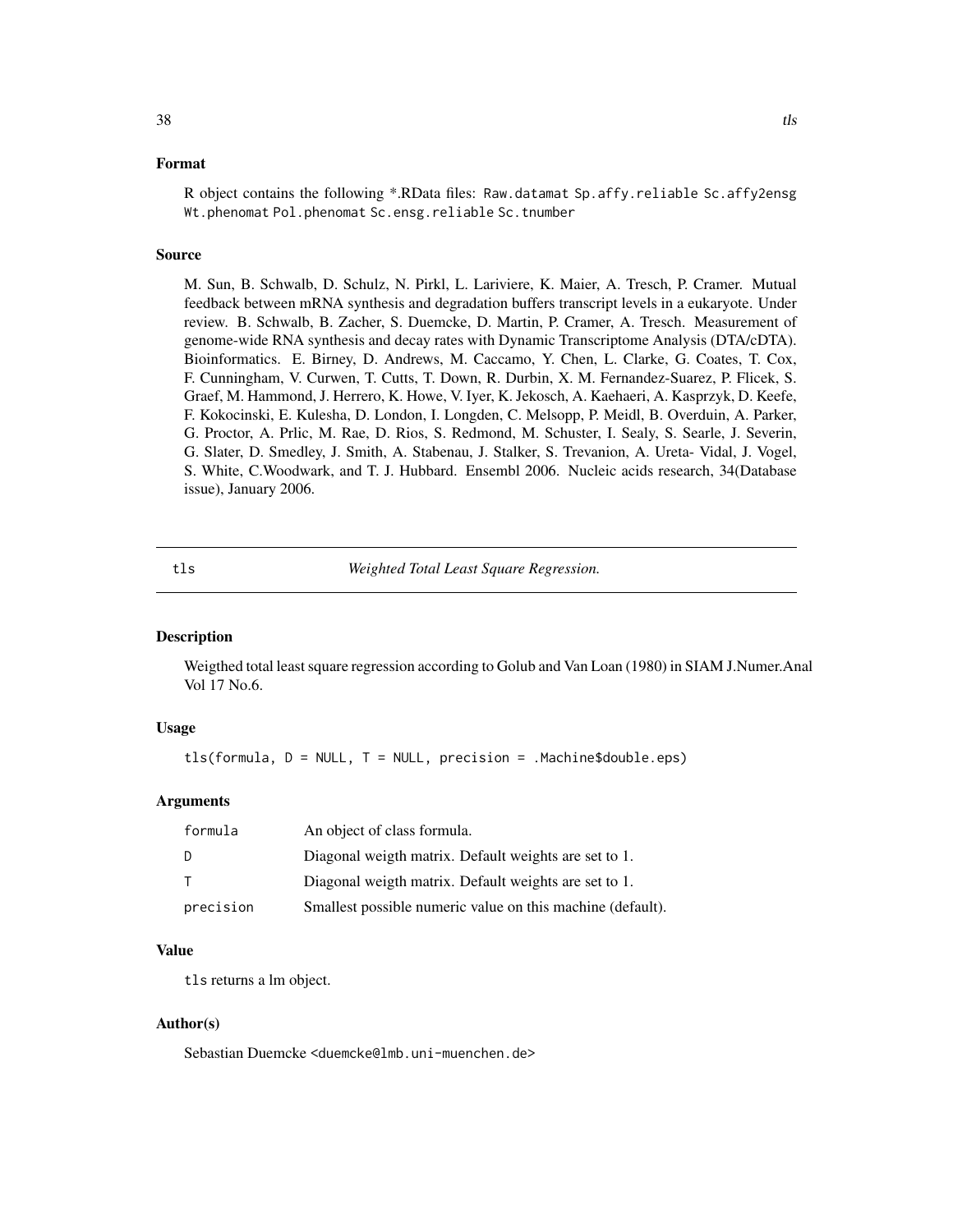# <span id="page-38-0"></span>Wt.phenomat 39

#### References

Golub, G.H. and Van Loan, C.F. (1980). An analysis of the total least squares problem. SIAM J. Numer. Anal., 17:883-893.

#### Examples

```
f = 1.5 # true ratio
a = rnorm(5000)b = f * aa = a + rnorm(5000, sd=0.5)b = b + \text{norm}(5000, sd=0.5)coeff.tls = \text{coeff}(\text{tls}(b \sim a + \emptyset))coeff.Im1 = coeff(lm(b \sim a + 0))coeff.Im2 = 1/coeff(Im(a \sim b + 0))heatscatter(a,b)
abline(0,coeff.lm1,col="red",pch=19,lwd=2)
abline(0,coeff.lm2,col="orange",pch=19,lwd=2)
abline(0,coeff.tls,col="green",pch=19,lwd=2)
abline(0,f,col="grey",pch=19,lwd=2,lty=2)
legend("topleft", c("Least-squares regr. (y ~ x + 0)", "Least-squares regr. (x ~ y + 0)", "Total Least-squares regr.
results = c(coeff.ts,coeff.lm1,coeff.lm2)names(results) = c("coeff.tls","coeff.lm1","coeff.lm2")
print(results)
```
Wt.phenomat *Design of the Saccharomyces Cerevisiae wild-type cDTA experiment from Sun et al.*

# Description

The phenotype matrix  $Wt$ . phenomat contains information about the experimental design. It is comprised of the filename, the type of RNA fraction measured (T, U or L), the labeling time and the replicate number.

#### Usage

Wt.phenomat

#### Format

The phenomat is a matrix comprised of the file name, the type of RNA fraction mesasured (T, U or L, fraction column), the labeling time (time,timeframe column) and the replicate number (nr column). Rows in this matrix represent the individual experiments.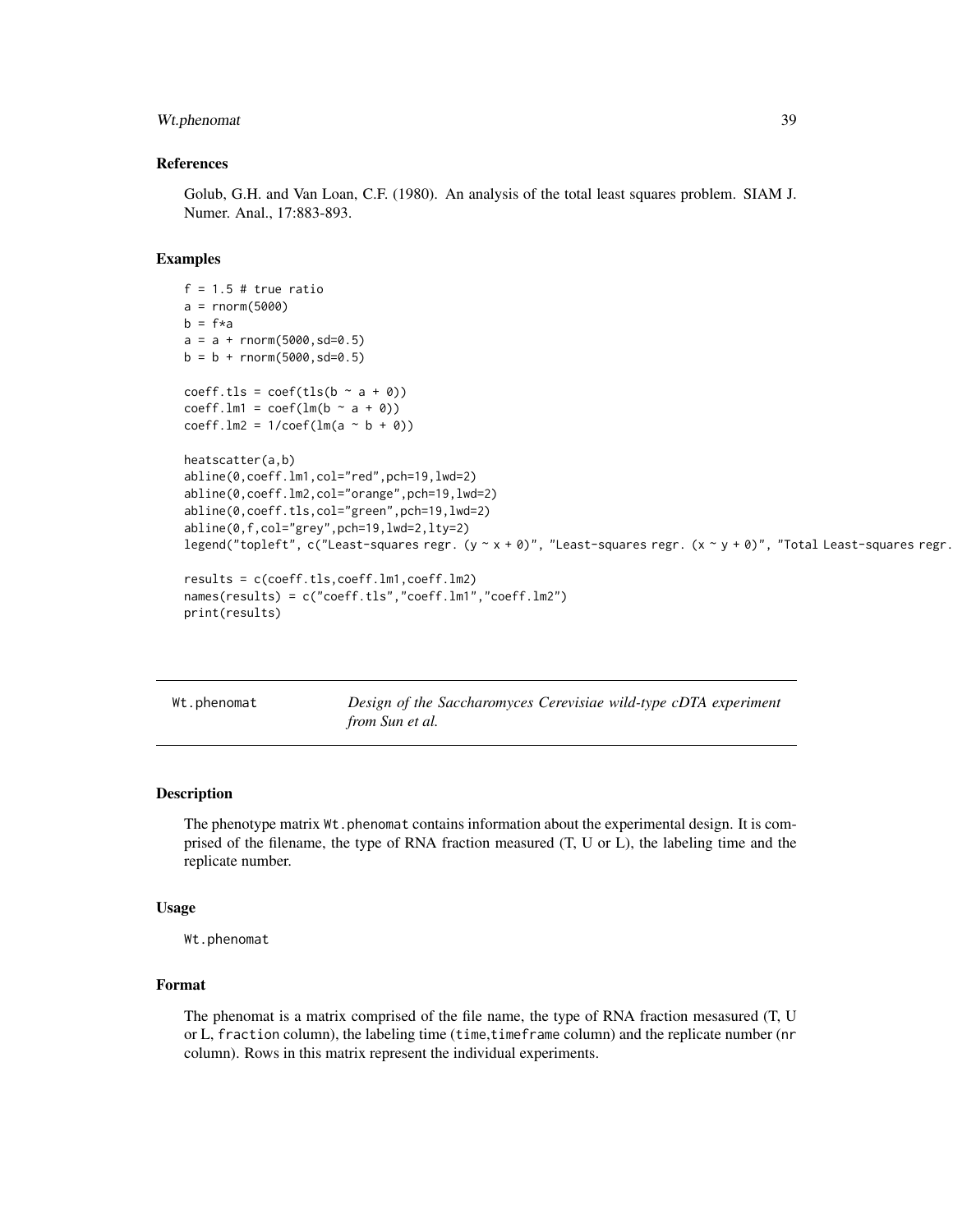# Source

M. Sun, B. Schwalb, D. Schulz, N. Pirkl, L. Lariviere, K. Maier, A. Tresch, P. Cramer. Mutual feedback between mRNA synthesis and degradation buffers transcript levels in a eukaryote. Under review.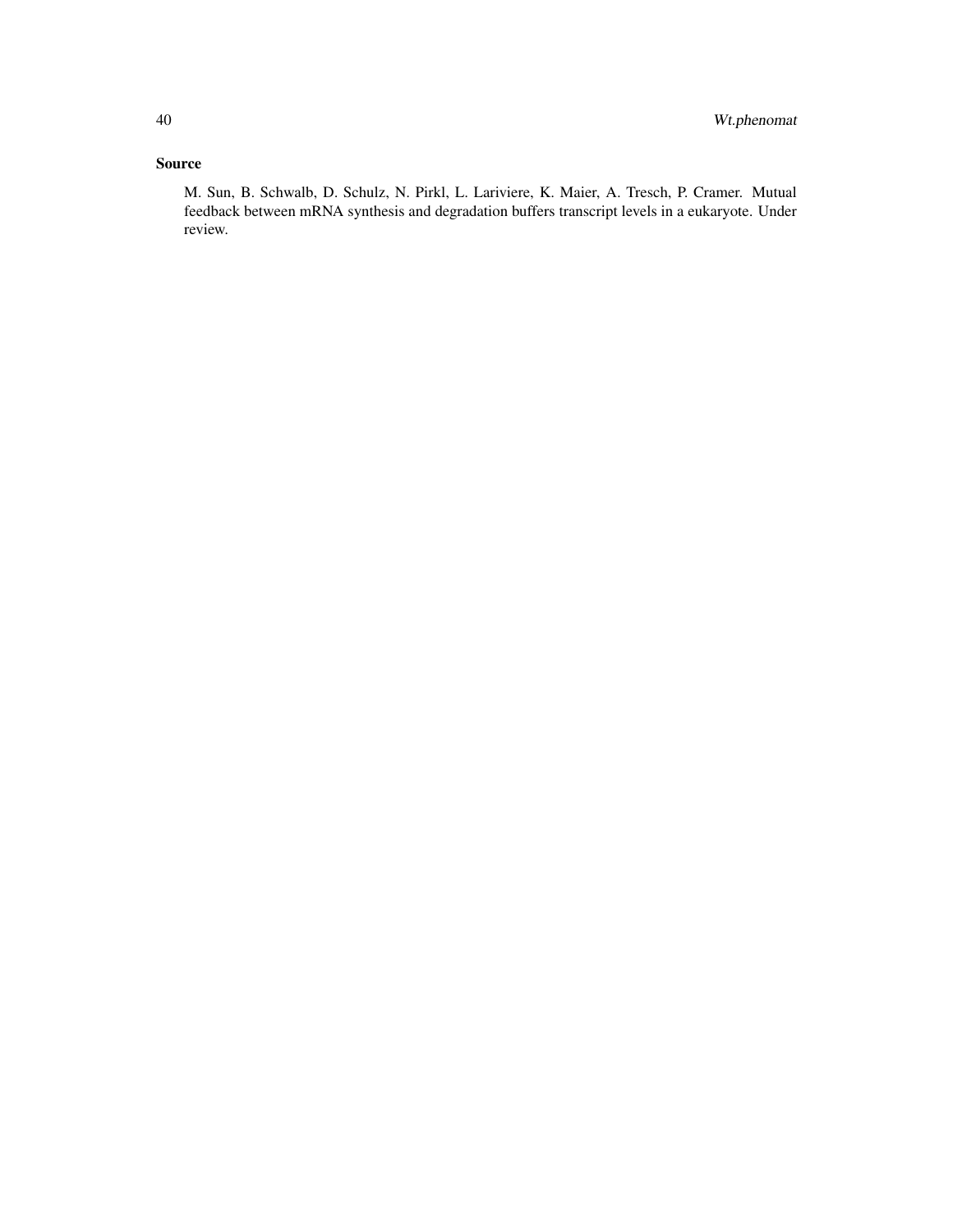# <span id="page-40-0"></span>Index

∗ datagen DTA.dynamic.generate, [9](#page-8-0) DTA.generate, [16](#page-15-0) ∗ datasets Dm.tnumber, [4](#page-3-0) Doelken2008 , [4](#page-3-0) Hs.datamat, [22](#page-21-0) Hs.enst2ensg, [22](#page-21-0) Hs.phenomat, [23](#page-22-0) Hs.reliable, [23](#page-22-0) Hs.tnumber, [24](#page-23-0) Miller2011 , [24](#page-23-0) Miller2011dynamic, [25](#page-24-0) Mm.datamat, $26$ Mm.enst2ensg, <mark>[26](#page-25-0)</mark> Mm.phenomat, [27](#page-26-0) Mm.reliable, [27](#page-26-0) Mm.tnumber, [28](#page-27-0) Pol.phenomat, [28](#page-27-0) Raw.datamat , [29](#page-28-0) Sc.affy2ensg, [30](#page-29-0) Sc.datamat, [30](#page-29-0) Sc.datamat.dynamic, [31](#page-30-0) Sc.ensg.reliable , [31](#page-30-0) Sc.phenomat, [32](#page-31-0) Sc.phenomat.dynamic, [32](#page-31-0) Sc.reliable, [33](#page-32-0) Sc.reliable.dynamic, [33](#page-32-0) Sc.ribig.ensg, [34](#page-33-0) Sc.rpg.ensg, [34](#page-33-0) Sc.stress.ensg, [35](#page-34-0) Sc.tf.ensg, [35](#page-34-0) Sc.tnumber, [36](#page-35-0) Sp.affy.reliable , [36](#page-35-0) Sp.tnumber , [37](#page-36-0) Sun2011 , [37](#page-36-0) Wt.phenomat, [39](#page-38-0) ∗ methods DTA.dynamic.estimate, <mark>[5](#page-4-0)</mark>

DTA.estimate, <mark>[12](#page-11-0)</mark> tls , [38](#page-37-0) ∗ package DTA-package, <mark>[3](#page-2-0)</mark> ∗ utilities DTA.map.it, [18](#page-17-0) DTA.normalize, <mark>[19](#page-18-0)</mark> DTA.phenomat, [20](#page-19-0) DTA.plot.it, [20](#page-19-0) Dm.tnumber , [4](#page-3-0) Doelken2008,[4](#page-3-0) DTA *(*DTA-package *)* , [3](#page-2-0) DTA-package, <mark>[3](#page-2-0)</mark> DTA.dynamic.estimate, [5](#page-4-0) DTA.dynamic.generate, [9](#page-8-0) DTA.estimate, [12](#page-11-0) DTA.generate, [16](#page-15-0) DTA.map.it,[18](#page-17-0) DTA.normalize, <mark>[19](#page-18-0)</mark> DTA.phenomat, [20](#page-19-0) DTA.plot.it, [20](#page-19-0) heatscatter , *[8](#page-7-0)* , *[15](#page-14-0)* Hs.datamat, $22$ Hs.enst2ensg, [22](#page-21-0) Hs.phenomat, [23](#page-22-0) Hs.reliable, [23](#page-22-0) Hs.tnumber, [24](#page-23-0) Miller2011 , [24](#page-23-0) Miller2011dynamic , [25](#page-24-0) Mm.datamat, $26$ Mm.enst2ensg, <mark>[26](#page-25-0)</mark> Mm.phenomat, [27](#page-26-0) Mm.reliable, [27](#page-26-0) Mm.tnumber, [28](#page-27-0) plotit , *[8](#page-7-0)* , *[15](#page-14-0)*

Pol.phenomat, [28](#page-27-0)